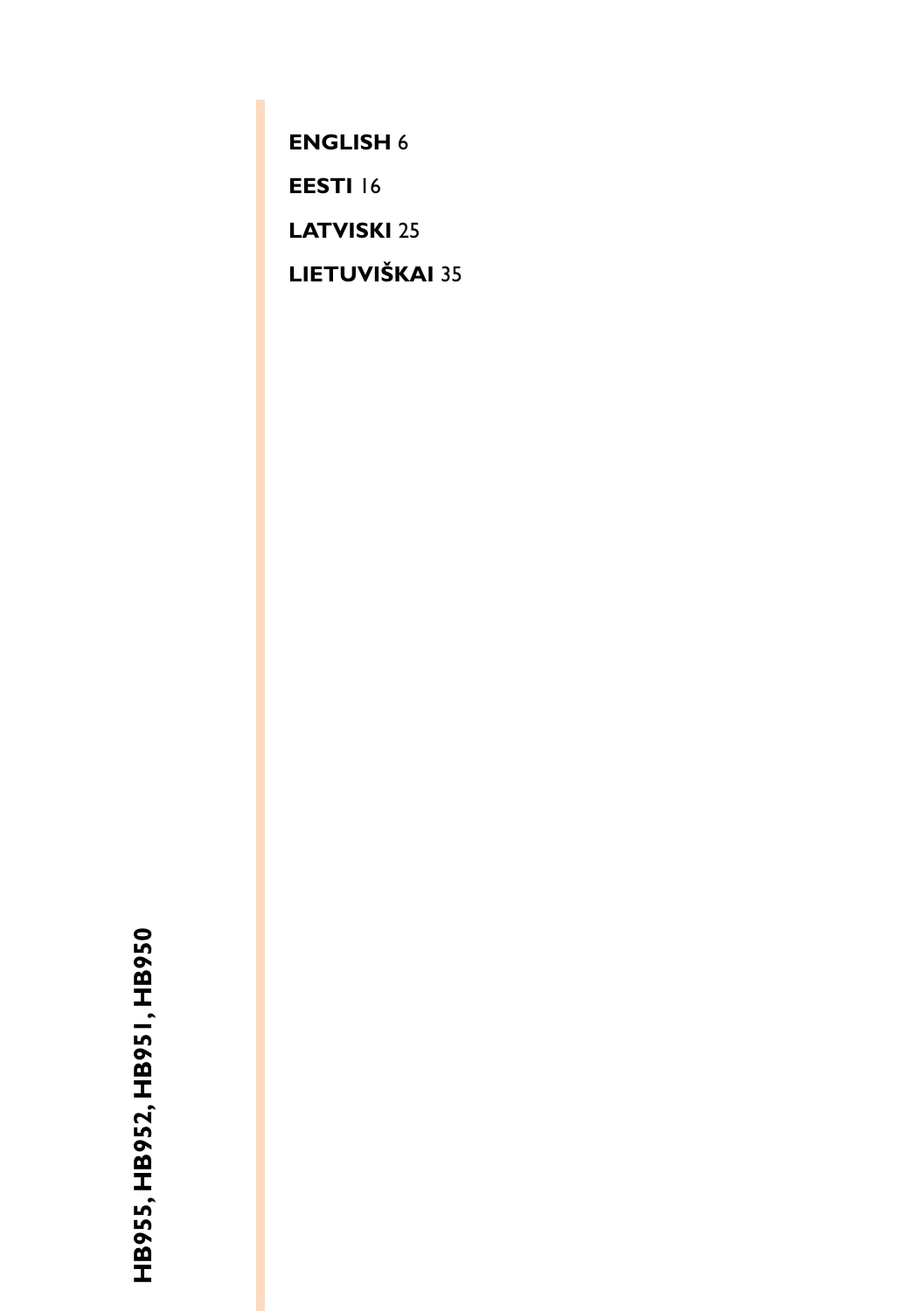# <span id="page-1-0"></span>6 **ENGLISH**

### **Introduction**

#### The tanning appliance

With this tanning appliance you can suntan comfortably at home.The tanning lamps emit visible light, heat and ultraviolet light, giving you the impression you are sunbathing in real sunlight.The special UV filters only pass the light that is required to get a tan.

The tanning lamps emit sufficient infrared light to provide a comfortable warmth.

Type HB955: besides a tanning session, you can take a relax session by just switching on the special infrared lamps.

A timer ensures that each session does not last longer than 30 minutes. Just as with natural sunlight, overexposure must be avoided (see chapter 'Tanning and your health').

#### **Important**

- ◗ Check if the voltage indicated on the appliance corresponds to the mains voltage in your home before you connect the appliance.
- If the plug has not been inserted properly into the wall socket, it may become hot. Make sure you insert the plug properly into the wall socket.
- The appliance must be connected to a circuit that is protected with a 16A standard fuse or automatic fuse.
- Always unplug the appliance after use.
- ◗ Water and electricity are a dangerous combination! Do not use this appliance in wet surroundings (e.g. in the bathroom or near a shower or swimming pool).
- ◗ If you have just been swimming or have just taken a shower, dry yourself thoroughly before using the appliance.
- ◗ Let the appliance cool down after use for approx. 15 minutes before folding it back into transport position and storing it.
- ◗ Make sure the vents in the lamp units and in the base remain open during use.
- ◗ The appliance has been fitted with an automatic protection against overheating. If the appliance is insufficiently cooled (e.g. because the vents are covered), the appliance will switch off automatically. Once the cause of overheating has been removed and the appliance has cooled down, the appliance can be switched on again.
- ◗ The UV filters become very hot when using the appliance. Do not touch them.
- ◗ The appliance contains hinging parts, so be careful not to get your fingers stuck between these parts.
- Never use the appliance when a UV filter is damaged, broken or missing.
- Make sure children do not play with the appliance.
- ◗ Do not exceed the recommended session time and the maximum number of tanning hours (see 'Tanning sessions: how often and how long?').
- ◗ Do not take a tanning and/or relax session if you have a disease and/or if you use a medication or cosmetics that increase the sensitivity of your skin. Be extra careful if you are hypersensitive to UV light or infrared light. Consult your doctor in case of doubt.
- ◗ Do not tan a particular part of your body more than once a day.Avoid excessive exposure to natural sunlight on the same day.
- ◗ Consult your doctor if ulcers, moles or persistent lumps develop on the skin.
- The appliance is not to be used by people who get sunburnt without tanning when exposed to the sun, by persons suffering from sunburn, by children, or by persons who suffer (or have previously suffered) from skin cancer or who are predisposed to skin cancer.
- ◗ Always wear the protective goggles provided with the appliance while tanning to protect your eyes from excessive doses of visible light, UV light and infrared light (also see the chapter 'Tanning and your health').
- ◗ Remove creams, lipstick and other cosmetics well in advance of a tanning session.
- ◗ Do not use any quick-tan lotions or creams meant to speed up the tanning process.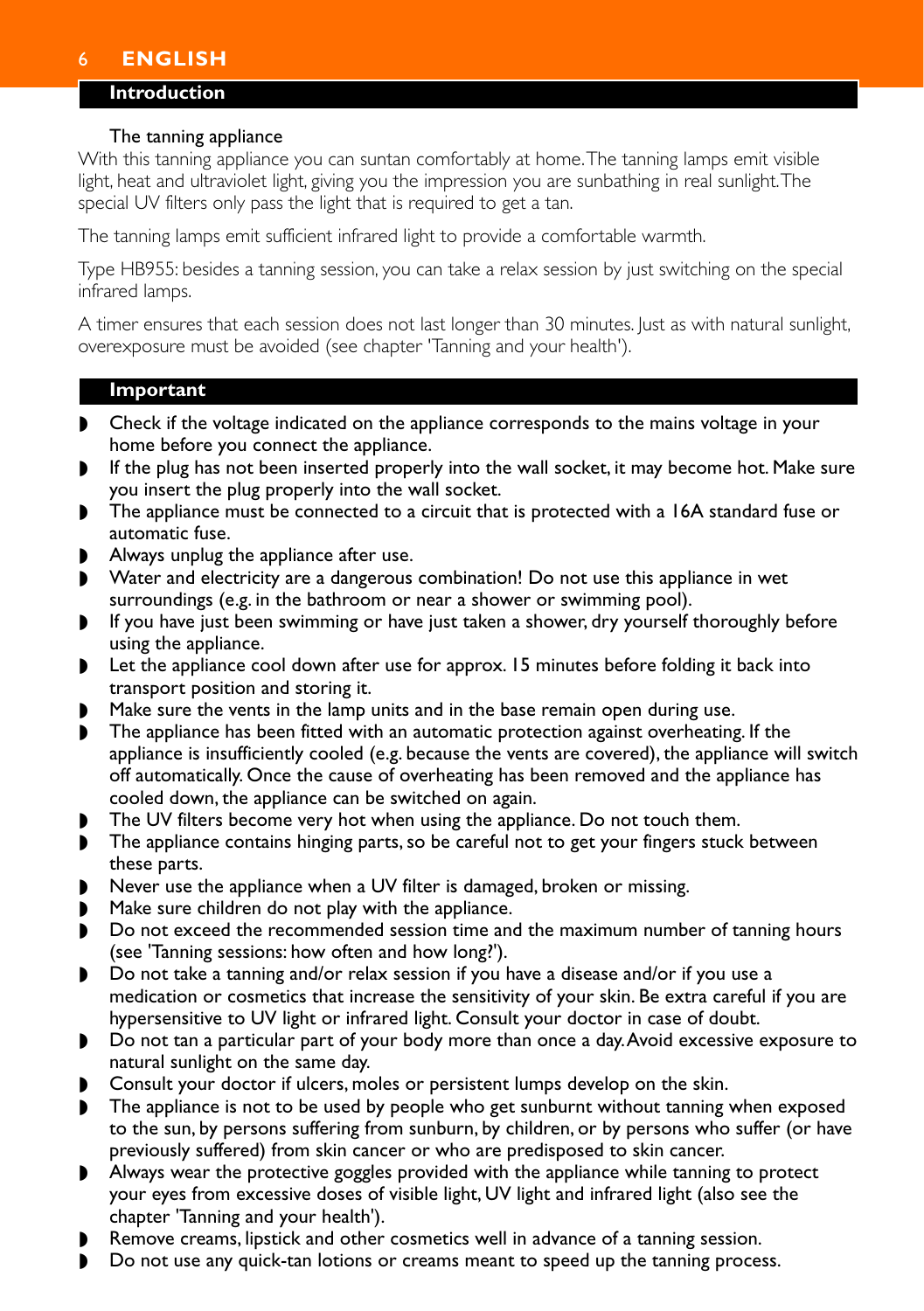- ◗ Do not use sun creams or lotions meant to protect your skin against sunburn.
- If your skin should feel taut after the tanning session, you may apply a moisturising cream.<br>■ To acquire an even tan you should lie directly below the lamp units.
- ◗ To acquire an even tan you should lie directly below the lamp units.
- ◗ Do not choose a tanning distance of less than 65 cm.
- ◗ Only move the appliance when it is in transport position. Make sure that the two parts of the appliance have been properly fastened before you move it. Do not attempt to lift the appliance on your own.
- ◗ Colours may fade under the influence of the sun.The same effect may occur when using this appliance.
- ◗ Do not expect the appliance to yield better results than the natural sun.

### **Tanning and your health**

The sun, UV and tanning

### The sun

◗ The sun supplies various types of energy.Visible light enables us to see, ultraviolet (UV) light gives us a tan and the infrared (IR) light in sunrays provides the heat in which we like to bask.

#### UV, tanning and your health

Just as with natural sunlight, the tanning process will take some time.The first effect will only become visible after a few sessions (see chapter 'Tanning sessions: how often and how long?').

Overexposure to UV light (natural sunlight or artificial light from your tanning appliance) can cause sunburn.

Besides many other factors, such as overexposure to natural sunlight, incorrect and excessive use of a tanning appliance may increase the risk of skin and eye problems.The degree to which these effects occur is determined by the nature, intensity and duration of the exposure on the one hand and the sensitivity of the person involved on the other hand.

The more the skin and the eyes are exposed to UV light, the higher the risk of keratitis, conjunctivitis, damage to the retina, cataracts, premature skin ageing and the development of skin tumours will be. Some medications and cosmetics increase the sensitivity of the skin.

Therefore it is highly important:

- **that you follow the instructions in chapters 'Important' and 'Tanning sessions: how often and** *how long?'.*
- <sup>B</sup> *that the tanning distance (distance between the UV filters and the body) is 65 cm.*
- <sup>B</sup> *that you do not exceed the maximum number of tanning hours per year (i.e. 20 hours or 1200 minutes).*
- <sup>B</sup> *that you always wear the goggles provided while tanning.*

### IR, relaxation and your health (HB955 only)

Warmth has a relaxing effect.Think of what a hot bath or lazing in the sunshine does to you.You can enjoy the same relaxing effect by switching on the infrared lamps.

Bear in mind the following when you have a relax session:

- Avoid getting too hot. Increase the distance between yourself and the lamps, if necessary.
- If your head gets too hot, cover it or move your body so that less heat is emitted towards your head.
- Close your eyes during a relax session.
- Do not let the relax session last too long (see chapter 'Relax sessions: how often and how long?').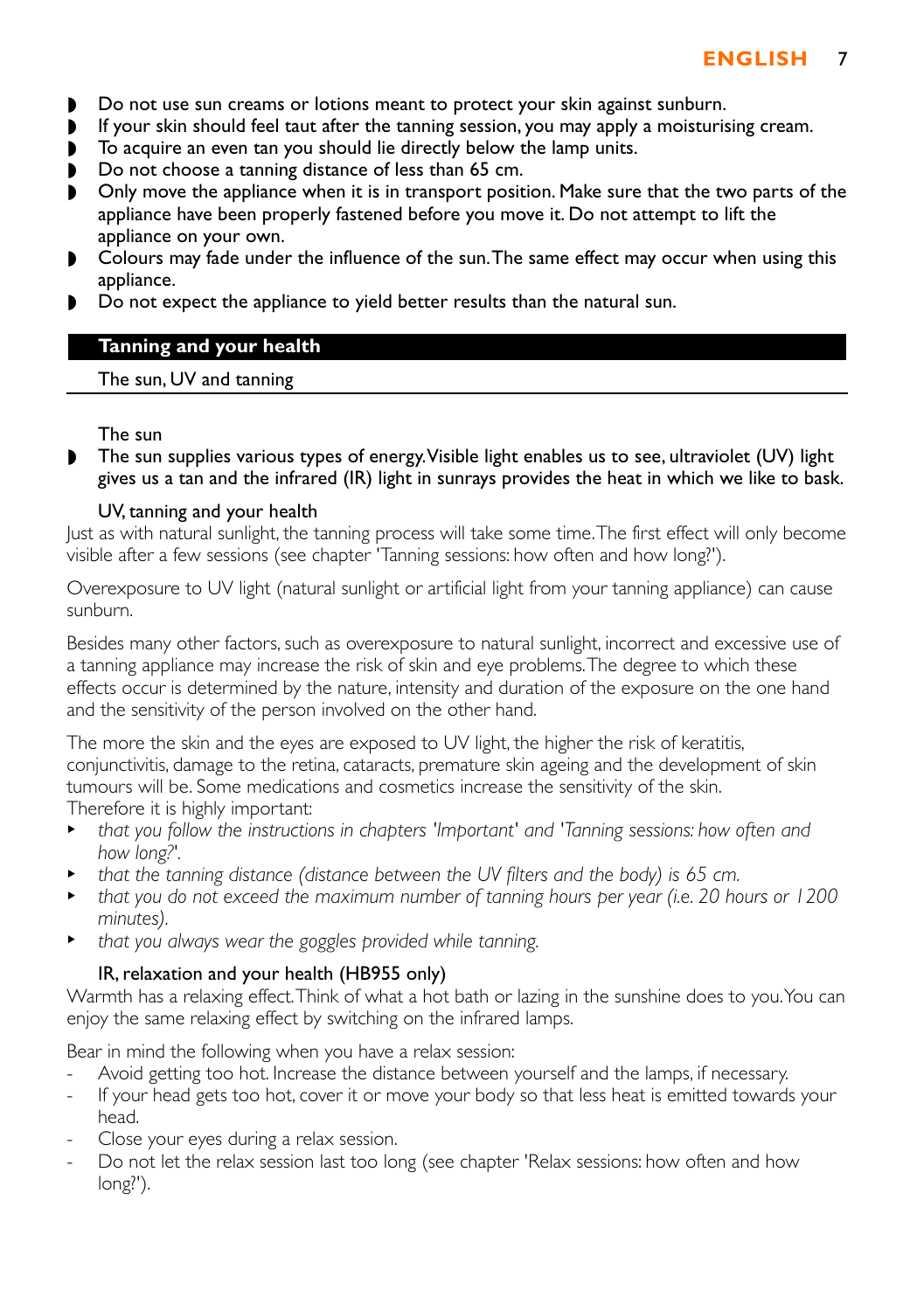# 8 **ENGLISH**

### **Tanning sessions: how often and how long?**

- ◗ Do not take more than one tanning session per day, over a period of five to ten days.
- ◗ Allow an interval of at least 48 hours between the first and the second session.
- After this 5- to 10-day course, we advise you to give your skin a rest for a while.
- ◗ Approximately one month after a course, your skin will have lost much of its tan.You can then start a new course.
- If you want to keep your tan, do not stop tanning after the course, but continue taking one or two tanning sessions a week.
- ◗ Whether you choose to stop tanning for a while or whether you continue tanning on a lower frequency, do remember that you must not exceed the maximum number of tanning hours.
- For this appliance the maximum is 20 tanning hours (=1200 minutes) a year.

This maximum also holds if you use the appliance for the tanning of parts of your body (function  $\ddot{x}$ and  $\xi \ddot{x}$ ).

## Example

Suppose you take a 10-day tanning course, with an 8-minute session on the first day and a 20 minute session on the nine following days.

The entire course will then last (1 x 8 minutes) +  $(9 \times 20 \text{ minutes}) = 188 \text{ minutes}$ . This means you can take 6 of these courses in a year, as  $6 \times 188$  minutes  $= 1128$  minutes. Of course, the maximum number of tanning hours applies to each separate part or side of the body that is tanned (e.g. the back or front of the body).

### As is shown in the table, the first session of a tanning course should always last 8 minutes, irrespective of the sensitivity of the skin.

- <sup>B</sup> *If you think that the sessions are too long for you (e.g. because your skin feels taut and tender after the session), we advise you to reduce the length of the sessions by e.g. 5 minutes.*
- **For a beautiful all-over tan, turn your body slightly during the session so that the sides of your** *body are better exposed to the tanning light.*

| <b>Duration of the</b><br>tanning session for<br>each separate part of<br>the body | For persons with very<br>sensitive skin | For persons with<br>normal sensitive skin | For persons with less<br>sensitive skin |
|------------------------------------------------------------------------------------|-----------------------------------------|-------------------------------------------|-----------------------------------------|
| 1st session                                                                        | 8 minutes                               | 8 minutes                                 | 8 minutes                               |
| rest of at least 48 hours                                                          |                                         |                                           |                                         |
| 2nd session                                                                        | 10 minutes                              | 20-25 minutes                             | 30 minutes*                             |
| 3rd session                                                                        | 10 minutes                              | 20-25 minutes                             | 30 minutes*                             |
| 4th session                                                                        | 10 minutes                              | 20-25 minutes                             | 30 minutes*                             |
| 5th session                                                                        | 10 minutes                              | 20-25 minutes                             | 30 minutes*                             |
| 6th session                                                                        | 10 minutes                              | 20-25 minutes                             | 30 minutes*                             |
| 7th session                                                                        | 10 minutes                              | 20-25 minutes                             | 30 minutes*                             |
| 8th session                                                                        | 10 minutes                              | 20-25 minutes                             | 30 minutes*                             |
| 9th session                                                                        | 10 minutes                              | 20-25 minutes                             | 30 minutes*                             |
| 10th session                                                                       | 10 minutes                              | 20-25 minutes                             | 30 minutes*                             |

\*) or longer, depending on your skin sensitivity.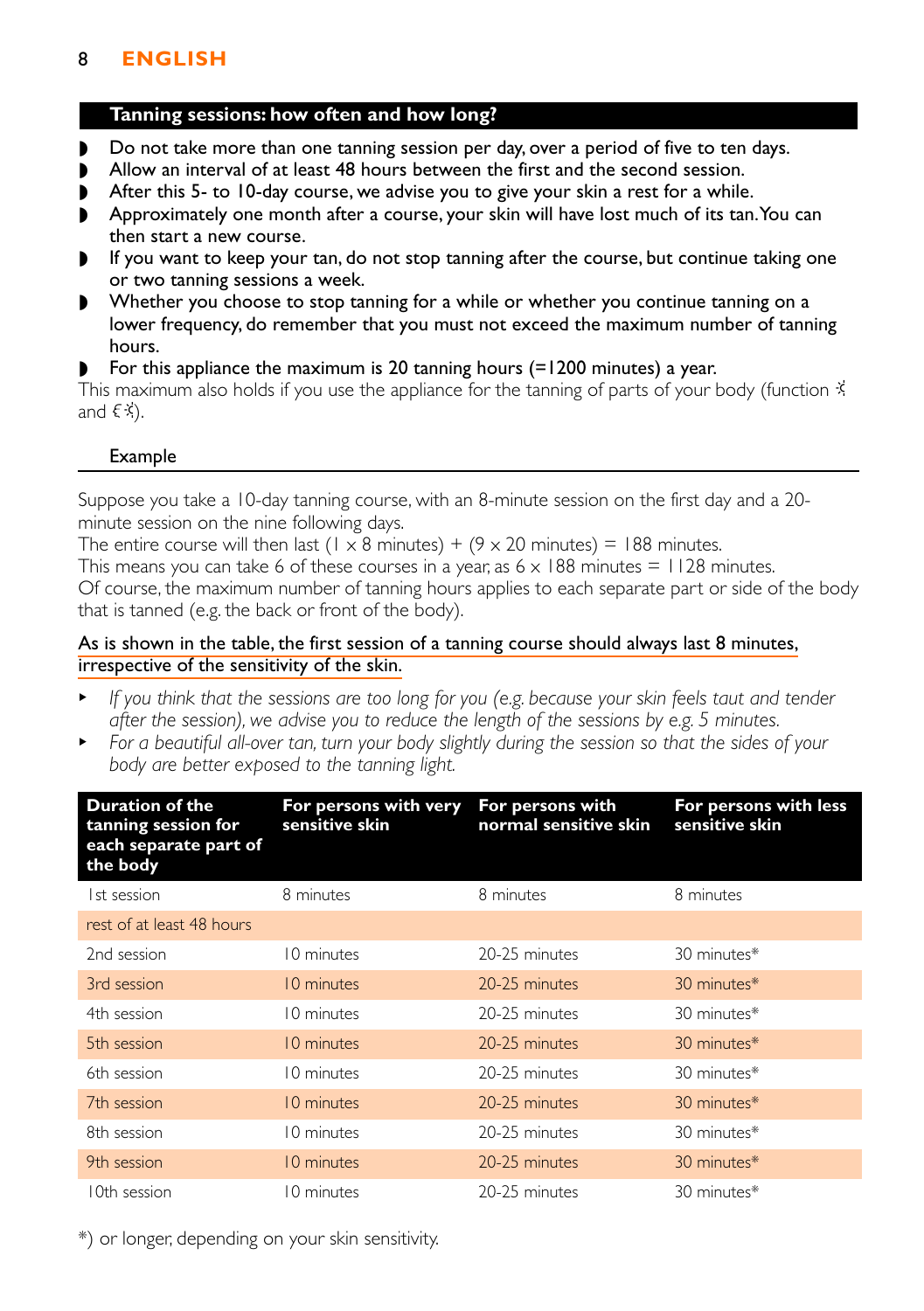If your skin feels slightly taut after tanning, you can apply a moisturising cream.

<sup>B</sup> *Note: If you are only tanning a part of your body, you can also use the tanning schedules mentioned in the table above, together with the information in the chapter 'Tanning sessions: how often and how long?'*

#### **Relax sessions: how often and how long?**

HB955 only

If you do not want to get up right away after the tanning session, you can switch on the infrared lamps for a relax session, during which the infrared lamps keep you warm.

You can also take a relax session without a tanning session. You can do this several times a day (e.g. 30 minutes in the morning and in the evening).

#### **Preparing for use**

- ◗ The appliance can be easily moved and stored in transport position (fig. 2).
- ◗ If you want to give your face an extra tan (types HB951 and HB952 only) or if you only want to tan a part of your body (i.e. just the legs or the upper half of your body; types HB952 and HB955 only), make sure you place the appliance at the correct side of the bed (fig. 3).
- **1** Open the appliance by pulling the catches on both sides of the base out as indicated by the arrow (fig. 4).

The upper part of the appliance is now unlocked.

- **2** The upper part comes slightly up (by itself or with a little help) (fig. 5).
- **3** Grab the handle with both hands and put one foot against the appliance to prevent it from sliding away.Tilt the upper part by pulling the handle and tracing an arc with it (fig. 6).

#### Do not tilt the upper part too far.

**4** Pull the upper part up and towards you at the same time (fig. 7). This requires some effort.

- **5** Move both lamp units sideways as far as possible, until they are in line with each other (fig. 8).
- **6** The distance between the UV filters and your body must be 65 cm.The distance between the UV filters and the surface on which you are lying down (e.g. a bed) must be 85 cm (fig. 9).
- **7** Support the upper part of the stand when you set or adjust the height of the appliance (fig. 10).

Loosen knob 'A' by turning it anti-clockwise (two or three turns).

- **8** Put your hand under the horizontal part of the stand and extend the stand to the required height (fig. 11).
- **9** Firmly fasten knob 'A' again and release the stand (fig. 12).
- ◗ You can determine whether the appliance has been set to the required height by pulling out the measuring tape (fig. 13).
- The measuring tape will automatically rewind if you move the red tab sideways (fig. 14).

The appliance is now ready for use.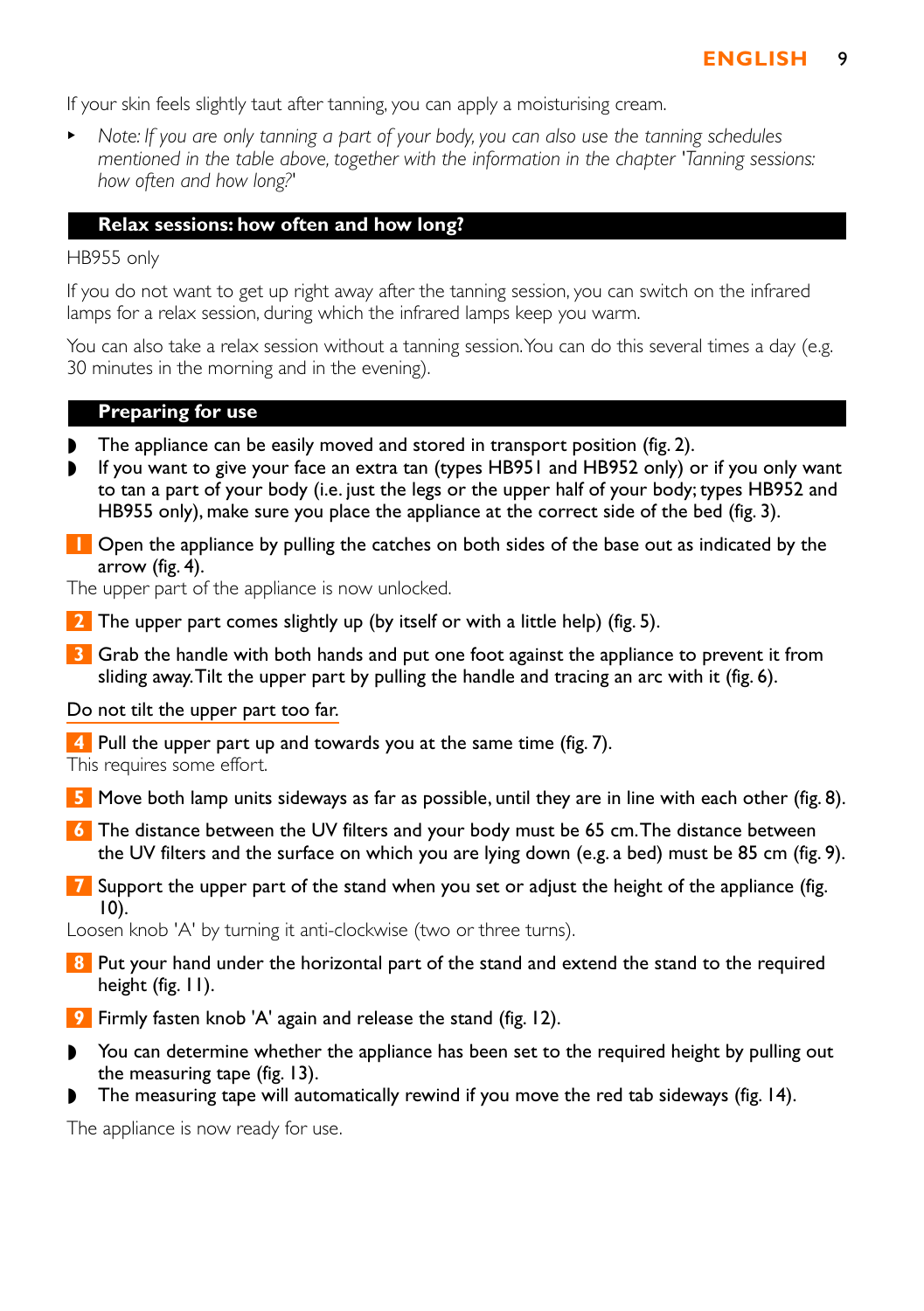# 10 **ENGLISH**

### **Using the appliance**

**1** Fully unwind the mains cord.

**2** Put the plug in the wall socket.

- ◗ The remote control will show all the functions that need to be adjusted by the user.The tanning or relax time is shown as 00 (fig. 15).
- Only types HB951 and HB952 show the symbol  $\xi$ : the symbol to tan your face.
- Only types HB952 and HB955 show the symbol  $\ddot{\gamma}$ : the symbol to tan a part of the body.
- $\triangleright$  Only type HB955 shows the symbol  $\mathcal G$  (relax).

### Adjusting functions

**1** Use the  $\triangleleft \triangleright$  buttons to switch from function to function (fig. 16).

The underlined symbol shows the function you are programming.

### **2** Selecting tanning, facial tanning, tanning a part of the body or relaxing.

Choose symbol  $\dot{\mathcal{R}}$  if you want to tan your whole body.

Choose symbol  $\ddot{\mathcal{R}}$  and  $\xi$  if you want to tan your whole body and give your face an extra tan (types HB951 and HB952).

Choose  $\frac{3}{2}$  if you want to tan just a part of the body (types HB952 and HB955 only).

Choose symbols  $\xi$  and  $\ddot{\xi}$  if you want to tan just a part of the body, including an extra facial tanning (type HB952 only).

Choose symbol  $\mathbb S$  if you prefer a relax session (warmth) for the whole body (type HB955 only).

Note: In these directions for use, functions  $\dot{\varphi} \in \mathcal{E}$  are used as examples of what may be shown on the display.

Setting the time for a tanning or relax session.

**1** Set the time of the tanning or relax session by pushing the + button to put the time forward or by pushing the - button to put the time backward (fig. 17).

Keep the button pressed in to adjust the time more quickly.

- **2** Lie down directly under the lamp units of the appliance to ensure that the sides of your body are also tanned properly.
- **3** Put on the protective goggles provided.
- **4** Switch on the tanning lamps or the infrared lamps by pressing the start button ⊙ (fig. 18).
- <sup>B</sup> *Note: During start-up the tanning lamps may produce a humming sound.This sound will stop as soon as the lamps are burning properly.*
- **•** Note: The tanning lamps will start to emit a visibly stronger light after about 60 seconds, which *means they are now burning at full power. From this moment onwards you can switch the facial tanner on or off.*
- <sup>B</sup> *Note: If the lamps fail to go on after about 20 seconds, switch the appliance off (*∞*), let the lamps cool down for 3 minutes, set the tanning time and switch the appliance back on again (*∞*).*
- ◗ A blinking signal will appear; the set time is shown on the display (25 minutes in this case) (fig. 19).

The countdown of the set tanning or relax time will now start.

- **▶ You can switch the facial tanner (** $\circledast$ ,  $\xi$ ) on or off during the session without having to switch off the whole appliance (fig. 20).
- <sup>B</sup> *(This also holds for the extra face tan in combination with* º*).*

The chosen symbols stay visible in the display, but the other symbols do not.

◗ During the last minute of the session you will hear an intermittent beeping sound (fig. 21).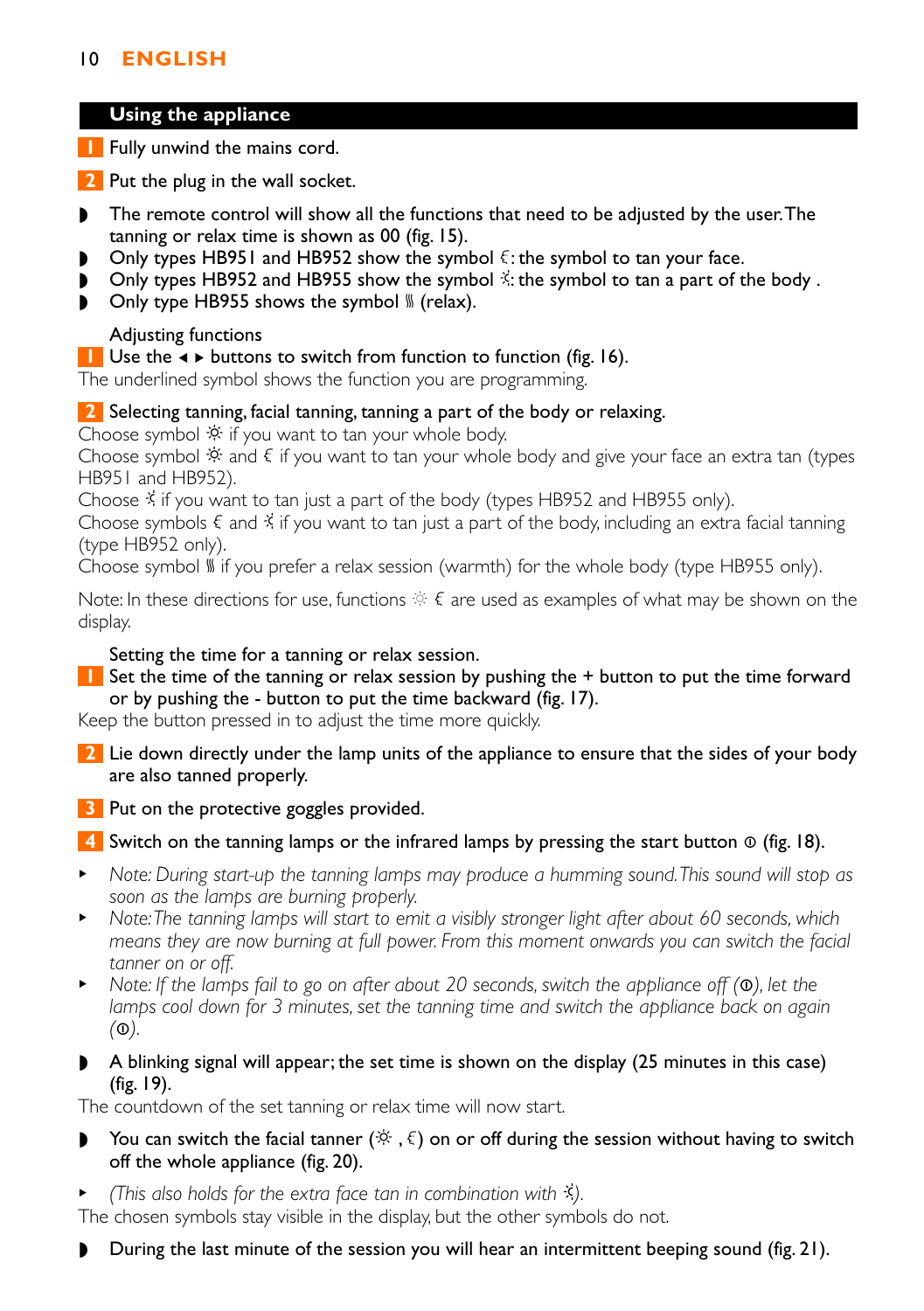- **During this minute, you can press the pause/repeat button**  $\hat{\mathbf{r}}$  **to repeat the set time (fig. 22).**
- ◗ The display shows the set time and starts to count down.The beeping stops.
- It is also possible to set a new time.

By doing this, you can avoid the 3-minute waiting time which is necessary to allow the tanning lamps to cool down after they have been switched off.

This waiting time does not apply to the infrared lamps (type HB955 only).

**5** Set a new time by pushing the  $+$  or  $-$  buttons. Then push the start button  $\Phi$  (fig. 23). The beeping stops and the time that has just been set starts counting down.

**•** When you do not repeat the session by pressing  $\hat{a}$  or set a new time during the last minute of the session, the countdown continues and the appliance will automatically switch off as soon as the set time has passed.

## Interrupting the tanning or relax session

**1** Interrupt the tanning session by pushing the pause/repeat  $\hat{\mathbf{r}}$  button (fig. 24).

The lamps will be switched off, P appears in the display together with the remaining time. For 3 minutes the remaining time will blink. During this time the lamps cool down.When the blinking has stopped, you can switch the appliance back on again by pushing the  $\Phi$  button. The remaining time will now be counted down.

# **2** Interrupt the relax session by pushing the pause/repeat  $\hat{\mathbf{r}}$  button.

The lamps will be switched off, P appears in the display together with the remaining time (not blinking). You can switch the appliance back on immediately by pushing the  $\Phi$  button. The waiting time does not apply to the infrared lamps.The remaining time will be counted down.

# Changing the tanning or relax time during a session

- 11 When you are tanning, you can change the set time by pushing the ⊕ button. The lamps will be switched off. Then set a new time by pushing the  $+$   $-$  buttons. Wait until the set time has stopped blinking (this will take 3 minutes because the lamps have to cool down first) and push the **◎** button again.
- **2** When relaxing (∭), you can change the set time by pushing the ⊕ button. The lamps will be switched off.You can set a new time and switch the appliance back on immediately by pushing the ∞ button.The waiting time does not apply to the infrared lamps (the newly set time does not blink on the display).
- Make sure the right lamps are on: (HB955 only)
- <sup>B</sup> *Tanning: four lamps emitting bluish light.*
- <sup>B</sup> *Relax: four lamps emitting reddish light.*

# After the tanning session

**1** Keep track of the number of sessions you have had by means of the memory knobs (types HB952 and HB955 only).The appliance has two memory knobs: one per person (fig. 25).

# Cooling

The appliance is cooled by means of fans to prevent materials and parts from becoming too hot. The tanning lamps won't go on if they are too hot (see for instance "Interrupting the tanning or relax session").

◗ After you have switched off the tanning lamps or infrared lamps, the fans will continue to work for three more minutes.

This is convenient, because it enables you to use the tanning lamps again only 3 minutes after switching them off.

- <sup>B</sup> *The infrared lamps do not require a cooling down period before they can be switched on again.*
- **F** *If you have switched the tanning appliance off by removing the plug from the wall socket, the fans won't provide cooling for three more minutes, of course.*
- **F** *If you have switched the tanning appliance off by removing the plug from the wall socket and another person wishes to use the appliance for a tanning session right away, the newly set time won't*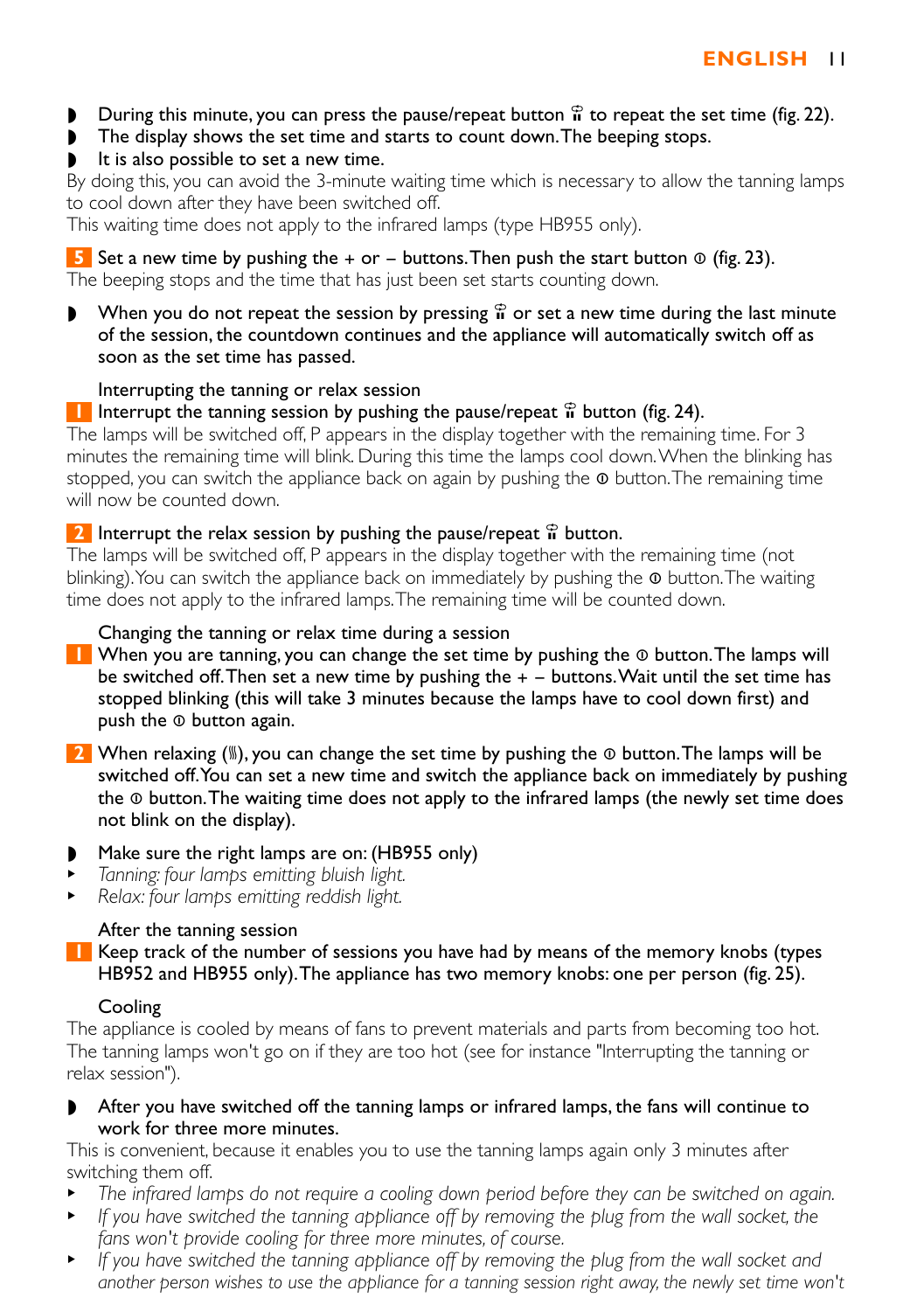# 12 **ENGLISH**

*blink on the display.This means that the next person will have to keep track of the three-minute coolingdown period himself.*

**B** *HB955 only: if you want to use the appliance for a tanning session immediately after having* used it for a relax session (\,\, you should also let the appliance cool down for three minutes.As *a result of the relax session, the tanning lamps will have become hot and will need to cool down before they can be switched on.*

### **Cleaning**

- **1** Always unplug the appliance and let it cool down before you start cleaning it.
- **2** Clean the outside of the appliance with a damp cloth.

Do not let any water run into the appliance.

**3** Do not use scouring pads.

Never use abrasive liquids like scouring agents, petrol or acetone to clean the appliance.

You can clean the outside of the UV filters with a soft cloth sprinkled with some methylated spirits.

#### **Storage**

- **1** Let the appliance cool down for 15 minutes before you put it in transport position and store it.
- In the meantime, you can wind up the cords and put them in the base of the appliance.
- **2** Make sure the cords and remote control unit are stored properly, as they might otherwise get stuck between parts of the appliance when you put the appliance in transport position (fig. 26).
- **3** Firmly hold the upper part of the stand with one hand and loosen the height adjustment knob (A) by turning it anti-clockwise (fig. 27).
- **4** Slide in the stand fully (fig. 28).
- **5** Firmly fasten the height adjustment knob (A) by turning it clockwise (fig. 29).
- **6** Turn the two lamp units towards each other (fig. 30).
- **7** Grab the handle with both hands, put one foot against the appliance to prevent it from sliding away and tilt the upper part with the stand backward (fig. 31).

The automatic unlocking system will only work if you tilt the upper part with the stand backward far enough. However, you should be careful not to tilt it backward too far because you might lose your balance if you do.

- **8** Push the upper part down (fig. 32).
- **9** Lower it slowly onto the base (fig. 33).
- **10** Fasten the lamp units to the base by pushing both catches in the direction of the arrow (fig. 34).

### **Replacement**

The light emitted by the tanning lamps will become less bright in time (i.e. after a few years in case of normal use).When this happens, you will notice a decrease in the tanning capacity of the appliance.You can solve this problem by setting a slightly longer tanning time or by having the tanning lamps replaced.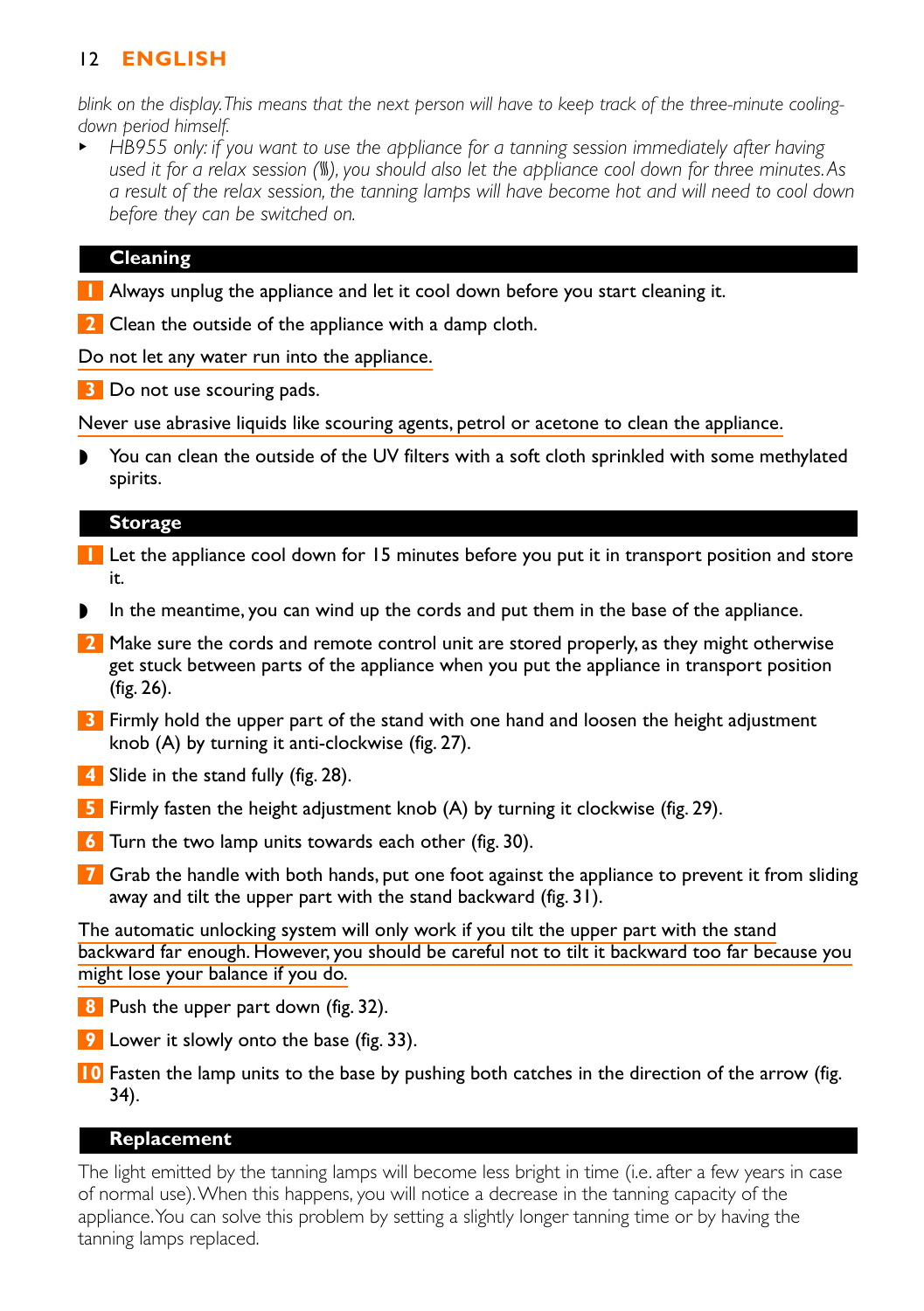- ◗ Types HB952 and HB955 only:The remote control of the appliance includes a counter that registers the number of operating hours.
- **1** Choose function  $\hat{\varphi}$ . Set the time to 00 and hold down the pause/repeat  $\hat{\mathbf{n}}$  button to display the number of operating hours (fig. 35).

The maximum number of hours the counter can display is 999.After it has reached this number, it will continue to count up from 000.

- **2** When you release the pause/repeat button, the number of operating hours disappears from the display.
- ◗ After 750 burning hours, an L will appear on the left-hand side of the display.This means that the tanning power of the appliance has decreased so much that replacement of the tanning lamps is advisable (fig. 36).

Of course, you can choose to postpone replacement for a while by setting a longer tanning time.

**3** To remove the L from the display, press the pause/repeat  $\hat{\mathbf{r}}$  button, with time indication 00 and function symbol $\circ$  on the display. Hold down the pause/repeat button and press first the  $+$  button and then the  $-$  button and the L will disappear from the display (fig. 37).

The UV filters protect against undesired exposure. It is therefore important to have a damaged or broken filter replaced right away.

For type HB955 only: have the infrared lamps replaced when they stop functioning.

Have the tanning lamps (Philips HPA flex power 400-600), the infrared lamps (no. 4222 062 95590), the UV filters and the mains cord replaced by a service centre authorised by Philips. Only they have the knowledge and skills required for this job and the original spare parts for the appliance.

### **Environment**

The lamps of the appliance contain substances that can be harmful to the environment.When you discard the lamps, make sure they are not thrown away with the normal household waste but are handed in at an official collection point.

### **Guarantee & service**

If you need service or information or if you have a problem, please visit the Philips Web site at www.philips.com or contact the Philips Customer Care Centre in your country (you will find its phone number in the worldwide guarantee leaflet). If there is no Customer Care Centre in your country, turn to your local Philips dealer or contact the Service Department of Philips Domestic Appliances and Personal Care BV.

#### Guarantee restrictions

The tanning lamps are not covered by the terms of the international guarantee.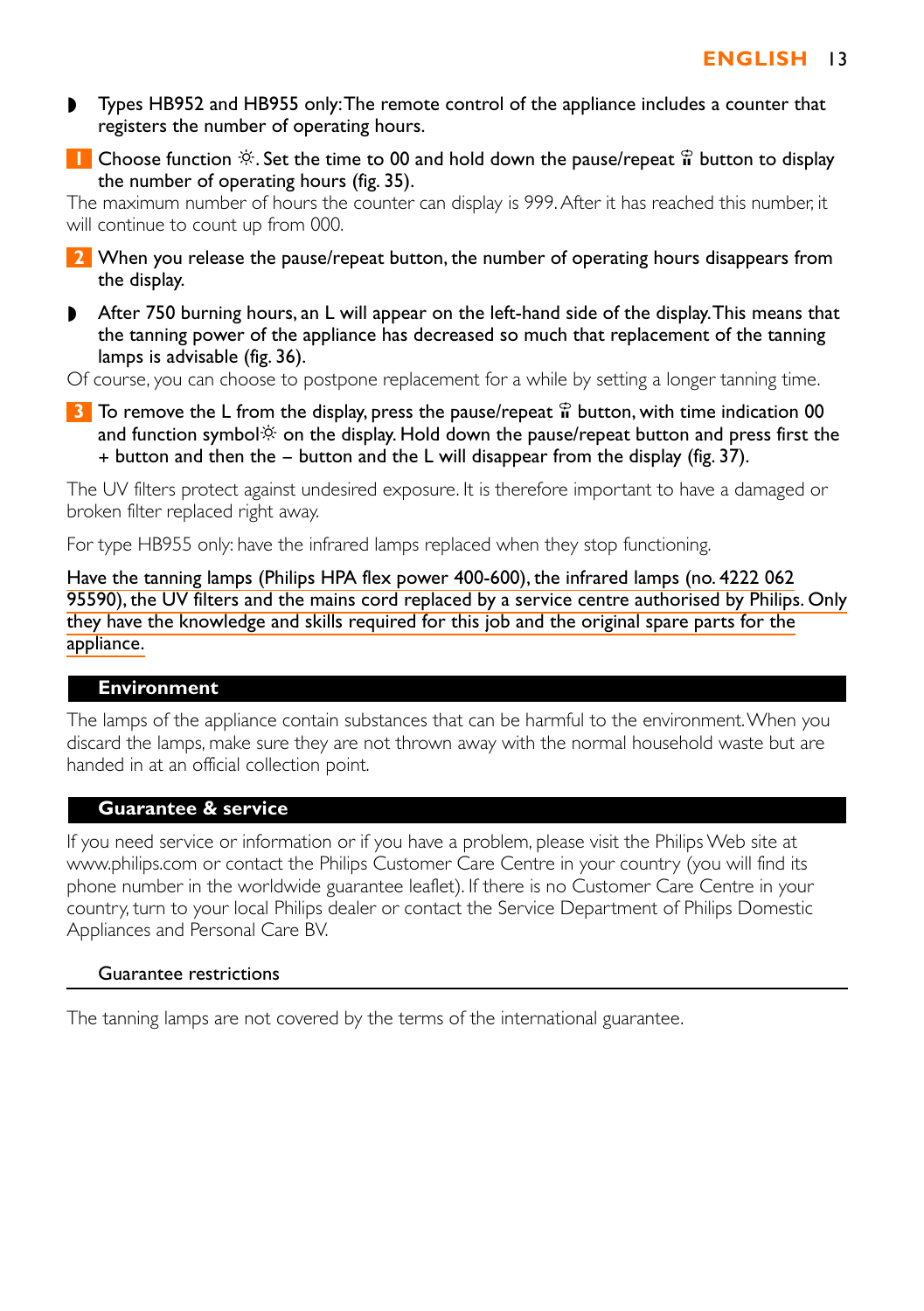# 14 **ENGLISH**

# **Troubleshooting**

If the appliance does not work properly, this may be due to a defect. In that case we advise you to contact your dealer or a Philips service centre.

The appliance may also fail to work properly because it has not been installed or is not used in accordance with the instructions. In that case you are able to solve the problem yourself by following the troubleshooting tips below.

| Problem                                                                                   | <b>Possible cause</b>                                                                                                                                                                                                                                                                                                                                                                     |
|-------------------------------------------------------------------------------------------|-------------------------------------------------------------------------------------------------------------------------------------------------------------------------------------------------------------------------------------------------------------------------------------------------------------------------------------------------------------------------------------------|
| The appliance does not start                                                              | The plug has not been (properly) inserted into the wall socket.                                                                                                                                                                                                                                                                                                                           |
|                                                                                           | There is a power failure. Check if the power supply works by<br>connecting another appliance.                                                                                                                                                                                                                                                                                             |
|                                                                                           | The lamps are still too hot to go on. Let them cool down for 3 minutes<br>first.                                                                                                                                                                                                                                                                                                          |
|                                                                                           | The appliance was not sufficiently cooled and the overheating<br>protection switched the appliance off automatically. Remove the cause<br>of overheating (e.g. remove a towel that is blocking one or more vents).<br>Wait for 10 minutes and switch the appliance back on.                                                                                                               |
| The fuse cuts off the power when<br>you switch on the tanning appliance<br>or during use. | Check the fuse of the circuit to which the tanning appliance is<br>connected. The correct fuse type is a 16A standard fuse or an automatic<br>fuse. The fuse may also blow because you have connected too many<br>appliances to the same circuit.                                                                                                                                         |
| Poor tanning results                                                                      | You are using an extension cord that is too long and/or does not have<br>the correct rating (16A). Consult your dealer. Our general advice is not<br>to use an extension cord.                                                                                                                                                                                                            |
|                                                                                           | You are not following the tanning schedule suitable for your skin type.                                                                                                                                                                                                                                                                                                                   |
|                                                                                           | The distance between the lamps and the surface you lie on is larger<br>than prescribed.                                                                                                                                                                                                                                                                                                   |
|                                                                                           | When the lamps have been used for a long time, the tanning capacity<br>will decrease. This effect only becomes noticeable after several years.<br>You can solve this problem by selecting a slightly longer tanning time or<br>by having the lamps replaced. After 750 operating hours an L will<br>appear on the display telling you that it is advisable to have the lamps<br>replaced. |
| The appliance cannot be put back<br>into transport position.                              | You have not pushed the upper part of the appliance backward far<br>enough. Make sure you first push the upper part backward before<br>pushing it down (see 'Storage').                                                                                                                                                                                                                   |
|                                                                                           | The appliance fails to unlock automatically. In that case you first have to<br>press unlocking button (B), after which you can fold the appliance back<br>into its transport position in the manner indicated in the chapter<br>'Storage'. If the appliance fails to unlock several times, contact your<br>dealer or a Philips service centre.                                            |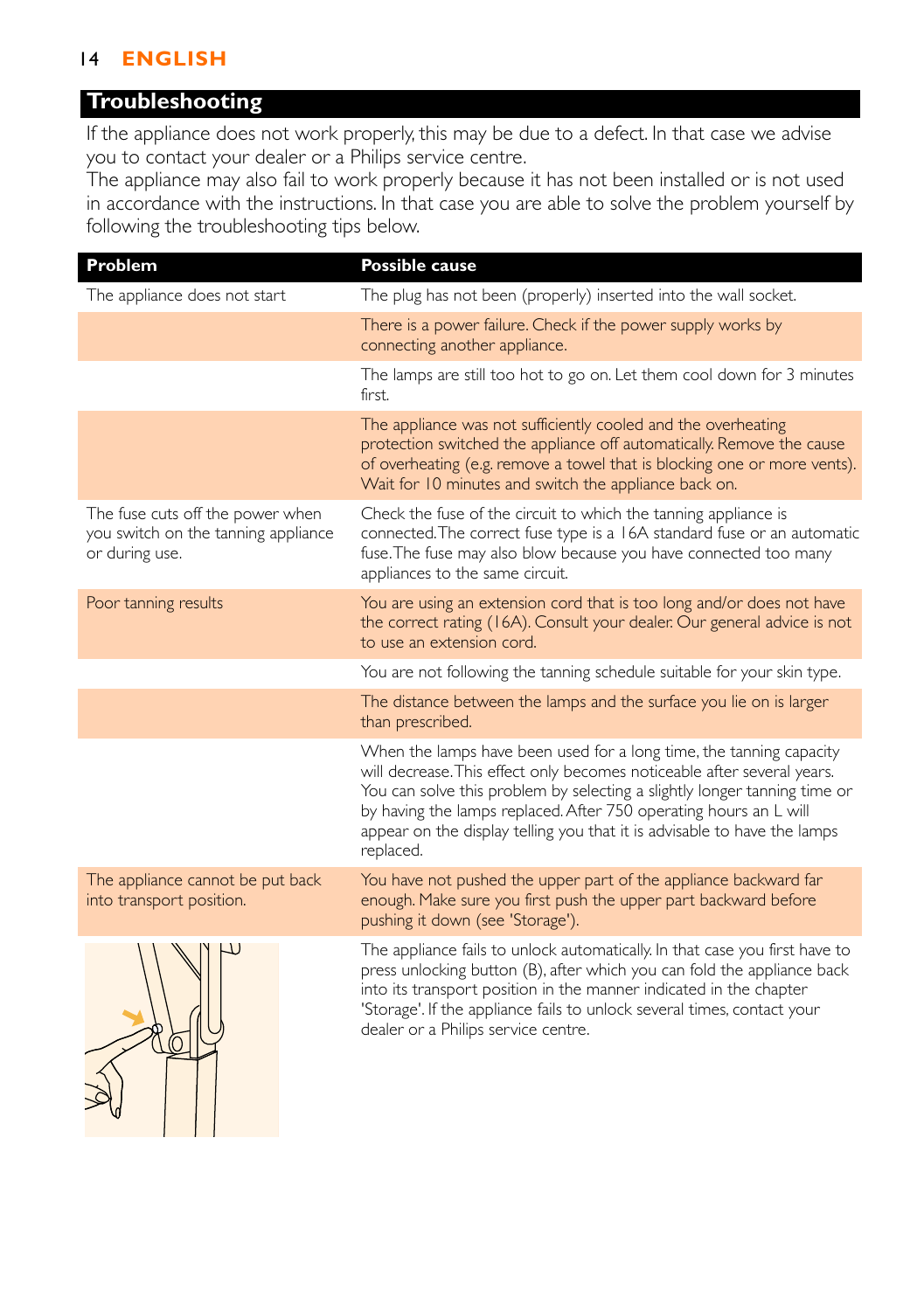### Error codes

The display of the remote control may show error codes. Below we will explain what you should do if an error code appears on the display.

- Note: E01 appears in the display for 5 seconds and at the same time you hear a beeping sound.
- Note: E02 and codes with a higher number remain visible on the display. If these codes appear, the appliance has a serious problem and must not be used any longer.

| Error code                         | <b>Solution</b>                                                                                                                                                                                              |
|------------------------------------|--------------------------------------------------------------------------------------------------------------------------------------------------------------------------------------------------------------|
| F <sub>0</sub>                     | Check the openings of the vents (see 'appliance does<br>not start' in the 'Troubleshooting guide').                                                                                                          |
|                                    | Check the UV filters (the special glass panes that cover<br>the lamps). If these filters are broken, damaged or<br>missing, stop using the appliance and contact your<br>dealer or a Philips service centre. |
| E02 and codes with a higher number | Contact your local dealer or a Philips service centre.                                                                                                                                                       |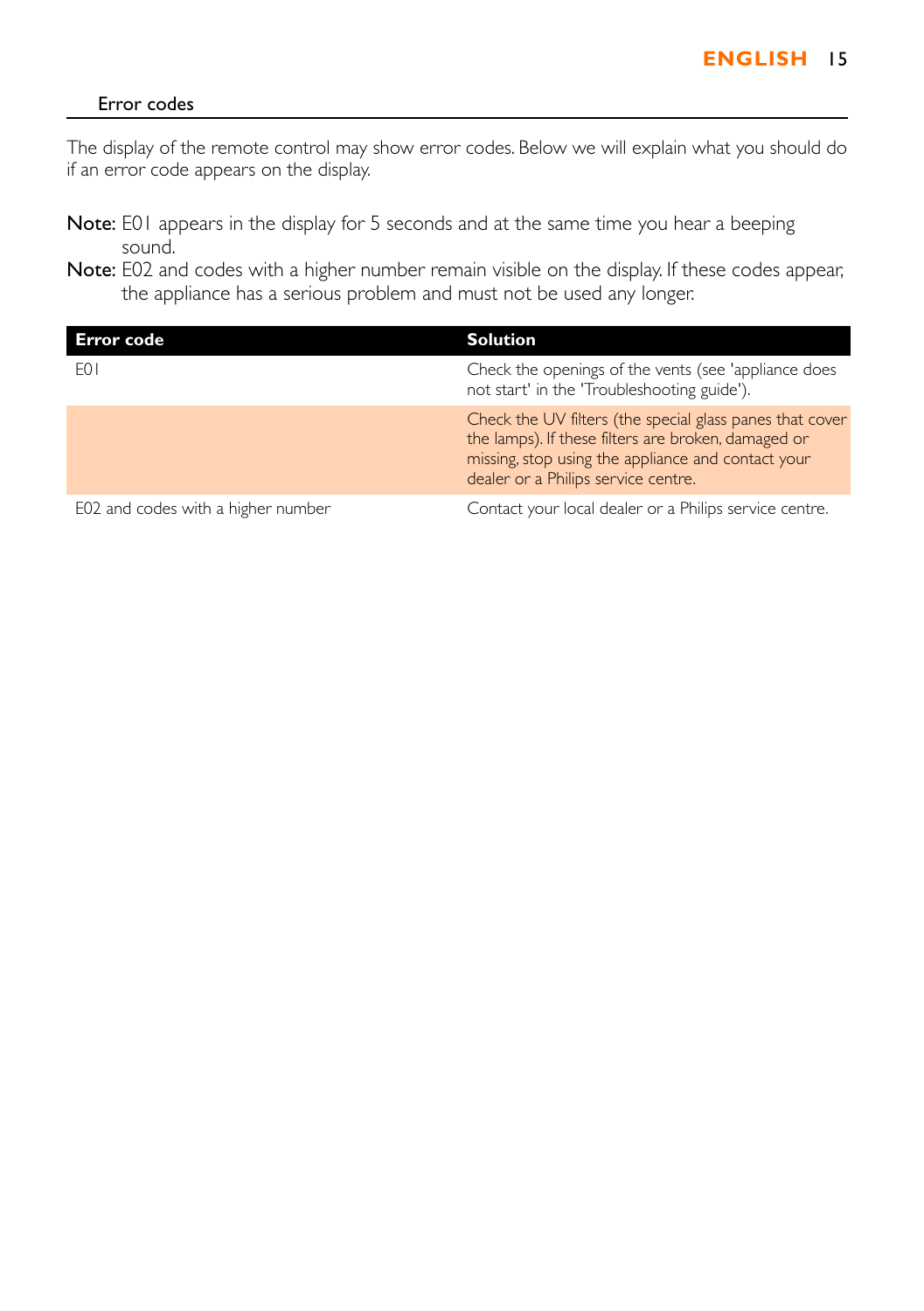# <span id="page-11-0"></span>16 **EESTI**

# **Kasutusjuhend**

#### Päevitamisseade

Selle päevitusseadmega saate mugavasti kodus päevitada. Päevituslambid lähetavad valgust, soojust ja ultraviolettkiirgust, mis tekitavad tunde, nagu viibiksite loodusliku päikese käes. Spetsiaalsed UV filtrid sobivad ainult valgusega, mis tekitavad päevitust.

Päevituslambid edastavad piisavalt infrapunast valgust ja annavad meeldivat soojust.

Mudel HB955: koos päevitusseansiga saate teha ka lõdvestusseansse, lülitades sisse spetsiaalsed infrapunalambid.

Taimer tagab, et päevitusseanss ei kestaks kauem kui 30 minutit. Nagu loodusliku päikesega võib ka sellega liialdamine olla ohtlik (vt pt `Päevitamine ja tervisÍ).

### **Tähtis!**

- ◗ Enne, kui ühendate seadme vooluvõrku, kontrollige, kas seadmele märgitud pinge vastab kohalikule võrgupingele.
- ◗ Kui pistik ei ole seinapistikupesas korralikult sees, võib see tuliseks minna. Kontrollige, et pistik oleks korralikult seinapistikupesas.
- ◗ Seade peab olema ühendatud vooluvõrku, mis on varustatud 16 A standard- või automaatkaitsekorkidega.
- ◗ Alati pärast kasutamist eemaldage pistik pistikupesast.
- ◗ Vesi ja elektriseadmed ei sobi kokku! Seepärast ärge kasutage seadet niiskes keskkonnas (nt. vannitoas või dushis ega basseini läheduses).
- ◗ Kui olete just käinud ujumas või dushi all, kuivatage end hoolikalt enne seadme kasutamist.
- ◗ Enne hoiukohta panekut laske seadmel maha jahtuda umbes 15 minutit.
- ◗ Kontrollige, et lampide ja aluse ventilatsiooniavad ei oleks mingil moel takistatud seadme kasutamise ajal.
- ◗ Seade on varustatud automaatse ülekuumenemiskaitsega. Kui seadet on ebapiisavalt jahutatud (või on ventialatsiooniavad olnud kaetud), lülitub seade automaatselt välja. Kui ülekuumenemise põhjus on kõrvaldatud ja seade on maha jahtunud, lülitub seade jälle sisse.
- ◗ UV filtrid on kasutamise ajal väga kuumad. Ärge katsuge neid!
- ◗ Seadmel on hingedega ühendatud osi, seetõttu olge ettevaatlik ja ärge jätke oma sõrmi nende osade vahele.
- ◗ Ärge kasutage seadet, kui UV filter on rikutud, katki või puudub.
- ◗ Ärge lubage lastel seadmega mängida.
- ◗ Ärge kunagi ületage lubatud päevitusseansside kestust ega -tundide arvu (vt `Päevitusseansside kestus ja sagedus`).
- ◗ Ärge kasutage päevitusseadet ja/või tehke lõdvestusseansse, kui tunnete end haigena ja/või tarvitate nahatundlikkust suurendavaid ravimeid. Kui olete ülitundlik UV kiirguse suhtes, peate olema eriti ettevaatlik. Kahtluse korral pidage nõu arstiga.
- ◗ Ärge päevitage üksiku keha osa sagedamini kui kord päevas. Ärge viibige päikese käes samal päeval.
- Pöörduge arsti poole, kui nahale tekivad haavandid, pigmendilaigud või muhud.
- ◗ Seadet ei tohi kasutada inimesed, kelle nahk ei päevitu või kes saavad kergelt päikesepõletuse, lapsed ja inimesed, kes põevad (või on põdenud) nahavähki või kellel on selleks eelsoodumus.
- ◗ Kandke alati kaitseprille, mis säästavad teie silmi liigsete valgus-, UV- ja infrapuna kiirgusannuste eest (vt ka `Päevitamine ja tervisÍ).
- ◗ Enne päevitamist eemaldage näolt kreem, huulepulk ja muu kosmeetika.
- ◗ Ärge kasutage päevituspiima või -kreemi, mis kiirendab päevitusprotsessi.
- ◗ Ärge kasutage mingeid päevituskreeme ega -piima, mis kaitseb nahka päikesepõletuse eest.
- ◗ Kui nahk tundub pärast päevitamist kuiv, võite nahale määrida niisutavat kreemi.
- **▶ Ühtlase päevituse saamiseks lamage otse lampide all.**<br>▶ Päevituskaugus olgu vähemalt 65 cm
- Päevituskaugus olgu vähemalt 65 cm.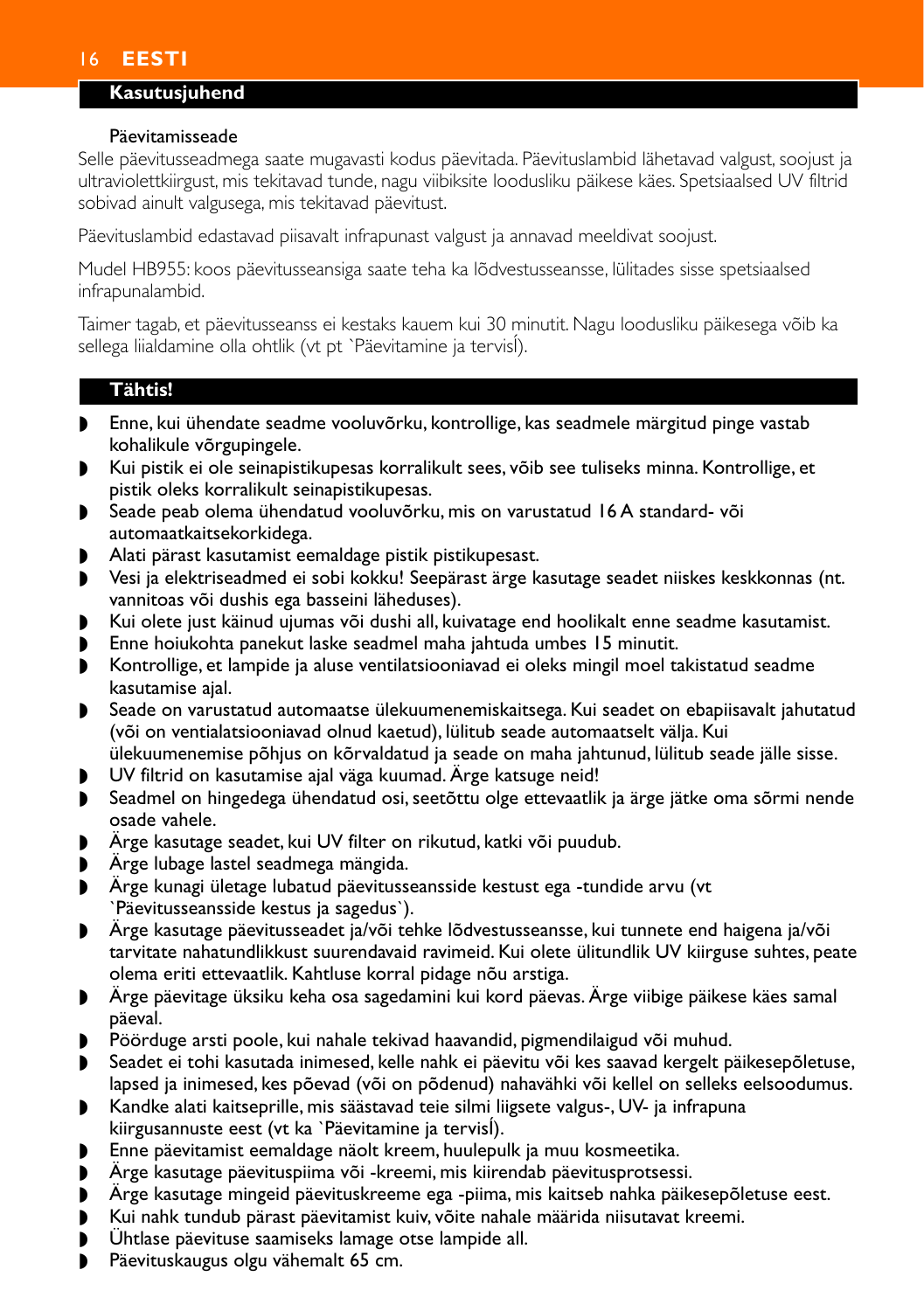- ◗ Seadet tohib liigutada ainult juhul, kui ta on transportimisasendis. Enne liigutamist kontrollige, et seadme kaks osa oleks korralikult kinnitatud.
- ◗ Värvid võivad pleekida päikesekiirte mõjul. Sama võib juhtuda ka seadet kasutades.
- ◗ Ärge oodake seadmelt paremaid tulemusi kui looduslikult päikesekiirguselt.

# **Päevitamine ja tervis**

## Päike, UV ja päevitamine

## Päike

# Päikeseenergia avaldab mitut laadi toimet: annab valgust, soojendab (IR) ja päevitab nahka (UV).

# UV, päevitamine ja tervis

Nagu loodusliku päikesega, nii ka päevitusseadmega päevitamine võtab aega. Esmane efekt on nähtav pärast mitut päevitusseanssi (vt `Päevitusseansside kestus ja sagedus`).

Ülemäärane ultraviolettkiirguse käes olemine (looduslik päikesekiirgus või päevitusseadme poolt loodud kunstlik kiirgus) võib põhjustada päikesepõletust.

Paljude teiste tegurite kõrval suurendab ka päevitusseadme vale ja ülemäärane kasutamine, nagu looduslikus päikesekiirguses päevitamisega liialdamine, teie naha ja silmade haigestumise riski. Kahjustuste tekke tõenäosus sõltub ühelt poolt kiirguse iseloomust, intensiivsusest ja kestusest, teiselt poolt inimese kiirgustundlikkusest.

Mida rohkem nahk ja silmad UV kiirgust saavad, seda suurem on oht, et tekivad silma sarvkesta, sidekesta põletikud, võrkkesta kahjustus, kae, naha enneaegne vananemine ja nahakasvajad.Teatud ravimid ja kosmeetikavahendid suurendava naha tundlikkust.

Seepärast on väga oluline, et Te:

- <sup>B</sup> *järgiksite kasutusjuhendi pt ÍTähtisÍ ja ÍPäevitusseansside kestus ja sagedusÍ antud õpetusi.*
- <sup>B</sup> *järgite, et päevituskaugus (kaugus UV filtri ja keha vahel) on 65 cm.*
- <sup>B</sup> *ei ületa lubatud päevitustundide aastamäära (s.o. 20 tundi ehk 1200 minutit).*
- <sup>B</sup> *panete alati päevitamise ajaks ette kaitseprillid.*

# IR, lõõgastus ja tervis (ainult HB955)

Soojus omab lõõgastusefekti. Kujuta ette kuumas vannis või päikesepaistel lebamist.Teil on võimalus nautida lõõgastusefekti, kui lülitate sisse infrapunalambid.

Tehes lõõgastusseanssi pidage meeles järgnevat:

- Ärge laske end liiga kuumaks.Vajaduse korral suurendage vahemaad lampide ja keha vahel.
- Pea ülekuumenemise vältimiseks pange katke pea või muutke kehaasendit, et pea ei soojeneks liigselt.
- Lõõgastusseansi ajal sulgege silmad.
- Ärge tehke liialt pikki lõõgastusseansse (vt pt ÍLõõgastusseansside kestus ja sagedus).

# **Päevitusseansside sagedus ja kestus**

- ◗ Te võite nahka päevitada üks kord päevas, 5-10 päeva järjest.
- ◗ Peate vähemalt 48 tundi esimese ja viimase päevitusseansi vahel vahet.
- ◗ Pärast 5 kuni 10 päevast kuuri laske näonahal mõnda aega puhata.
- ◗ Umbes üks kuu pärast päevituskuuri on päevitus tublisti kahvatunud. Siis soovite ehk alustada uut samasugust kuuri.
- ◗ Teine võimalus päevituse säilitamiseks on hakata pärast igapäevaste seansside kuuri päevitama 1-2 korda nädalas.
- ◗ Kumba võimalust Te ka ei eelistaks, jälgige, et Te ei ületaks päevitustundide aastamäära.
- ◗ Selle seadmega on maksimaalne päevitustundide aastamäär 20 tundi (=1200 minutit).

See kehtib ka kehaosade päevitamisel (funktsioon  $\ddot{x}$  ja  $\xi \ddot{x}$ ).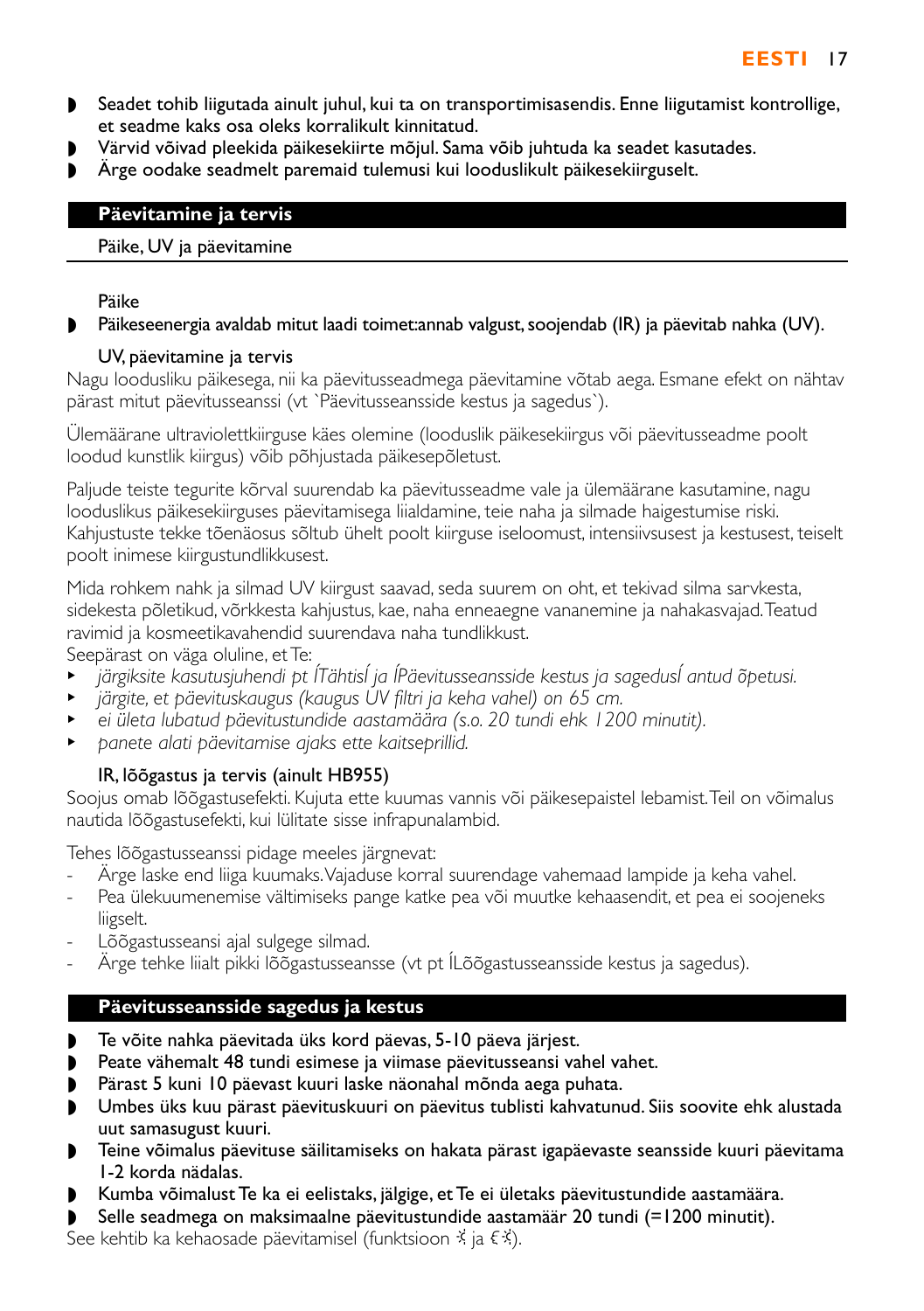# 18 **EESTI**

### Näide

Kujutage ette, et te päevitate 10 päeva, esimesel päeval 8 minutit ja üheksal järgneval päeval 20 minutit.

Kogu kuuri kestus on seega (1 x 8 minutit) + (  $9 \times 20$  minutit) = 188 minutit.

Aasta jooksul võite läbi teha 6 sellist seanssi,  $6 \times 188$  min = 1128 minutit.

Loomulikult sõltub maksimaalne päevitustundide kestus iga kehaosa või -poole päevitamise kohta eraldi (näit keha esi- ja tagapool).

### Tabelist nähtub, et kuuri esimene seanss peaks kestma 8 minutit, olenemata naha tundlikkusest.

- <sup>B</sup> *Kui arvate, et päevitusseanss on Teie jaoks liiga pikk (näit.Teie nahk on pärast päevitamisseanssi kuiv ja hell), soovitame päevitusseanssi lühendada näit. 5 minutile.*
- <sup>B</sup> *Kena päevituse saamiseks keerake oma keha päevitamise ajal, et kehaosad ja -pooled saaksid paremini päevitusvalgust.*

| Päevituseansi ajal<br>igale kehaosale eraldi | Ülitundlik nahk | Normaalne nahk | Vähetundlik nahk |
|----------------------------------------------|-----------------|----------------|------------------|
| esimene seanss                               | 8 minutit       | 8 minutit      | 8 minutit        |
| laske nahal 48 tundi<br>puhata               |                 |                |                  |
| teine seanss                                 | 10 minutit      | 20-25 minutit  | 30 minutit*      |
| kolmas seanss                                | 10 minutit      | 20-25 minutit  | 30 minutit*      |
| neljas seanss                                | 10 minutit      | 20-25 minutit  | 30 minutit*      |
| vijes seanss                                 | 10 minutit      | 20-25 minutit  | 30 minutit*      |
| kuues seanss                                 | 10 minutit      | 20-25 minutit  | 30 minutit*      |
| seitsmes seanss                              | 10 minutit      | 20-25 minutit  | 30 minutit*      |
| kaheksas seanss                              | 10 minutit      | 20-25 minutit  | 30 minutit*      |
| üheksas seanss                               | 10 minutit      | 20-25 minutit  | 30 minutit*      |
| kümnes seanss                                | 10 minutit      | 20-25 minutit  | 30 minutit*      |

\*) või kauem, olenevalt Teie naha tundlikkusest.

Kui nahk tundub pärast päevitamist kuiv, võite nahale määrida niisutavat kreemi.

<sup>B</sup> *Märkus: kui päevitate ainult osa oma kehast, võite kasutada päevituskava, mis on esitatud tabelis koos infoga pt `Päevituseansside kestus ja sagedus`.*

## **Lõõgastusseansside kestus ja sagedus**

### Ainult HB955

Kui te ei soovi kohe pärast päevitusseanssi lahkuda, võite sisse lülitada infrapunalambid lõõgastusseansiks, et need soojendaksid teid lõõgastumise ajal.

Võite teha lõõgastusseanssi ka ilma päevitamiseta. Seda võib teha mitu korda päevas (näit 30 min hommikul ja õhtul).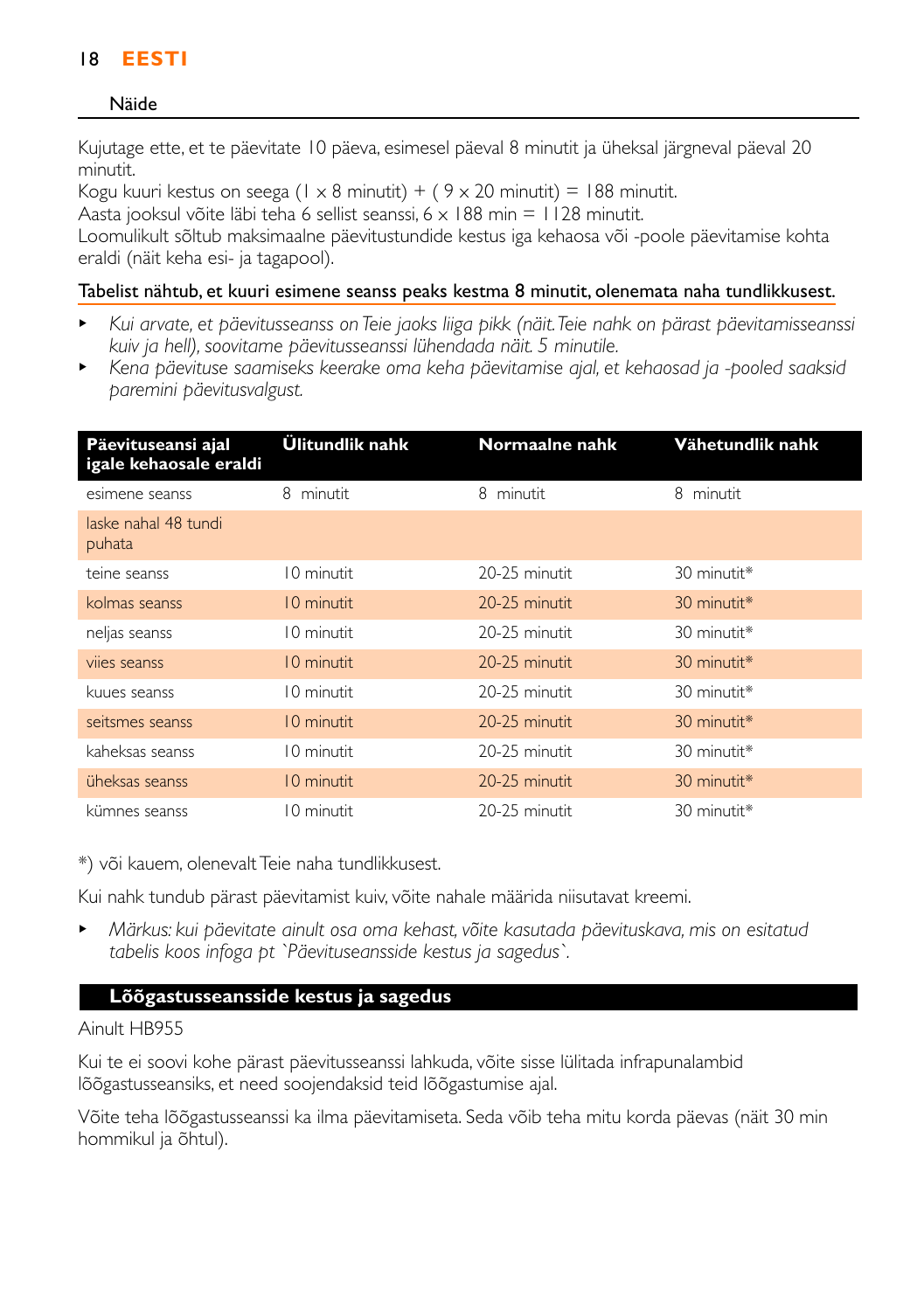### **Ettevalmistus kasutamiseks**

- ◗ Seadet on lihtne ringi paigutada ja hoida transportimisasendis (joon 2).
- ◗ Kui soovite päevitada ainult nägu (ainult mudel HB951 ja HB952) või kui tahate päevitada ainult mingit teatud kehaosa (näit jalgu või ülakeha; ainult mudel HB952, HB955) veenduge, et seade oleks asemest õigel pool (joon 3).
- **1** Avage seade tõmmates lingid, mis paiknevad aluse mõlemil pool, välja ja on märgistatud noolega (joon 4).

Seadme ülemine osa on nüüd lahti.

- **2** Ülemine osa tõuseb natuke üles (iseenesest või aidates) (joon 5).
- **3** Võtke sangast mõlema käega kinni ja pange üks jalg seadme vastu, et välitida libisemist. Sangast tõmmates kallutage ülemist osa ja hoidke sellega kaant (joon 6).

Ärge kallutage ülemist osa liiga palju.

**4** Lükake ülemist osa üheaegselt üles ja enda poole (joon 7). See nõuab jõupingutust.

- **5** Tõugake mõlemad lambid nii kaugele äärte suunas kui võimalik, kuni need on üksteise suhtes ühel joonel (joon 8).
- **6** UV filtrite ja teie keha vaheline vahemaa olgu 65 cm. UV filtrite ja pinna vaheline vahemaa, millel te lebate (näit. ase), olgu 85 cm (joon 9).

**7** Kui paigaldate või täpsustate seadme kõrgust, toetage hoidiku ülemist osa (joon 10). Vabastage nupp 'A' seda vastupäeva pöörates (kaks või kolm pööret).

- **8** Pange oma käsi hoidiku horisontaalse osa alla ja pikendage hoidik valitud kõrgusele (joon 11).
- **9** Kinnitage nupp 'A' uuesti ja vabastage hoidik (joon 12).
- ◗ Tõmmake välja vahemaa määraja, et kindlaks teha, kas seade on asetatud nõutud kõrgusele (joon 13).
- ◗ Vahemaa määraja kerib end automaatselt sisse, kui liigutate punast nuppu külitsi (joon 14).

Seade on valmis kasutamiseks.

### **Seadme kasutamine**

- **1** Kerige juhe täielikult lahti.
- **2** Pange pistik pistikupesasse.
- ◗ Kaugjuhtimispult näitab kõiki funktsioone, mida tuleb reguleerida. Päevitus- või lõõgastusaja näit on 00 (joon 15).
- ◗ Ainult mudelid HB951 ja HB952 näitavad sümbolit ª: näopäevitussümbol.
- ◗ Ainult mudelid HB952 ja HB955 näitavad sümbolit º: mingi kehaosa päevitussümbol.
- Ainult mudel HB955 näitab sümbolit <sub>»</sub> (lõõgastus).

### Reguleerimisfunktsioonid

### **1** Kasutage ◀ ► nuppe, et lülitada ühelt funktsioonilt teisele (joon 16).

Allakriipsutatud sümbol näitab funktsiooni, mis on programmeeritud.

### **2** Päevitamise, näo-, kehaosa päevitamine või lõõgastuse valimine.

Valige sümbol  $\ddot{\phi}$  kui soovite päevitada kogu keha.

Valige sümbol  $\dot{\mathcal{X}}$  ja  $\xi$  kui soovite päevitada kogu keha ja anda näole ekstrapäevituse (mudelid HB951 ja HB952).

Valige  $\frac{2}{3}$  kui sooivte päevitada teatud kehaosa (ainult mudelid HB952 ja HB955).

Valige  $\epsilon$  ja  $\dot{\lambda}$  kui soovite päevitada teatud kehaosa k.a. ekstra näopäevitus (ainult mudel HB952).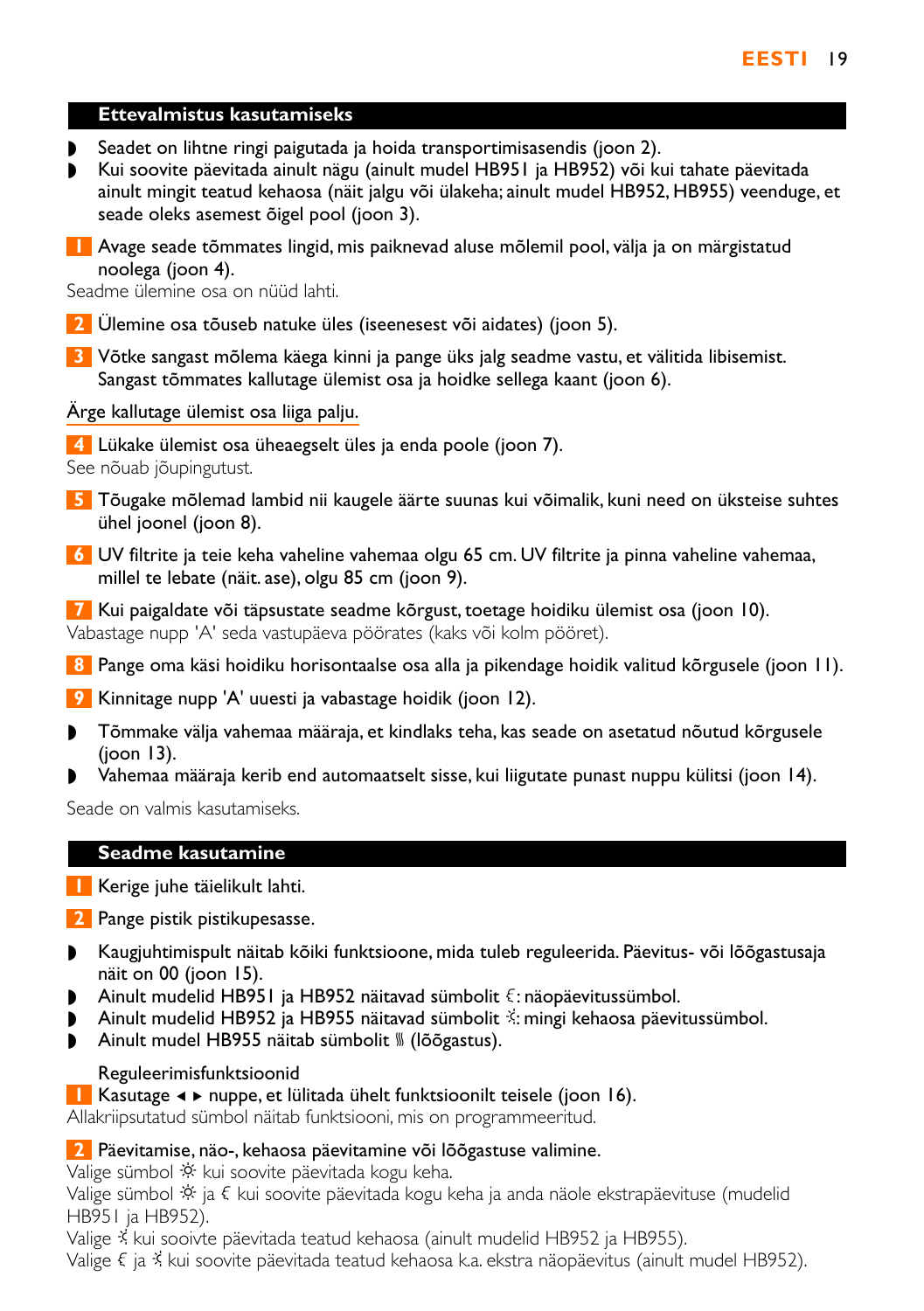# 20 **EESTI**

Valige  $\xi$  ja  $\mathcal{U}$  kui eelistate lõõgastusseanssi (soojendav) kogu kehale (ainult mudle HB955).

Märkus: Selles kasutamisõpetuses funktsioonid  $\Re$   $\epsilon$  on esitatud näidetena, mis võivad kuvarile ilmuda.

# Ajaseadistus päevitus- või lõõgastusseansiks.

## **1** Seadistage päevitus- või lõõgastusseansi aeg vajutades + nuppu, et panna aega edasi või lükates - nuppu, et panna aega tagasi (joon 17).

jätke nupp sisse vajutatuks, et reguleerimine toimuks kiiremini.

**2** Heitke pikali täpselt seadme lampide alla, et ka keha küljed saaksid päevitust.

# **3** Pange kaitseprillid ette.

- **4** Lülitage päevitus- või infrapunalambid sisse vajutages stardinuppu ∞ (joon 18).
- <sup>B</sup> *Märkus:Tööle hakkamise käigus päevituslambid surisevad. See kaob kohe, kui lambid on korralikult põlema hakanud.*
- <sup>B</sup> *Märkus: päevituslambid hakkavad lähetama nähtavalt tugevamat valguskiirgust umbes 60 sek pärast, sest põlevad täisvõimsusega. Sellest hetkest alates võite näopäevitaja sisse või välja lülitada.*
- <sup>B</sup> *Märkus: kui lambid lakkavad töötamast, umbes 20 sekundi pärast, lülitage seade välja (*∞*), laske lampidel jahtuda 3 minutit, seadke uus päevitamisaeg ja lülitage seade uuesti sisse (*∞*).*

◗ Ilmub vilkuv signaal, seatud aeg on nähtav kuvaril (antud juhul 25 minutit) (joon 19). Päevitus või lõõgastusaja arvestus algab.

- ▶ Võite näopäevitaja  $(\breve{\otimes}, \xi)$  sisse või välja lüitada päevitamisseansi ajal ilma seadet välja lülitamata (joon 20).
- <sup>B</sup> *(See kehtib ka näopäevitaja kohta kombinatsioonis* º*).*

Valitud sümbolid ilmuvad kuvarile, teised mitte.

- ◗ Päevitamisseansi viimase minuti ajal kuulete katkendlikku piibitavat heli (joon 21).
- ◗ Sel ajal võite vajutada paus/korrata nuppu § seatud aja kordamiseks (joon 22).
- ◗ Kuvarile ilmub uus aeg ja minutite lugemine hakkab tööle. Signaal katkeb.
- ◗ On võimalik seada uut aega.

Nii ei ole Teil vaja oodata 3 minutit seadme järgnevaks kasutamiseks, sest kui seade lülitub välja, peavad päevituslambid jahtuma enne järgmist kasutamist. Ooteaeg ei kehti infrapunalampide kohta (ainult HB955).

**5** Seadke uus aeg vajutades + või − nuppe. Seejärel vajutage stardinuppu ® (joon 23). Signaal katkeb ja uus aeg hakkab käima.

**▶** Kui te ei korda seanssi ja ei vajuta  $\hat{\mathbf{a}}$  või ei seadista uut aega seansi viimase minuti kestel, ajaarvestus jätkub ja seade lülitub automaatselt välja kohe, kui aeg on läbi.

## Päevitus- või lõõgastusseansi katkestamine

**1** Võite katkestada päevitamisseansi vajutades paus/korrata nuppu  $\hat{\mathbf{u}}$  (joon 24).

Lambid lülituvad välja, P ilmub displeile koos järelejäänud ajaga. 3 minutit vilgub järelejäänud aeg. Selle aja kestel lambid jahtuvad. Kui vilkumine lõpeb, saate seadme uuesti sisse lülitada vajutades nuppu ∞ Hakatakse arvestama järelejäänud aega.

## **2** Lõõgastusseansi katkestamine toimub paus/korrata  $\hat{r}$  nupuvajutamisega.

Lambid lülituvad välja, P ilmub displeile koos järelejäänud ajaga. 3 minutit vilgub järelejäänud aeg. Selle aja kestel lambid jahtuvad. Kui vilkumine lõpeb, saate seadme uuesti sisse lülitada vajutades nuppu ∞. Hakatakse arvestama järelejäänud aega.

## Päevitus- või lõõgastusaja muutmine seansi ajal

**1** Päevitamise ajal on võimalik ajaseadet muuta vajutades nuppu ∞. Kiirguslambid lülituvad välja. Seejärel seadke uus aeg vajutades nuppudele  $+$   $-$  Oodake, kuni seatud aeg lõpetab vilkumise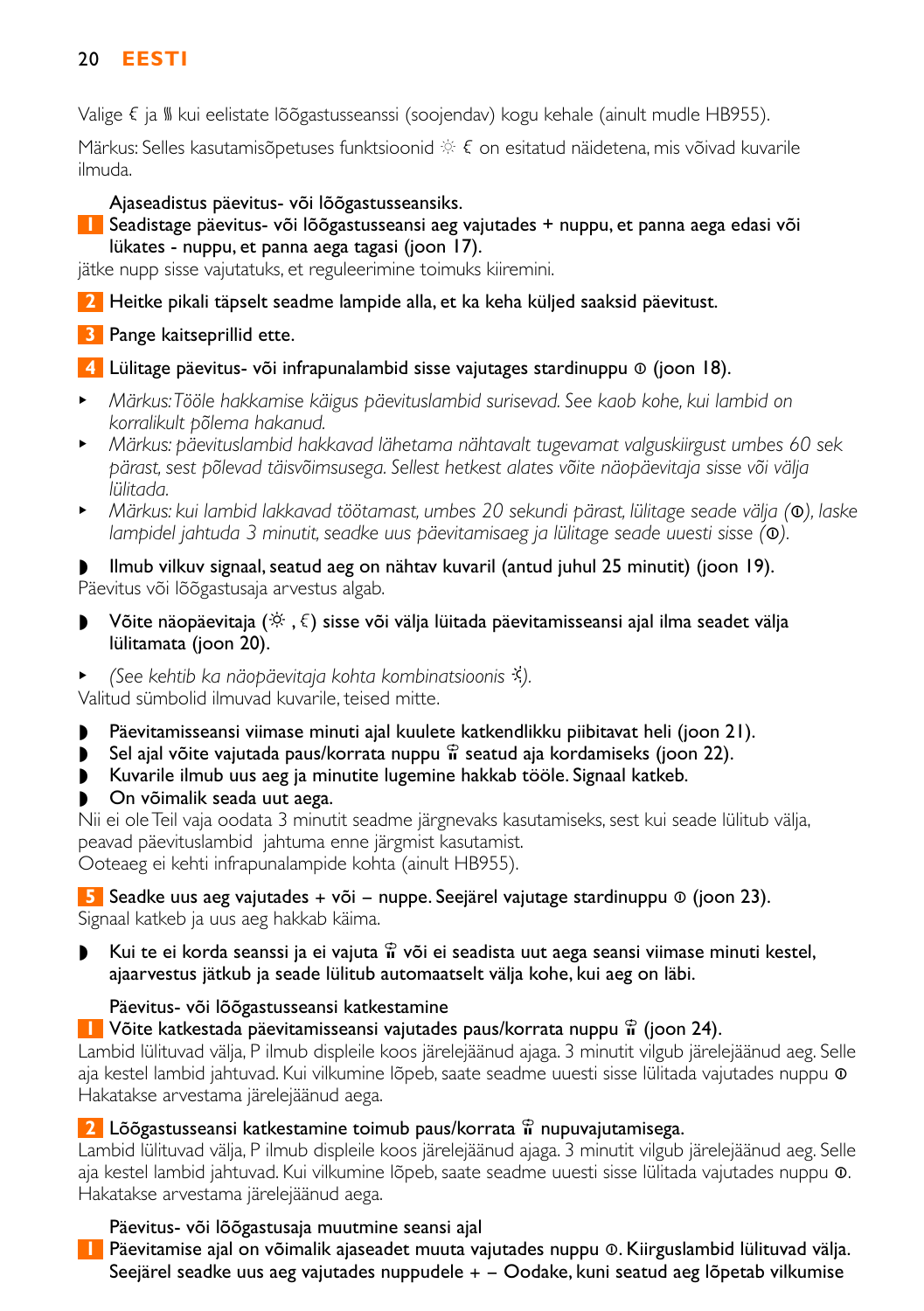(umbes 3 minutit, sest kiirguslambid peavad maha jahtuma) ja vajutage uuesti nupule ∞.

- **2** Lõõgastusseansi (<sub>»</sub>), aega saate muuta vajutades nuppu (⊙), Lambid lülituvad välja. Võite seada uue aja ja lülitada seadme kohe tagasi sisse nupuga ∞. Ooteaeg ei kehti infrapunalampide kohta (uuestiseatud aeg ei vilgu displeil).
- ◗ Kontrollige, et lambid paremal on sisse lülitatud (ainult HB955).
- <sup>B</sup> *Päevitamine: neli lampi annavad sinakat valgust.*
- <sup>B</sup> *Lõõgastus: neli lampi annavad punakat valgust.*

### Pärast päevitusseanssi

**1** Pidage seansi number mälunupu abil meeles (ainult mudelid HB952 ja HB955). Seadmel on kaks mälunuppu: kummalegi isikule oma (joon 25).

### Jahtumine

Seadet jahutavad föönid, et vältida materjali ja osade ülekuumenemist. Päevituslambid ei lülitu sisse, kui need on liialt kuumad (vt "Päevitsu- või lõõgastusseansi katkestamine").

◗ Pärast päevitus- või infrapunalampide väljalülitamist jätkavad föönid tööd umbes 3 minutit. See on mugav, sest päevituslampe on võimalik uuesti kasutada alles 3 minuti möödudes pärast nende välja lülitamist.

- <sup>B</sup> *Infrapunalampe ei pea jahutama enne järgnevat sisselülitamist.*
- <sup>B</sup> *Muidugi, kui olete seadme toitejuhtme seinapistikust välja tõmmanud, siis ventilaatorid ei jahuta.*
- <sup>B</sup> *Kui olete seadme toitejuhtme seinapistikust välja tõmmanud ja keegi soovib seadet otsekohe kasutada, ei vilgu kuvaril uuesti seatud aega. See tähendab, et järgmine kasutaja peab ootama 3 minutit, kuni seade maha jahtub.*
- <sup>B</sup> *Ainult HB955: kui te sooivte kasutada seadet päevitusseansiks otsekohe pärast lõõgastusseanssi (*–*), peate laskma seadmel jahtuda kolm minutit. Kui lõõgastusseansi tagajärjel on päevituslambid kuumaks läinud, peate neid enne sisselülitamist jahtuda laskma.*

### **Puhastamine**

**1** Enne puhastamist võtke alati pistik pistikupesast välja ja laske seadmeil maha jahtuda.

**2** Seadme välispinda võite puhastada niiske lapiga.

Jälgige, et seadme sisemusse ei satuks vett.

**3** Ärge kasutage küürimiskäsnu.

Seadme puhastamiseks ärge kunagi kasutage küürimiskäsnu, bensiini või atsetooni.

◗ UV filtrite välispinda võite puhastada pehme lapi ja metüülpiiritusega.

### **Hoidmine**

- **1** Laske seadmel jahtuda 15 minutit enne panemist transportimisasendisse ja pange seade hoiule.
- ◗ Vaheaegadel võite toitejuhtme kokku kerida ja panna seadme alusesse.
- **2** Kontrollige, et toitejuhe ja kaugjuhtimispult oleks korralikult hoiule pandud, vastasel korral võivad need kinni jääda seadme osade vahele, kui panete seadme transportimisasendisse (joon 26).
- **3** Hoidke tugevasti ühe käega hoidiku ülemist osa ja vabastage kõrguse regulaatornupp (A) keerates seda vastupäeva (joon 27).
- **4** Lükake täielikult hoidikusse (joon 28).
- **5** Kinnitage kindlalt kõrguse regulaatornupp (A) keerates seda päripäeva (joon 29).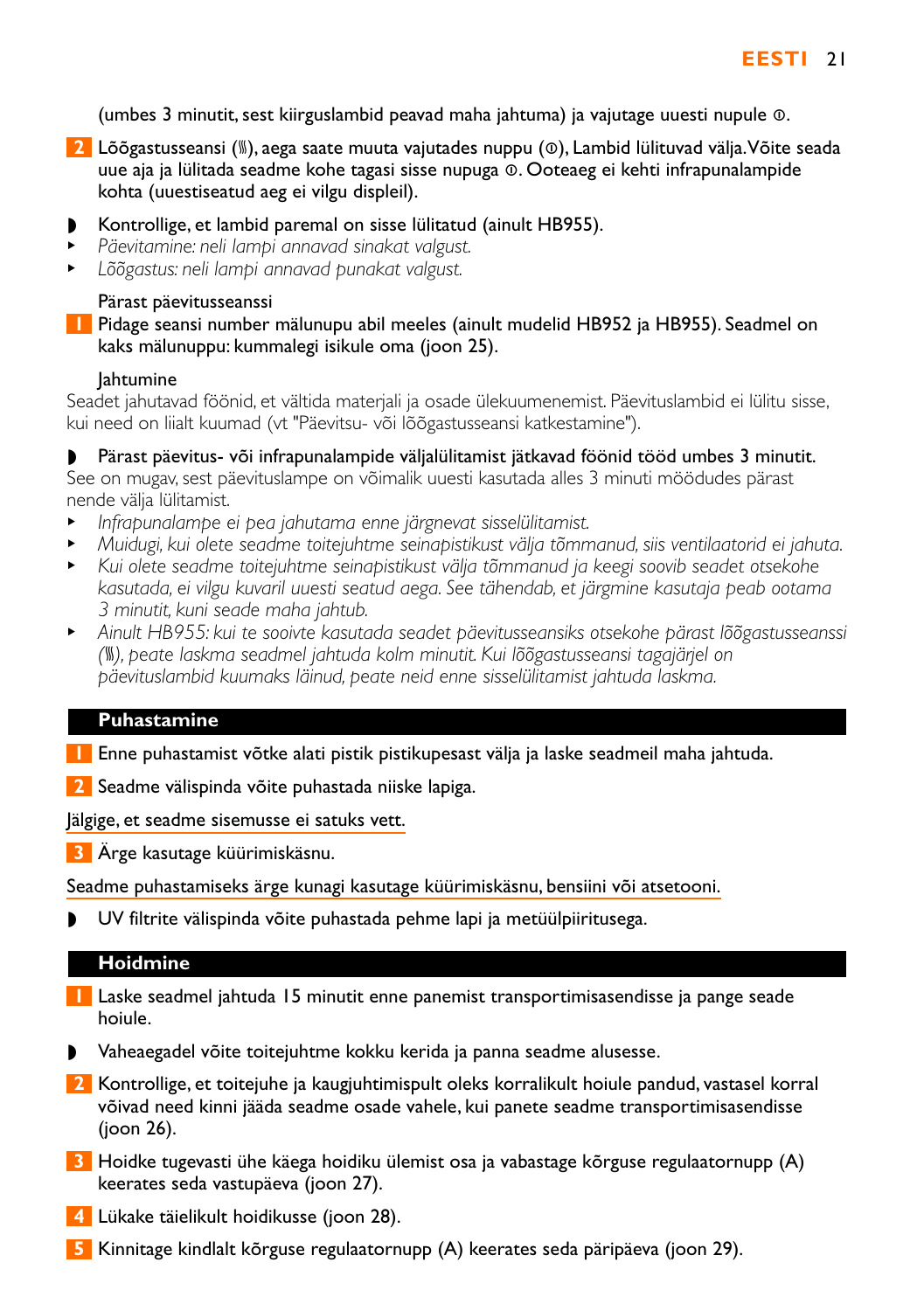# 22 **EESTI**

- **6** Pöörake kaks lampi teineteise vastu (joon 30).
- **7** Hoidke mõlema käega käepidemest kinni, pange üks jalg seadme vastu, et seade ei libiseks ja kallutage ülemine osa koos hoidikuga tahapoole (joon 31).

Automaatne lukustaja töötab ainult siis, kui olete ülemist osa koos hoidikuga kallutanud piisavalt tahapoole. Olge ettevaatlik, et Te ei kallutaks liiga palju, võite tasakaalu kaotada.

**8** Lükake ülemine osa alla (joon 32).

**9** Laske aeglaselt alusele (joon 33).

**10** Kinnitage lambid alusele lükates mõlemaid linke noole suunas (joon 34).

### **Toitejuhtme vahetamine**

Aja jooksul (tavalisel kasutamisel mõne aasta pärast) valgus päevituslampidest väheneb. Sel juhul väheneb solaariumi päevitamisjõudlus. On võimalik seda lahendada päevitamisaja kestust pikendades või päevituslampe vahetades.

- ◗ Ainult mudelid HB952 ja HB955: seadme kaugjuhtimispult on ka loendaja, mis registreerib töötunde.
- **1** Valige funktsioon  $\hat{\varphi}$ . Seadke aeg 00 ja hoidke paus/korrata nupp  $\hat{\mathbf{n}}$  all, et kuvarile ilmuks töötundide arv (joon 35).

Maksimaalne tundide arv, mis võib kuvarile ilmuda, on 999. Kui töötundide arv on selle numbrini jõudnud, jätkub tundide lugemine 000 -st.

**2** Kui vabastate paus/korrata nupu, kaob töötundide arv displeilt.

◗ Pärast 750 päevitustunni möödumist ilmub kuvari vasakusse ossa L. See tähendab, et seadme päevitusjõudlus on vähenenud ja kiirguslampe oleks soovitav vahetada (joon 36).

Muidugi, võite asendamise edasi lükata ja päevitamisaega vastavalt pikendada.

**3** L eemaldamiseks kuvarilt vajutage paus/korrata  $\hat{\mathbf{r}}$  nuppu, ajanäiduga 00 ja funktsiooni sümboliga $\hat{\mathcal{P}}$  kuvaril. Hoidke nuppu paus/korrata all ja vajutage esmalt + nuppu ja seejärel – nuppu ning L kaob kuvarilt (joon 37).

UV filter kaitseb kahjuliku valguskiirguse eest. Seepärast on tähtis, et kõrvaldaksite otsekohe vigastatud või katkise filtri.

Ainult mudel HB955: vahetage infrapunalambid, kui need lakkavad töötamast.

Laske päevituslampe (Philips HPA flex power 400-600), infrapunalampe (nr. 4222 062 95590), UV filtrid ja juhtmed vahetada Philipsi poolt volitatud hooldekeskuses.Ainult sealsetel töötajatel on vastavad teadmised, kogemused ning tööriistad ja lisaosad.

## **Keskkonnakaitse**

Seadme lambid sisaldavad keskkonda saastavaid aineid. Ärge visake vanu lampe tavaliste olmejäätmete hulka, vaid viige need selleks ettenähtud kohta.

## **Garantii ja hooldus**

Kui te vajate infot või on seadme töös tekkinud mingid probleemid, külastage www.philips.om või võtke ühendus Philipsi hoolduskeskusega Teie riigis (telefoninumbri leiate garantiilehelt). Kui Teie riigis ei ole hoolduskeskust, otsige abi Philpsi toodete levitajalt.

### Garantii

Päevituslampidel ei ole garantiiaega.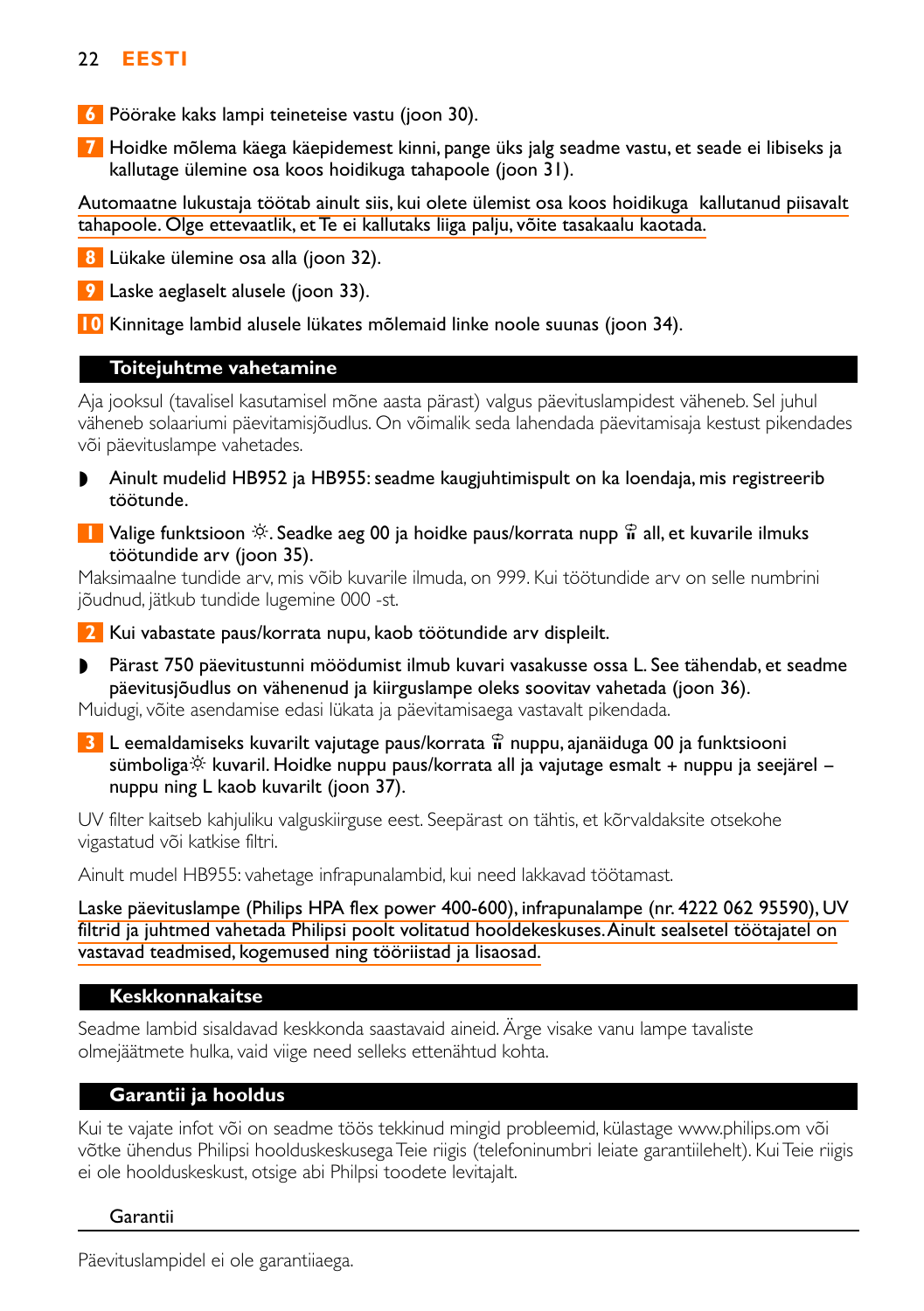# **Häirete kõrvaldamine**

Kui seade ei tööta korralikult, võib olla, et see on defektne. Soovitame pöörduda toodetemüüja või Philipsi hooldekeskuse poole.

Seade võib valesti töötada ka siis, kui ei ole korralikult paigaldatud või järgitud juhendit. Sel juhul soovitame häirete lahendamisel järgida häirete kõrvaldamise õpetust.

| <b>Häired</b>                                                                              | Võimalik põhjus                                                                                                                                                                                                                                                                                                            |
|--------------------------------------------------------------------------------------------|----------------------------------------------------------------------------------------------------------------------------------------------------------------------------------------------------------------------------------------------------------------------------------------------------------------------------|
| Seade ei hakka tööle                                                                       | Pistik ei ole (korralikult) pistikupesas.                                                                                                                                                                                                                                                                                  |
|                                                                                            | See on voolu häire. Kontrollige voolutoidet mingi muu seadmega.                                                                                                                                                                                                                                                            |
|                                                                                            | Lambid on liiga kuumad. Laske neil jahtuda 3 minutit.                                                                                                                                                                                                                                                                      |
|                                                                                            | Seade ei ole korralikult maha jahtunud ja ülekuumenemise kaitse on<br>seadme automaatselt välja lülitanud. Kõrvaldage ülekuumenemise põhjus<br>(nt. käterätik, mis takistab avaust või mitut avaust). Oodake 10 minutit ja<br>lülitage seade sisse.                                                                        |
| Kaitsekorgid katkestavad voolu<br>solaariumi sisse lülitades või selle<br>kasutamise ajal. | Kontrollige vooluvõrku, kuhu päevitusseade on lülitatud. Pinge olgu 16 A<br>standard-või automaatkorkide puhul. Voolkatkestus võib tekkida ka siis,<br>kui võrku on lülitatud liiga palju seadmeid.                                                                                                                        |
| Ebarahuldav päevitustuelmus                                                                | Te kasutate liiga pikka pikendusjuhet ja/või selle võimsus ei ole vastav<br>(16 A). Pidage nõu tootemüüjaga. Soovitame pikendusjuhet mitte<br>kasutada.                                                                                                                                                                    |
|                                                                                            | Te ei jälgi päevitusgraafikut, mis sobib Teie naha tüübile.                                                                                                                                                                                                                                                                |
|                                                                                            | Vahemaa Teie ja lambi vahel on suurem vajalikust.                                                                                                                                                                                                                                                                          |
|                                                                                            | Kui lampe on pikemat aega kasutatud, väheneb nende jõudlus. Kuid see<br>on märgatav mitme kasutusaasta pärast. Seadke päevitusaeg pikemaks<br>või vahetage lambid uute vastu. Pärast 750 töötundi ilmub L displeile ja<br>teatab sellest, et lampe tuleks vahetada.                                                        |
| Solaariumit ei ole võimalik panna<br>transportimisasendisse.                               | Te ei ole seadme ülemist osa piisavalt taha lükanud. Enne selle alla<br>panemist kontrollige, et see oleks lükatud taha (vt pt Hoidmine).                                                                                                                                                                                  |
|                                                                                            | Seade ei tule automaatselt lukustusest lahti. Sel juhul esmalt vajutage<br>lukustusest vabastusnuppu (B), mille järel saate seadme tõsta taha<br>transportimisasendisse, mida on kirjeldatud pt `Hoidminel. Kui seade ei<br>tule lukustusest lahti mitu korda, võtke ühendus toodetemüüja või<br>Philipsi hooldekeskusega. |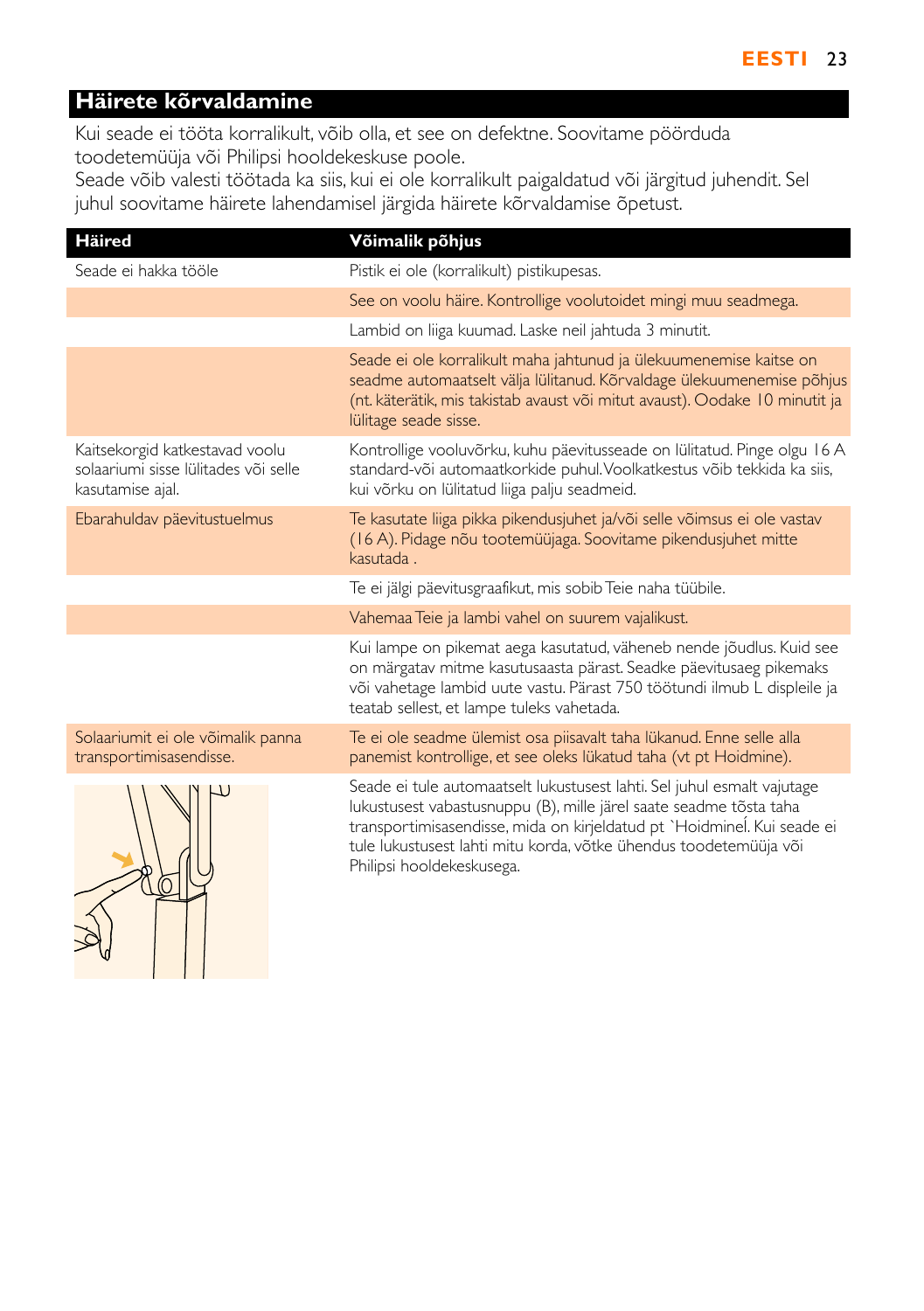# 24 **EESTI**

### Häirete koodid

Kaugjuhtimispult võib näidata häirete koode. Järgnevalt kirjeldame, mida tuleb teha, kui puldile ilmub mõni kood nendest.

Märkus: E01 ilmub displeile 5 sekundiks ja samal ajal kuulete piibitavat signaali.

Märkus: E02 ja suurema numbriga koodid püsivad displeil. Kui koodid ilmuvad, on seadmel tõsised häire ja seda kasutada enam ei tohi.

| Häirete kood                   | Lahendus                                                                                                                                                                              |
|--------------------------------|---------------------------------------------------------------------------------------------------------------------------------------------------------------------------------------|
| F <sub>0</sub>                 | Kontrollige, kas avaused on vabad (vt 'seade ei hakka<br>tööle' osas 'Häirete eemaldamine').                                                                                          |
|                                | Kontrollige UV filtreid (lampe katab spetsiaalne klaas).<br>Kui filter on katki, vigastatud või puudub, ärge seadet<br>kasutage ja pöörduge toodetemüüja või<br>hoolduskeskuse poole. |
| E02 ja suurema numbriga koodid | Võtke ühendus kohaliku toodetemüüja või<br>hoolduskeskusega.                                                                                                                          |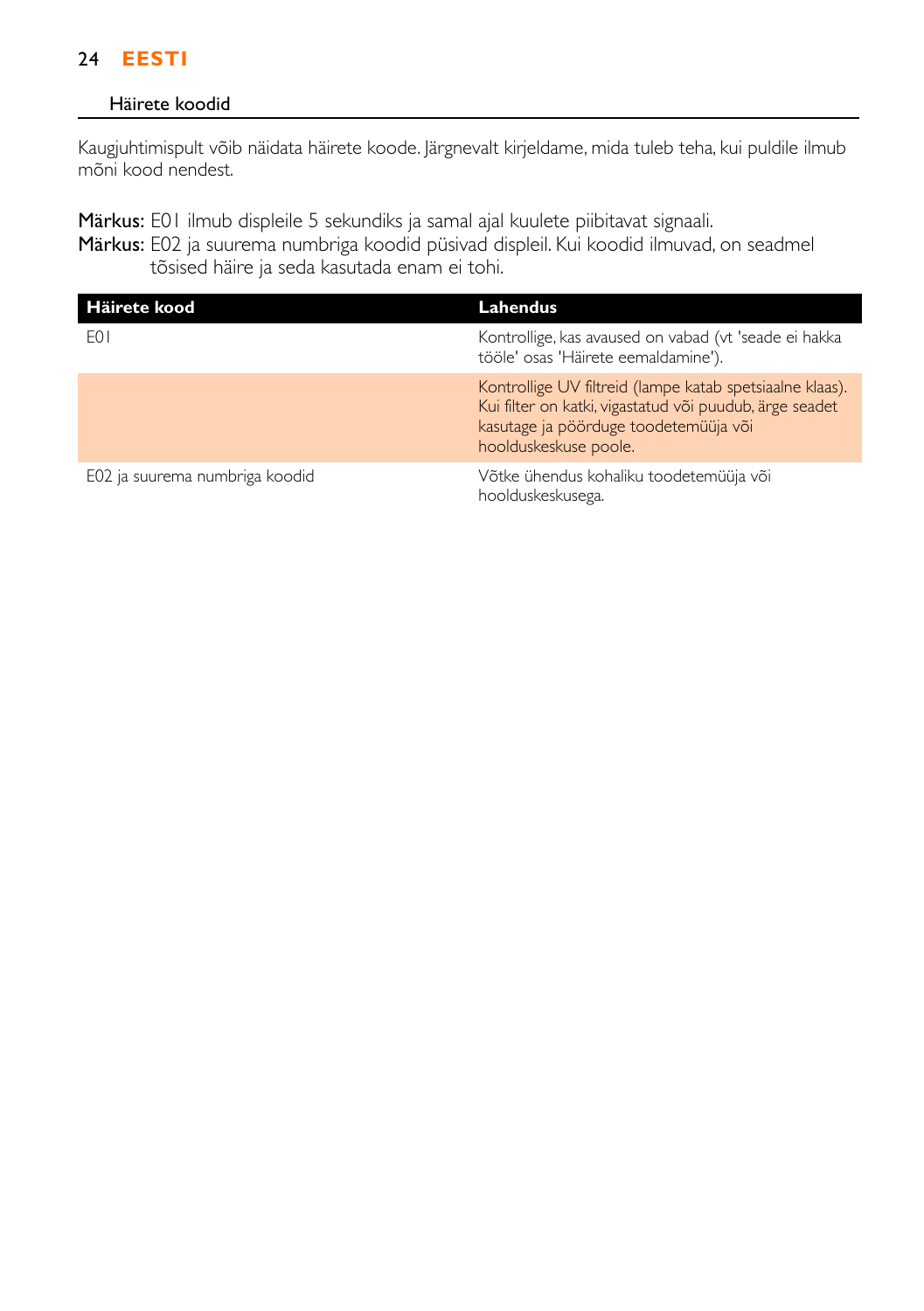#### <span id="page-20-0"></span>**Ievads**

#### Sauļošanās ierīce

Izmantojot šo sauļošanās ierīci, varat ērti sauļoties mājās. Lampas izdala redzamu gaismu, karstumu un ultravioletos starus, radot sajūtu, ka sauļojaties saulē. Īpašie ultravioleto staru filtri atdala tikai tos starus, kas ir nepieciešami, lai iegūtu iedegumu.

Lampas izdala pietiekamu daudzumu infrasarkano staru, lai būtu jūtams patīkams siltums.

Modelim HB955: bez sauļošanās seansa varat veikt arī relaksācijas seansu, vienkārši ieslēdzot īpašās infrasarkano staru lampas.

Taimers nodrošina, ka sauļošanās seansa ilgums nepārsniedz 30 minūtes.Tāpat kā dabīgajā saules gaismā, ir jāizvairās no pārlieku ilgas sauļošanās (sk. nodaļu "Sauļošanās un veselība").

### **Svarīgi**

- ◗ Pirms ierīces pievienošanas elektrotīklam pārliecinieties, vai uz tās norādītais spriegums atbilst elektrotīkla spriegumam jūsu mājā.
- ◗ Ja elektrovada kontaktsraudnis nav līdz galam iesprausts elektrotīkla sienas kontaktrozetē, tas sakarst. Pārliecinieties, ka kontaktspraudnis rūpīgi iesprausts elektrotīkla sienas kontaktrozetē.
- ◗ Ierīce jāpievieno elektroķēdē, ko aizsargā 16 A standarta drošinātājs vai automātiskais drošinātājs.
- ◗ Pēc lietošanas vienmēr atvienojiet ierīci no elektrotīkla.
- ◗ Ūdens un elektrība ir bīstams savienojums! Tāpēc nelietojiet solāriju mitrā vidē (piemēram, vannas istabā, dušas telpā vai baseina tuvumā).
- ◗ Ja esat tikko peldējies vai mazgājies dušā, pirms ierīces lietošanas rūpīgi noslaukieties.
- ◗ Ļaujiet ierīcei atdzist apmēram 15 minūtes, pirms saliekat to pārvietošanai pēc lietošanas.
- ◗ Raugieties, lai atveres lampu komplektos un pie pamata virsmas būtu atvērtas sauļošanās laikā.
- ◗ Ierīce ir aprīkota ar automātisku aizsardzību pret pārkaršanu. Ja ierīce netiek pietiekami dzesēta (piemēram, ventilācijas atveres ir aizklātas), tā automātiski izslēdzas. Ja ierīces pārkaršanas cēlonis ir novērsts, un tā ir atdzisusi, to var atkal ieslēgt.
- ◗ Ierīces lietošanas laikā ultravioleto staru filtri sakarst. Neaiztieciet tos.
- ▶ Ierīcē ir daļas, kas stiprinātas ar eņģēm, tāpēc uzmanieties un nesaspiediet pirkstus starp tām.<br>▶ Nekad nelietojiet ierīci bez ultravioleto staru filtra vai ja tas ir bojāts vai salūzis.
- ◗ Nekad nelietojiet ierīci bez ultravioleto staru filtra vai, ja tas ir bojāts vai salūzis.
- ◗ Raugieties, lai bērni nerotaļājas ar ierīci.
- ◗ Nepārsniedziet ieteikto seansa laiku un maksimālo sauļošanās stundu skaitu (sk. nodaļu "Sauļošanās seansi: cik bieži un cik ilgi?").
- ◗ Neveiciet sauļošanās un/vai relaksācijas seansus, ja slimojat un/vai izmantojat medikamentus vai kosmētikas līdzekļus, kas paaugstina ādas jutīgumu. Īpaši uzmanieties, ja esat ļoti jutīgs pret ultravioletajiem vai infrasarkanajiem stariem. Šaubu gadījumā konsultējieties ar savu ārstu.
- ◗ Atsevišķas ķermeņa daļas sauļojiet tikai vienu reizi dienā. Dienās, kad lietots solārijs, izvairieties no pārāk ilgas uzturēšanās saulē.
- ◗ Konsultējieties ar ārstu, ja uz ādas izveidojas čūlas, dzimumzīmes vai ilgi nezūdoši uztūkumi.
- ◗ Šis solārijs nav paredzēts cilvēkiem, kuri saulē apdeg, bet neiedeg; tiem, kas cieš no saules apdegumiem; bērniem; personām, kurām ir bijis ādas vēzis, vai kurām ir paaugstināta iespēja saslimt ar to.
- ◗ Sauļošanās laikā vienmēr uzlieciet komplektā esošās aizsargbrilles, lai pasargātu acis no pārlieku ilgas redzamās gaismas, ultravioleto un infrasarkano staru iedarbības (sk. arī nodaļu "Sauļošanās un veselība").
- ◗ Pirms sauļošanās seansa rūpīgi notīriet no ķermeņa krēmu, lūpukrāsu un pārējo kosmētiku.
- ◗ Nelietojiet nekādus krēmus vai losjonus, kas paredzēti iedeguma paātrināšanai.
- ◗ Neizmantojiet sauļošanās krēmus un losjonus, kas pasargā ādu no apdegšanas.
- ◗ Ja pēc sauļošanās seansa jūtat, ka āda ir saspringta, varat lietot mitrinošu krēmu.
- ◗ Lai iegūtu vienmērīgu iedegumu, ir jāguļ tieši zem lampām.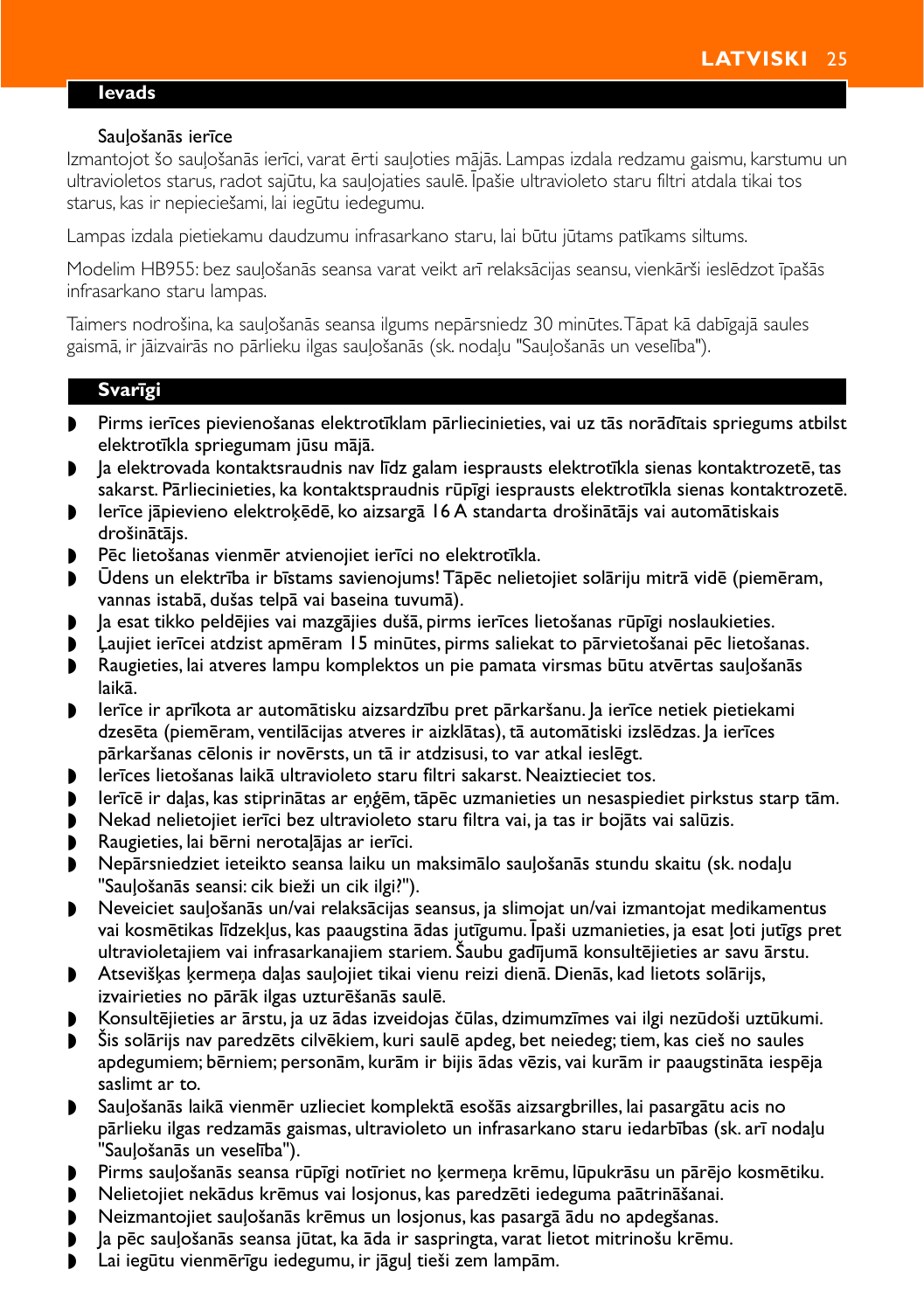# 26 **LATVISKI**

- ◗ Attālumam līdz lampām jābūt ne mazākam par 65 cm.
- ◗ Ierīci drīkst pārvietot tikai tad, ja tā ir salikta pārvietošanai. Pirms pārvietošanas
- pārliecinieties, vai ierīces abas daļas ir rūpīgi sastiprinātas. Nemēģiniet viens pats pacelt ierīci.
- ◗ Saules gaismas iedarbībā mēdz izbalot krāsas.Tas pats var notikt solārija izstarotajā gaismā.
- ◗ Negaidiet, ka solārijā nosauļosieties labāk nekā saulē.

## **Sauļošanās un veselība**

## Saule, ultravioletie stari un sauļošanās

Saule

◗ Saules enerģijai ir dažādi veidi.Tās gaismā mēs redzam apkārtni, ultravioleto staru ietekmē mēs gūstam iedegumu, un infrasarkanie stari rada siltumu, kurā mums tā patīk gozēties.

## Ultravioletais starojums, sauļošanās un jūsu veselība

Līdzīgi kā dabiskajā saules gaismā, sauļošanās process aizņems kādu laiku. Pirmie rezultāti kļūs redzami tikai pēc dažiem seansiem (sk. nodaļu "Sauļošanās seansi: cik bieži un cik ilgi?").

Pārlieku ilga uzturēšanās ultravioletajos staros (dabiskajā saules gaismā vai mākslīgajā solārija gaismā) var izraisīt apdegumus.

Līdzīgi citiem faktoriem, piemēram, pārlieku ilga uzturēšanās dabiskajā saules gaismā, nepareiza un pārmērīga solārija izmantošana var palielināt iespēju saslimt ar ādas un acu slimībām. Iespēja saslimt ir atkarīga gan no sauļošanās veida, intensitātes un ilguma, gan no cilvēka ādas jutīguma.

Jo ilgāk āda un acis ir pakļautas ultravioleto staru iedarbībai, jo ir augstāka iespēja, ka veidosies konjunktivīts, acs tīklenes bojājumi, katarakta, pāragra ādas novecošanās, ādas audzēji u.c. Daži medikamenti un kosmētikas līdzekļi paaugstina ādas jutību.

Tāpēc ir ļoti svarīgi:

- <sup>B</sup> *rīkoties atbilstoši norādījumiem, kas doti nodaļās "Svarīgi" un "Sauļošanās seansi: cik bieži un cik ilgi?";*
- lai sauļojoties attālums starp ultravioleto staru filtriem un ķermeni būtu 65 cm;
- <sup>B</sup> *nepārsniegt maksimāli pieļaujamo sauļošanās stundu skaitu gadā (t. i. 20 stundas jeb 1200 minūtes);*
- <sup>B</sup> *sauļošanās laikā vienmēr lietot komplektā esošās aizsargbrilles.*

# Infrasarkanie stari, relaksācija un veselība (tikai modelim HB955)

Siltumam ir relaksējoša iedarbība. Iedomājieties sajūtas, ko rada karsta vanna vai gozēšanās saulē. Tādu pašu relaksējošu efektu izjutīsiet ieslēdzot infrasarkano staru lampas.

Relaksācijas seansa laikā ievērojiet:

- Nepārkarstiet. Ja nepieciešams, palieliniet attālumu starp sevi un lampām.
- Ja galva pārāk stipri sakarst, apsedziet to vai pārvietojiet ķermeni tā, lai galvu skartu mazāks karstums.
- Relaksācijas seansa laikā aizveriet acis.
- Nepieļaujiet, lai relaksācijas seanss pārāk ieilgst (sk. nodaļu "Relaksācijas seansi: cik bieži un cik ilgi?").

# **Sauļošanās seansi: cik bieži un cik ilgi?**

- ◗ 5 līdz 10 dienas sauļojieties ne biežāk kā vienu reizi dienā.
- ◗ Starp pirmo un otro sauļošanās seansu ievērojiet vismaz 48 stundu pārtraukumu.
- ◗ Pēc šī 5-10 dienu kursa iesakām kādu laiku atpūtināt ādu.
- ◗ Apmēram vienu mēnesi pēc kursa beigām āda būs zaudējusi iedeguma intensitāti.Varat sākt jaunu kursu.
- ◗ Lai iedegums saglabātos ilgāk, pēc kursa beigām turpiniet veikt vienu vai divus sauļošanās seansus nedēļā.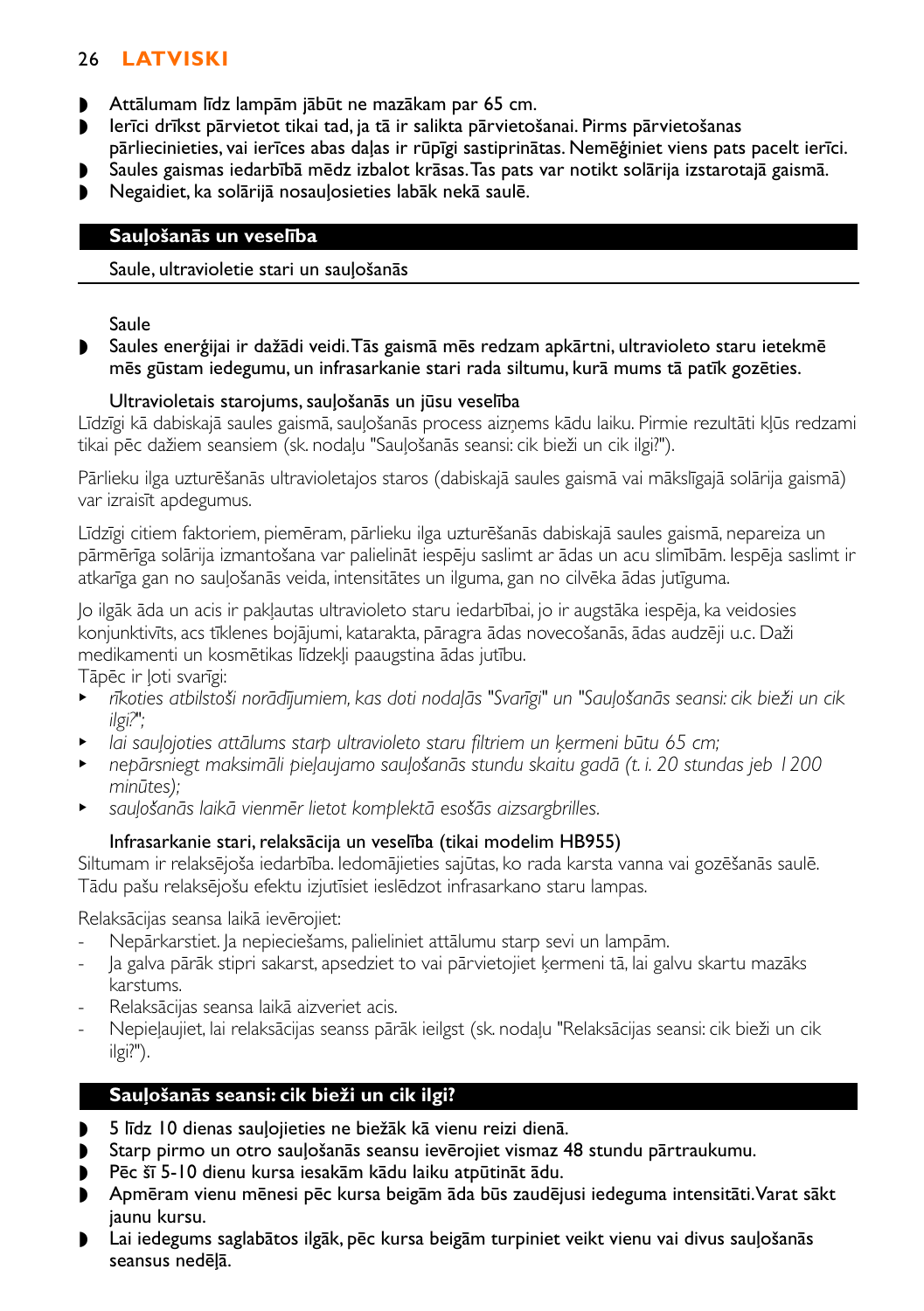- ◗ Ja nolemjat uz laiku pārtraukt sauļošanos vai arī turpmāk sauļoties retāk, raugieties, lai netiktu pārsniegts maksimālais gada laikā pieļaujamais sauļošanās stundu daudzums.
- ◗ Šai ierīcei maksimālais sauļošanās stundu skaits ir 20 stundas (= 1200 minūtes) gadā.

Maksimālais stundu skaits attiecas arī uz atsevišķu ķermeņa daļu sauļošanu (funkcija ½ un € ½).

### Piemērs

Pieņemsim, ka veicat 10 dienu sauļošanās kursu, kas sastāv no 8 minūšu seansa pirmajā dienā un 20 minūšu seansa deviņās nākamajās dienās.

Viss kurss ilgst (1 x 8 minūtes) + (9 x 20 minūtes) = 188 minūtes.

Tas nozīmē, ka gada laikā varat veikt 6 šādus kursus, jo 6 x 188 minūtes = 1128 minūtes. Protams, maksimālais sauļošanās stundu skaits attiecas uz katru atsevišķu ķermeņa sauļojamo daļu vai pusi (piemēram, ķermeņa aizmuguri vai priekšpusi).

## Kā norādīts tabulā, pirmajam sauļošanās seansam jābūt 8 minūtes ilgam, neatkarīgi no ādas jutīguma.

- <sup>B</sup> *Ja domājat, ka sauļošanās seansi ir pārāk ilgi (piemēram, jūtat, ka āda pēc seansa ir sausa un saspringta), iesakām samazināt seansu ilgumu par, piemēram, piecām minūtēm.*
- <sup>B</sup> *Lai iegūtu skaistu visa ķermeņa iedegumu, seansa laikā nedaudz pagrieziet ķermeni, lai sauļošanās stari labāk piekļūtu sāniem.*

| Sauļošanās seansa<br>ilgums atsevišķai<br>kermena dalai | Cilvēkiem ar ļoti<br>jutīgu ādu | Cilvēkiem ar vidēji<br>jutīgu ādu | Cilvēkiem ar mazāk<br>jutīgu ādu |
|---------------------------------------------------------|---------------------------------|-----------------------------------|----------------------------------|
| L seanss                                                | 8 minūtes                       | 8 minūtes                         | 8 minūtes                        |
| pagaidiet vismaz 48<br>stundas                          |                                 |                                   |                                  |
| 2. seanss                                               | 10 minūtes                      | 20-25 minutes                     | 30 minūtes*                      |
| 3. seanss                                               | 10 minūtes                      | 20-25 minūtes                     | 30 minūtes*                      |
| 4. seanss                                               | 10 minūtes                      | 20-25 minūtes                     | 30 minūtes*                      |
| 5. seanss                                               | 10 minūtes                      | 20-25 minūtes                     | 30 minūtes*                      |
| 6. seanss                                               | 10 minūtes                      | 20-25 minūtes                     | 30 minūtes*                      |
| 7. seanss                                               | 10 minūtes                      | 20-25 minūtes                     | 30 minūtes*                      |
| 8. seanss                                               | 10 minūtes                      | 20-25 minūtes                     | 30 minūtes*                      |
| 9. seanss                                               | 10 minūtes                      | 20-25 minūtes                     | 30 minūtes*                      |
| 10. seanss                                              | 10 minūtes                      | 20-25 minūtes                     | 30 minūtes*                      |

\*) vai ilgāk, atkarībā no ādas jutīguma.

Ja āda pēc sauļošanās ir saspringta, varat lietot mitrinošu krēmu.

<sup>B</sup> *Ievērojiet: arī tad, ja sauļojat tikai noteiktu ķermeņa daļu, varat izmantot tabulā norādīto sauļošanās plānu kopā ar pamācībām, kas sniegtas nodaļā "Sauļošanās seansi: cik bieži un cik ilgi?".*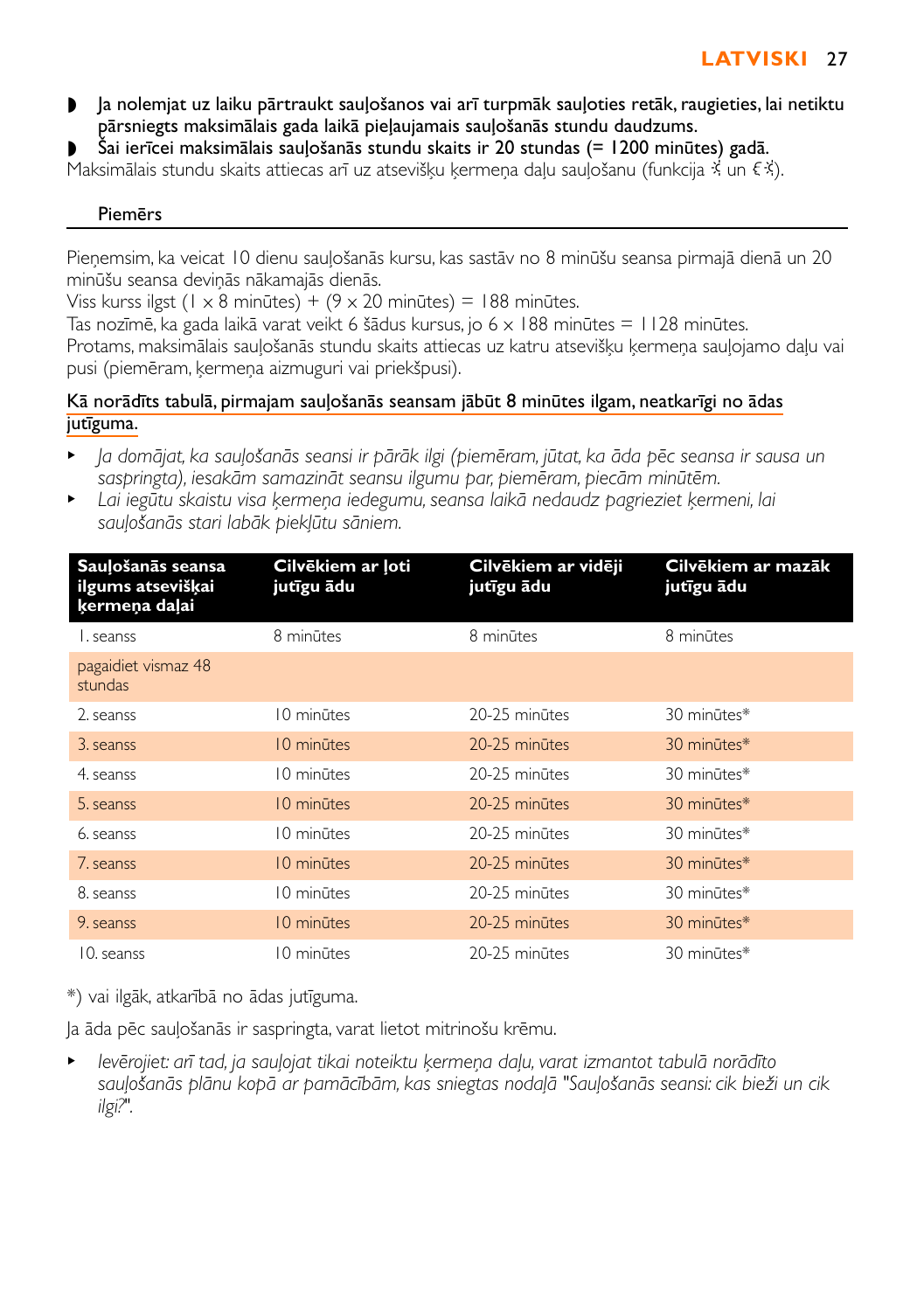# 28 **LATVISKI**

#### **Relaksācijas seansi: cik bieži un cik ilgi?**

Tikai modelim HB955

Ja pēc sauļošanās seansa nevēlaties tūlīt celties, varat veikt relaksācijas seansu, ieslēdzot infrasarkanās lampas, kas uzturēs siltumu.

Varat veikt relaksācijas seansu arī bez sauļošanās seansa.To iespējams veikt vairākas reizes dienā (piemēram, 30 minūtes no rīta un vakarā).

### **Sagatavošana lietošanai**

- ◗ Varat viegli pārvietot un uzglabāt ierīci transportējamā stāvoklī (attēls 2).
- ◗ Ja vēlaties, lai seja iegūtu papildu iedegumu (tikai modeļiem HB951 un HB952) vai nosauļot tikai noteiktu ķermeņa daļu (piemēram, tikai kājas vai ķermeņa augšdaļu; tikai modeļiem HB952 un HB955), pārliecinieties, ka novietojat ierīci pareizajā gultas pusē (attēls 3).
- **1** Atveriet ierīci, velkot stiprinājumu pamatnes abās pusēs uz āru bultiņas norādītajā virzienā (attēls 4).

Ierīces augšējā daļa ir atbrīvota no stiprinājuma.

- **2** Augšējā daļa ir viegli paceļama (tā paceļas pati vai ar nelielu palīdzību) (attēls 5).
- **3** Satveriet rokturi ar abām rokām un atspiediet pēdu pret ierīci, lai tā neslīdētu prom.Ar lokveida kustību velkot rokturi, paceliet ierīces augšējo daļu (attēls 6).

#### Neatlieciet augšējo daļu pārāk tālu.

**4** Velciet augšējo daļu vienlaikus uz augšu un uz sevi (attēls 7). Nepieciešama neliela piepūle.

- **5** Pagrieziet abus lampu nodalījumus katru uz savu pusi tik tālu, kamēr tie veido vienu taisnu līniju (attēls 8).
- **6** Attālumam starp ultravioleto staru filtriem un ķermeni jābūt 65 cm.Attālumam starp ultravioleto staru filtriem un virsmu, uz kuras guļat (piemēram, gultu), jābūt 85 cm (attēls 9).

**7** Atbalstiet statīva augšējo daļu, kad uzstādāt vai pielāgojat ierīces augstumu (attēls 10). Atskrūvējiet regulētājskrūvi 'A', griežot to pretēji pulksteņrādītāju kustības virzienam (divi vai trīs apgriezieni).

- **8** Palieciet roku zem statīva horizontālās daļas un izvelciet statīvu nepieciešamajā augstumā (attēls 11).
- **9** Stingri pieskrūvējiet regulētājskrūvi 'A' un atlaidiet statīvu (attēls 12).
- ◗ Izvelkot mērlenti, varat noteikt, vai ierīce uzstādīta pareizā augstumā (attēls 13).
- ◗ Pabīdot sarkano plāksnīti, mērlente automātiski saritināsies atpakaļ (attēls 14).

Ierīce ir gatava lietošanai.

### **Ierīces lietošana**

- **1** Pilnīgi attiniet ierīces elektrovadu.
- **2** Iespraudiet ierīces elektrovada kontaktspraudni sienas kontaktrozetē.
- ◗ Tālvadības pults uzrādīs visas funkcijas, kas lietotājam jānoregulē. Sauļošanās un relaksācijas laiks tiek rādīts kā 00 (attēls 15).
- Tikai modeļi HB951 un HB952 rāda simbolu  $\xi$ : simbolu sejas sauļošanai.
- ◗ Tikai modeļi HB952 un HB955 rāda simbolu º: simbolu noteiktas ķermeņa daļas sauļošanai.
- Tikai modelis HB955 rāda simbolu <sub>»</sub> (relaksācija).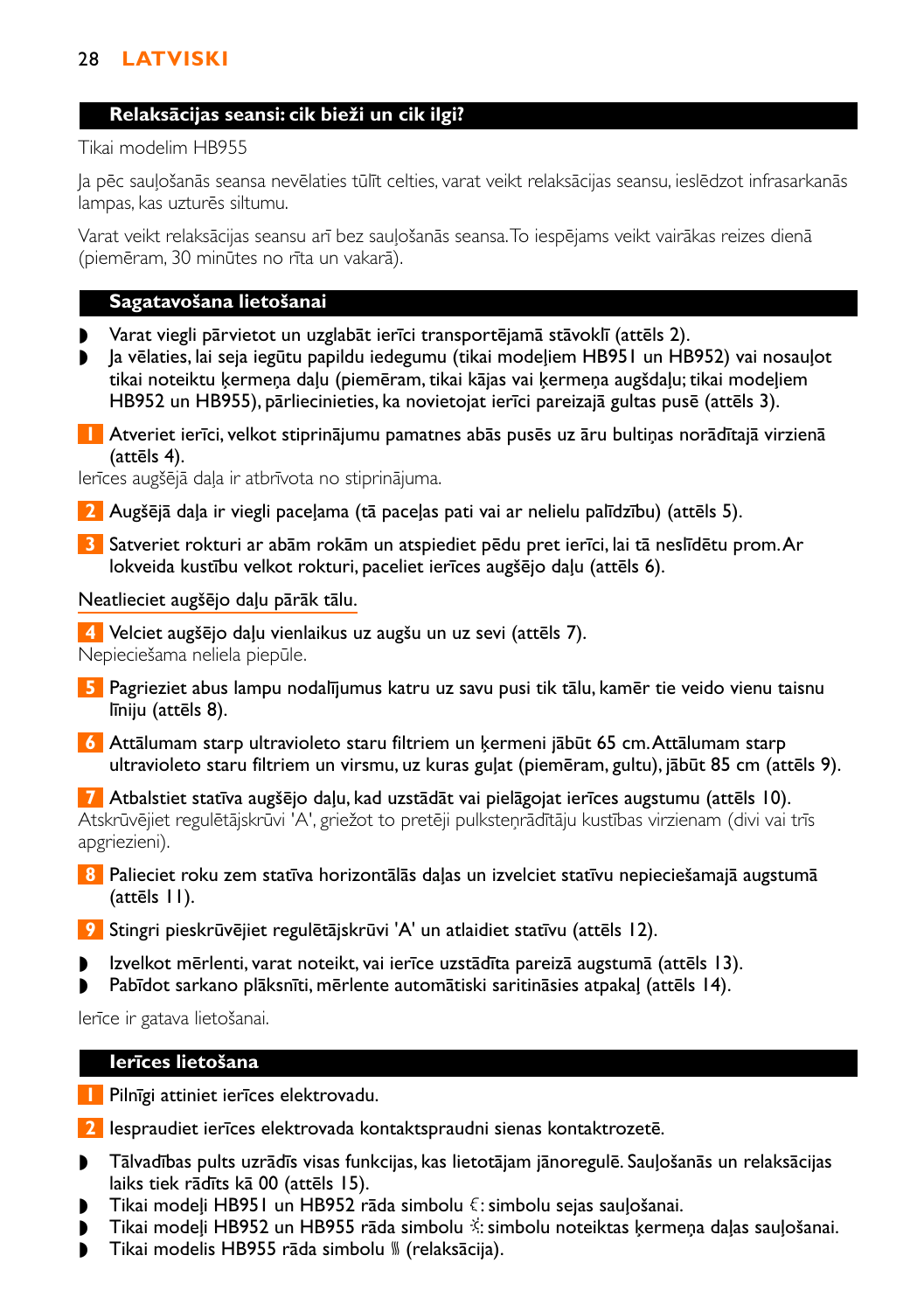# Funkciju izmantošana

**1** Pārejiet no vienas funkcijas uz citu ar taustiniem < ► (attēls 16).

Pasvītrotais simbols parāda funkciju, kas tiek uzstādīta.

# **2** Sauļošanās, sejas sauļošanas, noteiktas ķermeņa daļas sauļošanas vai relaksācijas izvēle.

Izvēlieties simbolu »; ja vēlaties nosauļot visu ķermeni.

Izvēlieties simbolus ※ un €, ja vēlaties nosaulot visu kermeni, kā arī iegūt papildu iedegumu sejai (modeļiem HB951 un HB952).

Izvēlieties simbolu º, ja vēlaties nosauļot tikai noteiktu ķermeņa daļu (tikai modeļiem HB952 un HB955).

Izvēlieties simbolus ª un º, ja vēlaties nosauļot tikai noteiktu ķermeņa daļu, kā arī iegūt papildu iedegumu sejai (tikai modelim HB952).

Izvēlieties simbolu <sup>W</sup>. ja dodat priekšroku relaksācijas seansam (siltumam) visam ķermenim (tikai modelim HB955).

levērojiet: šajā lietošanas pamācībā funkcijas  $\hat{\gg} \; \xi$  tiek izmantotas par piemēru tam, kas var būt attēlots ekrānā.

## Sauļošanās vai relaksācijas seansa ilguma uzstādīšana.

**1** Uzstādiet sauļošanās vai relaksācijas seansa ilgumu, piespiežot taustiņu +, lai palielinātu ilgumu, vai piespiežot taustiņu -, lai samazinātu ilgumu (attēls 17).

Seansa ilguma uzstādīšanu var veikt ātrāk, ja atbilstošo taustiņu tur nepārtraukti piespiestu.

**2** Apgulieties tieši zem solārija lampām, lai pilnīgi nosauļotu abus sānus.

- **3** Uzlieciet komplektā esošās aizsargbrilles.
- **4** Ieslēdziet sauļošanās lampas vai infrasarkano staru lampas, piespiežot starta taustiņu ∞ (attēls 18).
- <sup>B</sup> *Ievērojiet: sākumā sauļošanās lampas var radīt dūcošu skaņu. Šī skaņa izzūd, tiklīdz lampas ir pilnīgi ieslēgušās.*
- <sup>B</sup> *Ievērojiet: sauļošanās lampas sāks izdalīt ievērojami spēcīgāku gaismu pēc aptuveni 60 sekundēm, kas nozīmē, ka tās darbojas ar pilnu jaudu. Sākot no šā brīža varat ieslēgt vai izslēgt sejas sauļotāju.*
- <sup>B</sup> *Ievērojiet: ja lampas neieslēdzas aptuveni pēc 20 sekundēm, izslēdziet ierīci (*∞*), ļaujot tām 3 minūtes atdzist, tad uzstādiet sauļošanās laiku un vēlreiz ieslēdziet ierīci (*∞*).*
- ◗ Signāllampiņa mirgo, ekrānā redzams uzstādītais seansa ilgums (šajā gadījumā 25 minūtes) (attēls 19).

Tagad sākas uzstādītā sauļošanās vai relaksācijas laika skaitīšana.

- Seansa laikā varat ieslēgt vai izslēgt sejas sauļotāju ( $\mathcal{F} \in \mathcal{F}$ ), neizslēdzot visu ierīci (attēls 20).
- <sup>B</sup> *(Kopā ar* º *arī var uzstādīt sejas sauļotāju.)*

Izvēlētie simboli ir redzami ekrānā, pārējie simboli netiek parādīti.

- ◗ Sauļošanās seansa pēdējās minūtes laikā atskan pīkstieni (attēls 21).
- $\bullet$  Šīs minūtes laikā varat piespiest pauze/atkārtot taustiņu  $\hat{\mathfrak{n}}$ , lai atkārtotu jau iepriekš uzstādīto seansa ilgumu (attēls 22).
- ◗ Ekrānā parādās uzstādītais seansa laiks, un sākas tā skaitīšana. Pīkstieni vairs nav dzirdami.
- ◗ Iespējams uzstādīt arī jaunu seansa ilgumu.

Tā darot, jums nebūs jāgaida 3 minūtes, kas ir nepieciešamas, lai sauļošanās lampas pēc izslēgšanas atdzistu.

Šis gaidīšanas laiks neattiecas uz infrasarkano staru lampām (tikai modelim HB955).

### **5** Uzstādiet jauno sauļošanās seansa ilgumu, piespiežot taustiņu + vai -. Pēc tam piespiediet starta taustiņu ® (attēls 23).

Pīkstieni vairs nav dzirdami, un sākas jaunā seansa laika skaitīšana.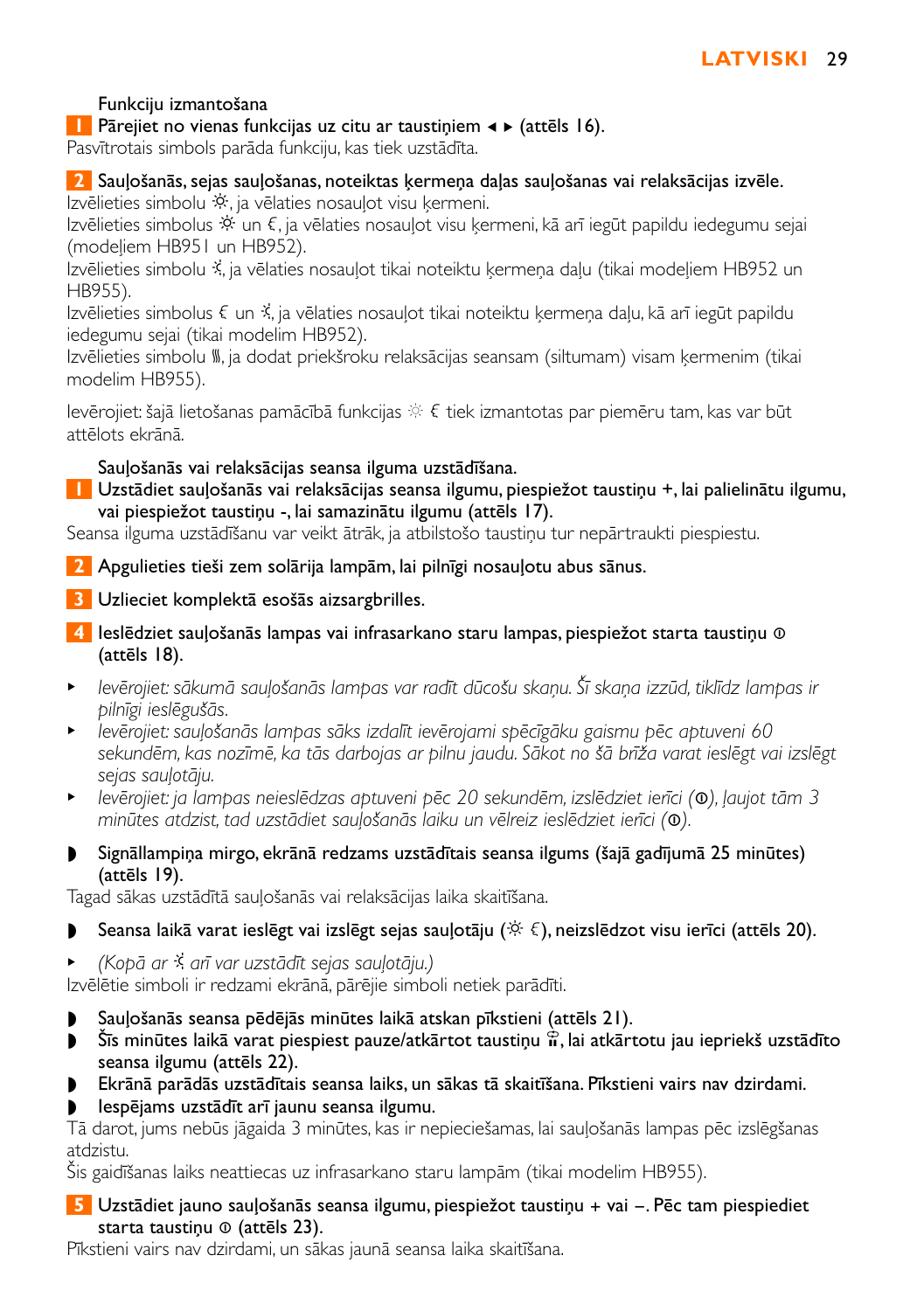# 30 **LATVISKI**

 $\bullet$  Ja neatkārtojat seansu, piespiežot taustiņu  $\mathbb{R}$ , vai seansa pēdējā minūtē neuzstādāt jaunu laiku, laika skaitīšana turpinās un ierīce automātiski izslēgsies, tiklīdz uzstādītais laiks būs pagājis.

### Sauļošanās vai relaksācijas seansa pārtaukšana

**1** Sauļošanās seansu var pārtraukt, piepiežot pauze/atkārtot taustiņu  $\hat{\mathbf{r}}$  (attēls 24).

Lampas izslēdzas, ekrānā parādās simbols P un atlikušais laiks.Atlikušais laiks mirgo 3 minūtes. Šajā laikā lampas atdziest. Kad mirgošana beigusies, varat vēlreiz ieslēgt ierīci, piespiežot taustiņu ∞. Sāksies atlikušā laika skaitīšana.

### **2** Relaksācijas seansu var pārtraukt, piespiežot pauze/atkārtot taustiņu  $\hat{\mathbf{r}}$ .

Lampas izslēdzas, ekrānā parādās simbols P un atlikušais laiks (nemirgo).Varat nekavējoties vēlreiz ieslēgt ierīci, piespiežot taustiņu ∞. Gaidīšanas laiks neattiecas uz infrasarkano staru lampām. Sāksies atlikušā laika skaitīšana.

### Sauļošanās vai relaksācijas ilguma maiņa seansa laikā

- **1** Sauļojoties varat mainīt iepriekš uzstādīto ilgumu, piespiežot taustiņu ∞. Lampas izslēdzas.Tad uzstādiet jaunu seansa ilgumu, piespiežot taustiņus + -. Nogaidiet, līdz pārstāj mirgot uzstādītais laiks (tam nepieciešamas 3 minūtes, jo lampām vispirms ir jāatdziest), un tad vēlreiz piespiediet taustiņu ∞.
- **2** Relaksējoties (–) varat mainīt iepriekš uzstādīto ilgumu, piespiežot taustiņu ∞. Lampas izslēdzas.Tad uzstādiet jaunu seansa ilgumu un ieslēgt ierīci, nekavējoties piespiežot taustiņu ∞. Uz infrasarkano staru lampām neattiecas gaidīšanas laiks (ekrānā nemirgo tikko uzstādītais seansa ilgums).
- ◗ Pārliecinieties, ka ir ieslēgtas vajadzīgās lampas: (tikai modelim HB955)
- <sup>B</sup> *Sauļošanās: četras lampas, kas izdala zilganu gaismu.*
- <sup>B</sup> *Relaksācija: četras lampas, kas izdala sarkanīgu gaismu.*

### Pēc sauļošanās seansa

**1** Atzīmējiet veiktos seansus, izmantojot atmiņas slēdžus (tikai modeļiem HB952 un HB955). Ierīcei ir divi atmiņas slēdži: katrs vienam cilvēkam (attēls 25).

### Atdzišana

Lai ierīces materiāli un detaļas pārāk nesakarstu, ierīci atdzesē ventilatori. Sauļošanās lampas neiedegsies, ja būs pārāk karstas (sk., piemēram, nodaļu "Sauļošanās vai relaksācijas seansa pārtraukšana").

◗ Pēc tam, kad ir izslēgtas sauļošanās lampas vai infrasarkano staru lampas, ventilatori turpinās darboties vēl trīs minūtes.

Tas ir izdevīgi, jo jūs atkal varat lietot sauļošanās lampas trīs minūtes pēc izslēgšanas.

- <sup>B</sup> *Infrasarkano staru lampām pirms atkārtotas ieslēgšanas nav nepieciešams atdzišanas periods.*
- <sup>B</sup> *Ja ierīce izslēgta, izvelkot elektrovada kontaktspraudni no elektrotīkla sienas kontaktrozetes, tad, protams, ventilatori pārstāj darboties.*
- <sup>B</sup> *Ja ierīce izslēgta, izvelkot elektrovada kontaktspraudni no elektrotīkla sienas kontaktrozetes, un uzreiz pēc tam solāriju vēlas lietot cits cilvēks, jaunais uzstādītais seansa ilgums ekrānā nemirgo.Tas nozīmē, ka nākamajam solārija lietotājam pašam jāuzņem trīs minūtes atdzišanas periodam.*
- <sup>B</sup> *Tikai modelim HB955: ja vēlaties izmantot ierīci sauļošanās seansam tūlīt pēc tam, kad esat veicis relaksācijas seansu (*–*), ierīcei jāļauj trīs minūtes atdzist. Pēc relaksācijas seansa sauļošanās lampas būs sakarsušas un pirms ieslēgšanas tām jāatdziest.*

### **Tīrīšana**

- **1** Pirms tīrīšanas vienmēr atvienojiet ierīci no elektrotīkla un ļaujiet tai atdzist.
- **2** Ierīces korpusu tīriet ar mitru drānu.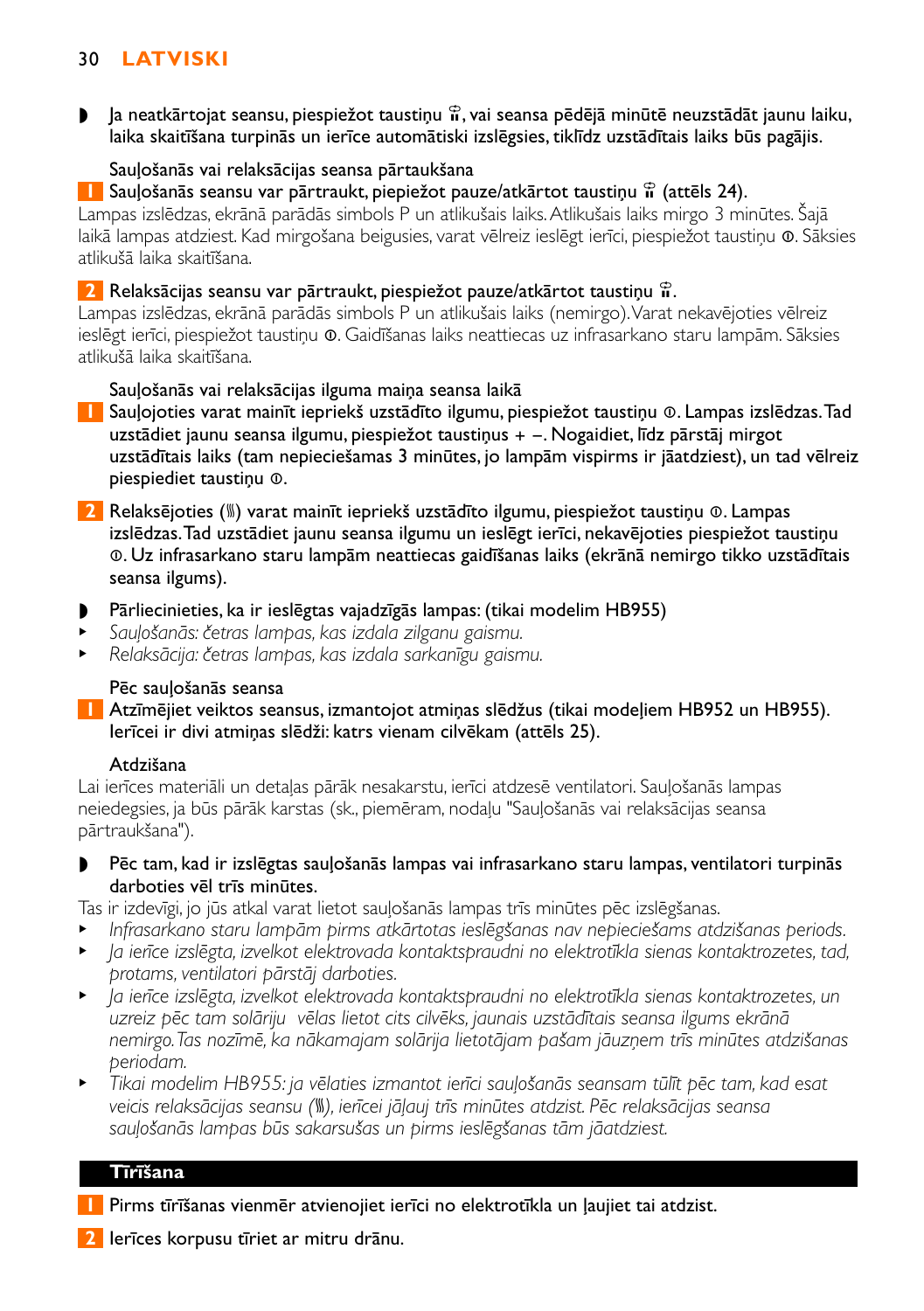Neļaujiet ūdenim iekļūt ierīcē.

**3** Neizmantojiet drānas, kas piesūcinātas ar ķīmiskiem mazgāšanas līdzekļiem.

Ierīci aizliegts tīrīt ar abrazīviem šķidrumiem, ķīmiskiem tīrīšanas līdzekļiem, benzīnu vai acetonu.

◗ Ultravioleto staru filtra korpusu var tīrīt ar spirtā samitrinātu mīkstu drānu.

#### **Uzglabāšana**

- **1** Pirms salikt ierīci pārvietošanai, ļaujiet tai 15 minūtes atdzist.
- Šajā laikā varat satīt vadus un novietot tos ierīces pamatnē.
- **2** Raugieties, lai vadi un tālvadības pults tiktu novietoti pareizi, citādi tie var iesprūst starp ierīces detaļām, novietojot ierīci transportēšanas stāvoklī (attēls 26).
- **3** Stingri paceliet statīva augšējo daļu ar vienu roku un atskrūvējiet augstuma regulētājskrūvi (A), griežot to pretēji pulksteņrādītāju kustības virzienam (attēls 27).
- **4** Ļaujiet statīvam pilnīgi ieslīdēt (attēls 28).
- **5** Stingri pieskrūvējiet augstuma regulētājskrūvi (A), griežot to pulksteņrādītāju kustības virzienā (attēls 29).
- **6** Pagrieziet abus lampu nodalījumus vienu pret otru (attēls 30).
- **7** Satveriet rokturi ar abām rokām, atspiediet pēdu pret ierīci, lai tā neslīd prom, un augšējo daļu ar statīvu nolieciet atpakaļ (attēls 31).

Automātiskā atbrīvošanas sistēma darbojas tikai tad, ja augšējo daļu ar statīvu atliecat pietiekami tālu. Uzmanieties to atliekt pārāk tālu, jo tad varat zaudēt līdzsvaru.

**8** Grūdiet augšējo daļu lejup (attēls 32).

- **9** Lēni nolaidiet to uz pamatnes (attēls 33).
- **10** Nostipriniet abus lampu nodalījumus pie pamatnes, bīdot abus stiprinājumus bultiņas norādītajā virzienā (attēls 34).

# **Aizstāšana**

Laika gaitā (pēc vairāku gadu ilgas parastas lietošanas) sauļošanās lampu izstarotā gaisma kļūs vājāka. Kad tas notiek, novērojama iedeguma intensitātes samazināšanās. Šo problēmu var atrisināt, uzstādot nedaudz ilgāku sauļošanās laiku vai nomainot lampas.

- ◗ Tikai modeļiem HB952 un HB955: ierīces tālvadības pultī ir skaitītājs, kas reģistrē sauļošanās stundu skaitu.
- **1** Izvēlieties funkciju  $\hat{\varphi}$ . Uzstādiet laiku uz 00 un piespiediet pauze/atkārtot taustiņu  $\hat{\mathbf{u}}$ , lai ekrānā parādītos sauļošanās stundu daudzums (attēls 35).

Maksimālais stundu daudzums, ko var parādīt skaitītājs, ir 999. Kad ir parādījies šis skaitlis, skaitīšana turpināsies no 000.

**2** Atlaižot pauze/atkārtot taustiņu, sauļošanās stundu skaits pazūd no ekrāna.

- ◗ Pēc 750 lietošanas stundām simbols L parādās ekrāna kreisajā pusē.Tas nozīmē, ka ir ievērojami samazinājusies sauļošanas jauda, un ieteicams nomainīt lampas (attēls 36). Protams, varat uz kādu laiku atlikt lampu nomaiņu, izvēloties ilgāku sauļošanās laiku.
- **3** Lai nodzēstu no ekrāna simbolu L, piespiediet taustiņu  $\hat{\mathbf{r}}$  ar laika norādi 00 un funkcijas simbolu  $\breve{\gg}$  ekrānā. Turiet piespiestu pauze/atkārtot taustiņu un vispirms piespiediet + taustiņu un tad - taustiņu. Simbols L no ekrāna pazūd (attēls 37).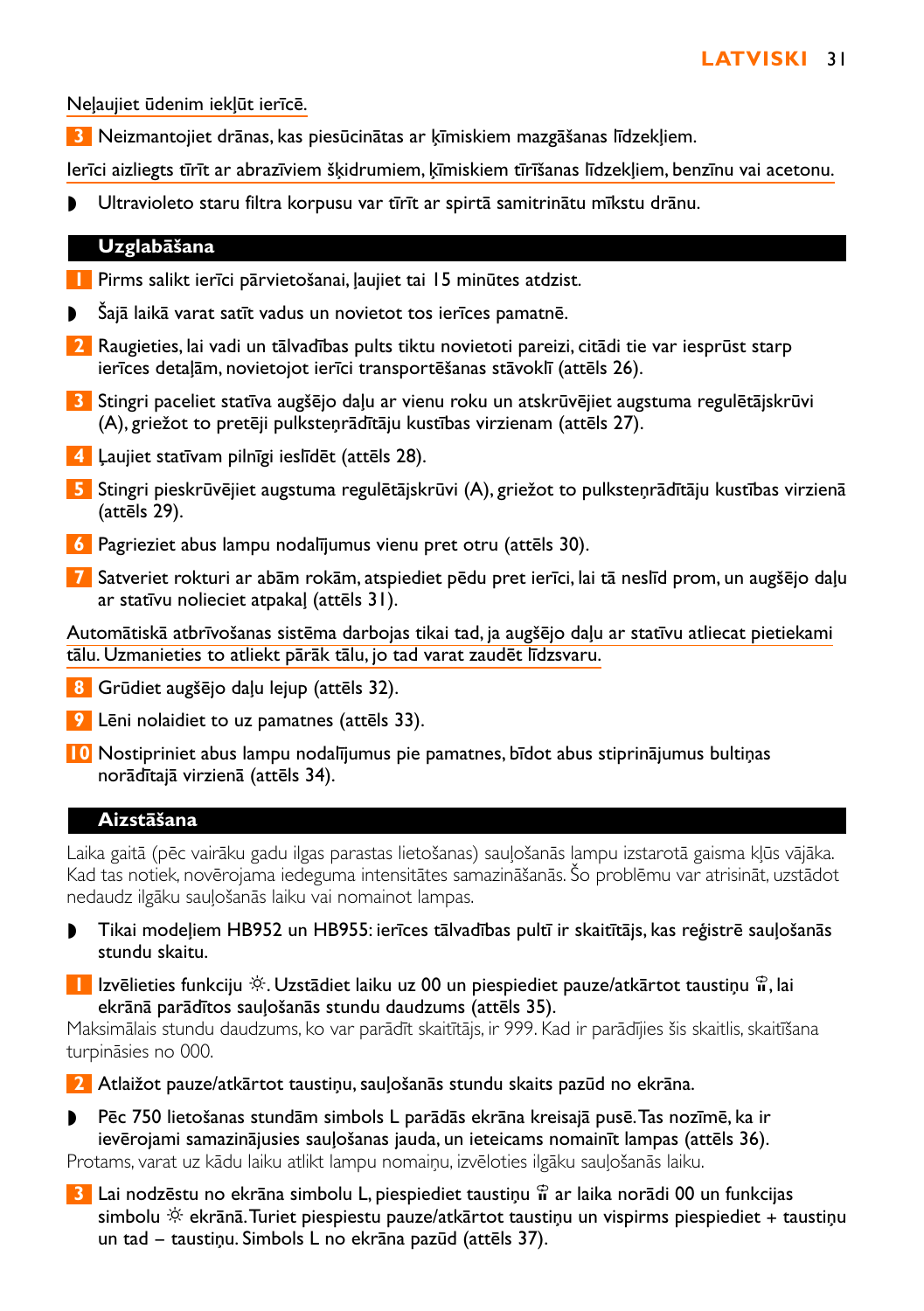# 32 **LATVISKI**

Ultravioleto staru filtri pasargā no nevēlama starojuma.Tādēļ ir ļoti svarīgi nekavējoties nomainīt bojātu vai saplēstu filtru.

Tikai modelim HB955: nomainiet infrasarkano staru lampas, tiklīdz tās pārstāj darboties.

Nomainiet sauļošanās lampas (Philips HPA flex power 400-600), infrasarkano staru lampas (nr. 4222 062 95590), ultravioleto staru filtrus un elektrovadu Philips pilnvarotā remontdarbnīcā.Tikai tur strādājošiem speciālistiem ir šim darbam nepieciešamās zināšanas un pieredze, kā arī ierīces oriģinālās detaļas.

### **Vides aizsardzība**

Solārija lampas satur videi kaitīgas vielas. Neizmetiet lampas kopā ar parastajiem saimniecības atkritumiem, bet gan tam paredzētā vietā.

### **Garantija un apakalpošana**

Ja nepieciešama palīdzība vai informācija, lūdzu, apmeklējiet Philips mājas lapu internetā www.philips.com vai sazinieties ar Philips pakalpojumu centru savā valstī (tā telefona numurs atrodams pasaules garantijas brošūrā). Ja jūsu valstī nav Philips pakalpojumu centra, lūdziet palīdzību Philips produkcijas izplatītājiem vai Philips Mājturības un personīgās higiēnas ierīču nodaļas pakalpojumu dienestam.

### Garantijas ierobežojumi

Starptautiskās garantijas nosacījumi neattiecas uz sauļošanās lampām.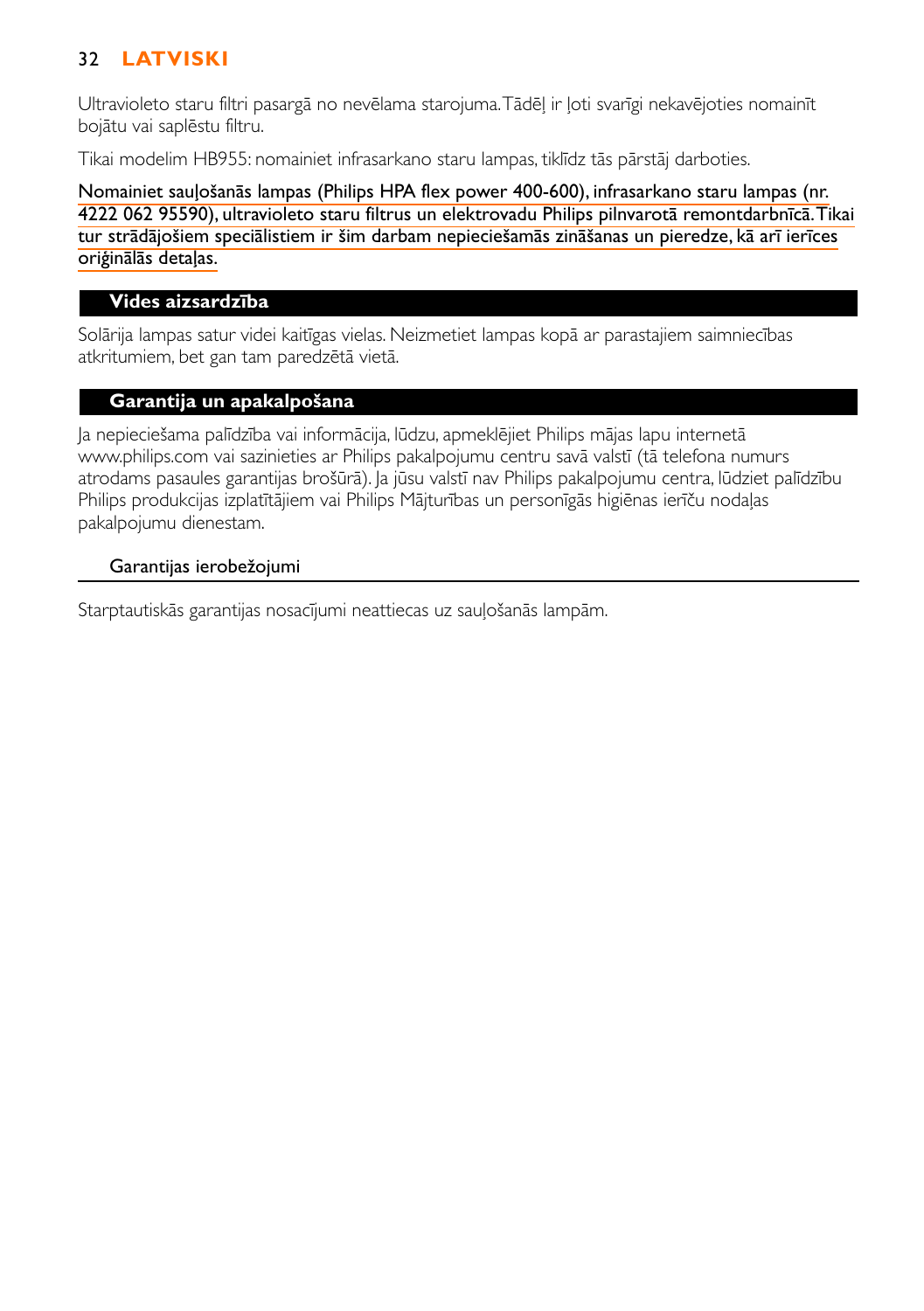# **Kļūmju novēršana**

Ja ierīce nedarbojas pareizi, iespējams, tai ir kāds defekts.Tādā gadījumā iesakām vērsties pie Philips produkcijas izplatītāja vai Philips remontdarbnīcā.

Ierīce var nedarboties kā nākas arī tādēļ, ka ir nepareizi uzstādīta vai netiek lietota saskaņā ar pamācību.Tādā gadījumā spēsiet atrisināt problēmu patstāvīgi, rīkojoties atbilstoši šeit sniegtajiem kļūmju novēršanas padomiem.

| Problēma                                                                                          | Iespējamais iemesls                                                                                                                                                                                                                                                                                                                                                         |
|---------------------------------------------------------------------------------------------------|-----------------------------------------------------------------------------------------------------------------------------------------------------------------------------------------------------------------------------------------------------------------------------------------------------------------------------------------------------------------------------|
| lerīci nevar ieslēgt.                                                                             | Elektrovada kontaktspraudnis nav līdz galam iesprausts elektrotīkla sienas<br>kontaktrozetē.                                                                                                                                                                                                                                                                                |
|                                                                                                   | Nenotiek strāvas padeve. Pārbaudiet, vai strāva tiek pievadīta,<br>pievienojot kontaktrozetei citu ierīci.                                                                                                                                                                                                                                                                  |
|                                                                                                   | Lampas vēl ir pārāk karstas, lai tās varētu atkal ieslēgt. Ļaujiet tām<br>vispirms atdzist 3 minūtes.                                                                                                                                                                                                                                                                       |
|                                                                                                   | lerīce netika pietiekami atdzesēta un pārkaršanas aizsargmehānisms<br>automātiski izslēdza solāriju. Atrodiet pārkaršanas cēloni (piemēram,<br>noņemiet dvieli, kas aizklāj vienu vai vairākas atveres). Nogaidiet 10<br>minūtes un vēlreiz ieslēdziet ierīci.                                                                                                              |
| leslēdzot ierīci vai arī tās lietošanas<br>laikā drošinātājs pārtrauc<br>elektroenerģijas padevi. | Pārbaudiet elektroķēdes, kurā pievienots solārijs, drošinātāju. Pareizais<br>drošinātāja veids ir 16 A standarta vai automātiskais drošinātājs.<br>Drošinātājs var pārdegt arī tāpēc, ka vienā elektroķedē pievienots pārāk<br>daudz elektroierīču.                                                                                                                         |
| Vājš iedegums                                                                                     | Tiek izmantots pagarinātājvads, kas ir pārāk garš un/vai tam ir nepareizs<br>šķērsgriezums (strāvas stiprums 16 A). Vērsieties pie produkcijas<br>izplatītāja. Iesakām neizmantot pagarinātājvadu.                                                                                                                                                                          |
|                                                                                                   | Izvēlētais sauļošanās plāns neatbilst ādas tipam.                                                                                                                                                                                                                                                                                                                           |
|                                                                                                   | Attālums starp lampām un virsmu, uz kuras guļat, ir daudz lielāks par<br>pamācībā norādīto.                                                                                                                                                                                                                                                                                 |
|                                                                                                   | Kad lampas ir izmantotas ilgu laiku, iedeguma intensitāte mazinās. Tas<br>kļūst pamanāms tikai pēc vairākiem gadiem. Šo problēmu iespējams<br>atrisināt, izvēloties mazliet ilgāku sauļošanās laiku vai nomainot lampas.<br>Pēc 750 sauļošanās stundām ekrānā parādīsies simbols L, kas norāda, ka<br>lampas ieteicams nomainīt.                                            |
| Solāriju nevar saliekt transportējamā<br>stāvoklī.                                                | lerīces augšējā daļa nav pietiekami tālu atliekta atpakaļ. Vispirms atlieciet<br>augšējo daļu atpakaļ un pēc tam spiediet to uz leju (sk. nodaļu<br>"Uzglabāšana").                                                                                                                                                                                                         |
|                                                                                                   | Nedarbojas automātiskā atbrīvošanas sistēma. Tādā gadījumā vispirms<br>jāpiespiež atbrīvošanas taustiņš B, pēc tam būs iespējams saliekt ierīci<br>atpakaļ transportēšanas stāvoklī tā, kā aprakstīts nodaļā "Uzglabāšana". Ja<br>automātiskā atbrīvošanas sistēma nedarbojas vairākas reizes, vērsieties<br>pie Philips produkcijas izplatītāja vai Philips remontdrabnīcā |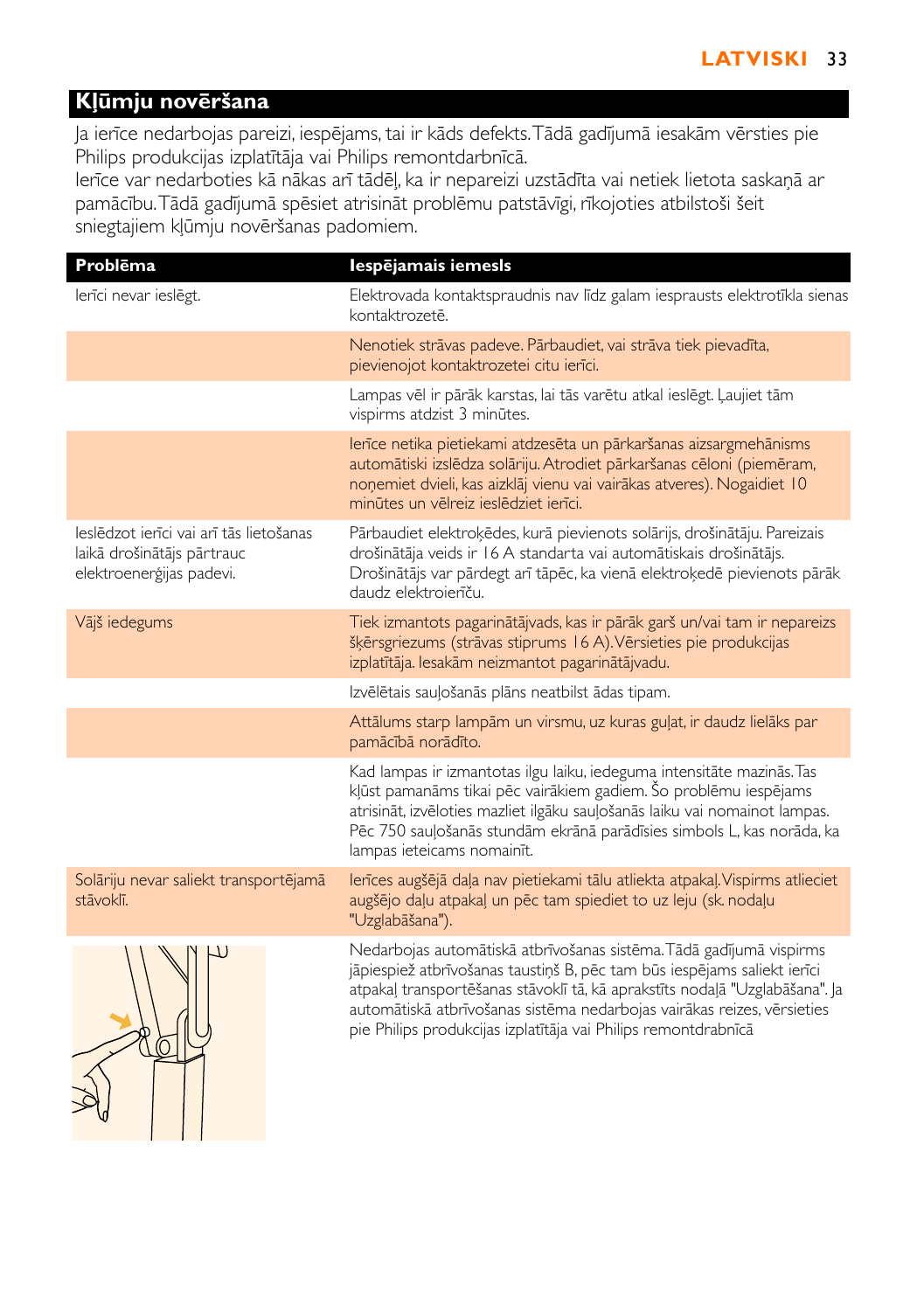# 34 **LATVISKI**

### Kļūdu kodi

Tālvadības pults ekrānā parādās kļūdu kodi.Turpmāk ir norādīts, kā jārīkojas, ja ekrānā parādās kļūdas kods.

Ievērojiet: simbols E01 ekrānā ir redzams 5 sekundes un tajā pašā laikā atskan skaņas signāls. Ievērojiet: simbols E02 un kodi ar lielākiem skaitļiem paliek redzami ekrānā. Ja šie kodi parādās, tas nozīmē, ka ierīces darbībā ir radušās nopietnas problēmas un turpmāk to vairs nedrīkst izmantot.

| Klūdas kods                        | <b>Risinājums</b>                                                                                                                                                                                                                                               |
|------------------------------------|-----------------------------------------------------------------------------------------------------------------------------------------------------------------------------------------------------------------------------------------------------------------|
| F <sub>0</sub>                     | Pārbaudiet, vai atveres nav aizklātas (sk. apakšnodaļu<br>'lerīci nevar ieslēgt' nodalā "Klūmju novēršana").                                                                                                                                                    |
|                                    | Pārbaudiet ultravioleto staru filtrus (īpašas stikla rūtis,<br>kas aizsedz lampas). Ja šie filtri ir saplēsti, bojāti vai to<br>vispār nav, pārtrauciet ierīces izmantošanu un vērsieties<br>pie Philips produkcijas izplatītāja vai Philips<br>remontdarbnīcā. |
| E02 un kodi ar lielākiem skaitliem | Vērsieties pie Philips produkcijas izplatītāja vai Philips<br>remontdarbīcā.                                                                                                                                                                                    |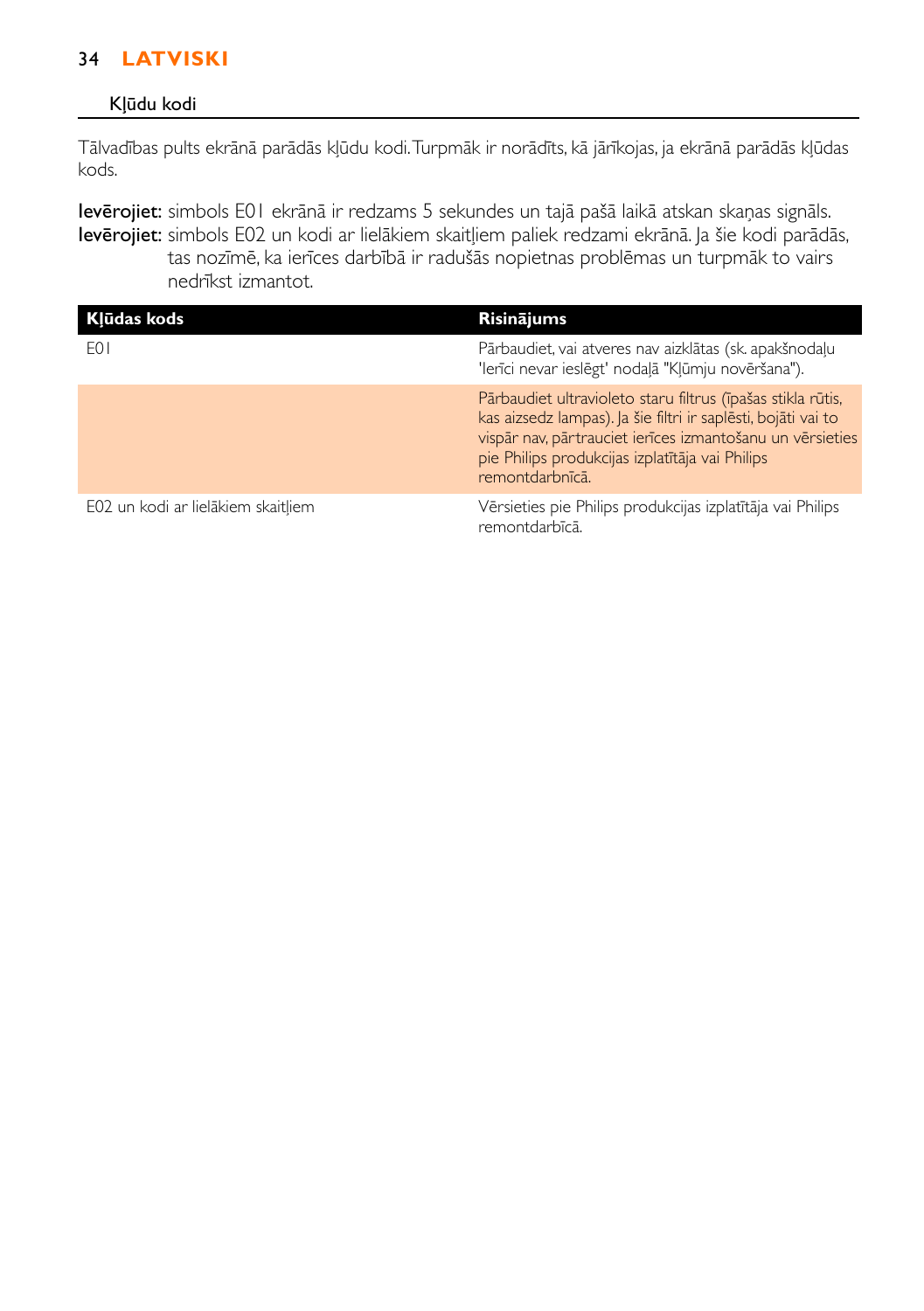### <span id="page-30-0"></span>**Įžanga**

## Aparatūra skirta įdegiui

Šio soliariumo pagalba galima patogiai įdegti namie. Įdegio lempos skleidžia matomą šviesą, karštį ir ultravioletinę šviesą, sudarydamos įspūdį, kad deginatės tikroje saulės šviesoje. Specialūs UV filtrai praleidžia tik tiek šviesos, kiek reikia įdegiui.

Įdegio lempos skleidžia pakankamai infraraudonųjų spindulių, užtikrinančių malonią šilumą.

HB955 modelis: be įdegio seansų, jūs galite turėti poilsio seansus, vos tik įjungus spacialaias infraraudonąsias lempas.

Laikmatis neleis įdegio seansui trukti ilgiau, nei 30 minučių. Reikia vengti pernelyg ilgo buvimo tiek soliariumo, tiek ir natūralioje saulės šviesoje (žr. skyrelį "Įdegis ir jūsų sveikata").

### **Svarbu žinoti**

- ◗ Prieš įjungdami aparatą patikrinkite, ar įtampa, nurodyta ant aparato sutampa su įtampa jūsų namuose.
- ◗ Jei aparato laidas netinkamai įjungtas į rozetę, jis gali įkaisti. Įsitikinkite, kad laidas tinkamai įjungtas į rozetę.
- ◗ Aparatas turi būti įjungtas į grandinę, apsaugotą 16A standartiniu saugikliu arba lėtai išmušamu automatiniu saugikliu.
- ◗ Po panaudojimo aparatą visada išjunkite iš rozetės.
- ◗ Vanduo ir elektra yra pavojingas derinys.Todėl nenaudokite šio aparato drėgnoje aplinkoje (pvz., vonioje, duše ar prie baseino).
- ◗ Jei ką tik plaukiojote ar maudėtės po dušu, prieš naudodami aparatą gerai nusišluostykite.
- ◗ Prieš aparatą sudėdami transportavimui ar padėdami į vietą palikite atvėsti maždaug15 minučių.
- ◗ Seansų metu ventiliacijos angos lempų blokuose ir pagrinde turi būti atdaros.
- ◗ Aparatas apsaugotas nuo perkaitimo. Jei aparatas nepakankamai atvėsinamas (pvz., dėl uždengtų angų), jis išsijungia automatiškai. Kai tik perkaitinimo priežastis pašalinama ir aparatas atvėsta, jis automatiškai įsijungia.
- ◗ Naudojant aparatą UV filtrai įkaista. Nelieskite jų.
- ◗ Aparate yra besisukančių dalių, tad būkite atsargūs ir neįkiškite tarp jų savo pirštų.
- ◗ Niekada nenaudokite aparato su pažeistu, sugedusiu UV filtru ar tuo atveju, kai filtro nėra.
- ◗ Neleiskite vaikams žaisti su aparatu.
- ◗ Niekada neviršykite rekomenduojamo įdegio laiko ir didžiausio nurodyto įdegio valandų skaičiaus (žr. "Įdegio seansai: kaip dažnai ir kiek ilgai?).
- ◗ Nepriiminėkite įdegio ir/ar poilsio seansų, jei sergate ir/arba naudojate vaistus ar kosmetikos priemones, didinančias jūsų odos jautrumą. Būkite ypatingai atsargūs, jei esate labai jautrūs UV spinduliams. Jei abejojate, pasitarkite su savo gydytoju.
- ◗ Nekaitinkite kurios nors vienos kūno dalies daugiau, nei kartą per dieną.Venkite tą pačią dieną ilgai būti natūralioje saulės šviesoje.
- ◗ Jei ant odos atsiranda opelės, apgamai ar nuolatiniai patinimai, pasitarkite su gydytoju.
- ◗ Aparatu negali naudotis žmonės, lengvai nudegantys, tačiau neįdegantys saulės šviesoje, nuo saulės nudegę žmonės, vaikai ir žmonės, kenčiantys ar anksčiau kentėję nuo odos vėžio bei linkę susirgti odos vėžiu.
- ◗ Visada dėvėkite apsauginius akinius, esančius rinkinyje, kad apsaugotumėte akis nuo per didelio šviesos kiekio, UV ir infraraudonųjų spindulių (žr. "Įdegis ir jūsų sveikata").
- ◗ Prieš įdegio seansą nuvalykite kremą, lūpų dažus ir kitas kosmetines priemones.
- ◗ Niekada nenaudokite greito įdegio kremų ar losjonų, pagreitinančių įdegį.
- ◗ Nenaudokite jokių apsauginių kremų ir losjonų, saugančių odą nuo įdegio.
- ◗ Jei po deginimosi oda sustingsta, galite pasitepti drėkinančiu kremu.
- ◗ Jei norite lygaus įdegio, turite gulėti tiesiai po lempomis.
- ◗ Nesigulkite po lempomis mažesniu, nei 65 cm atstumu.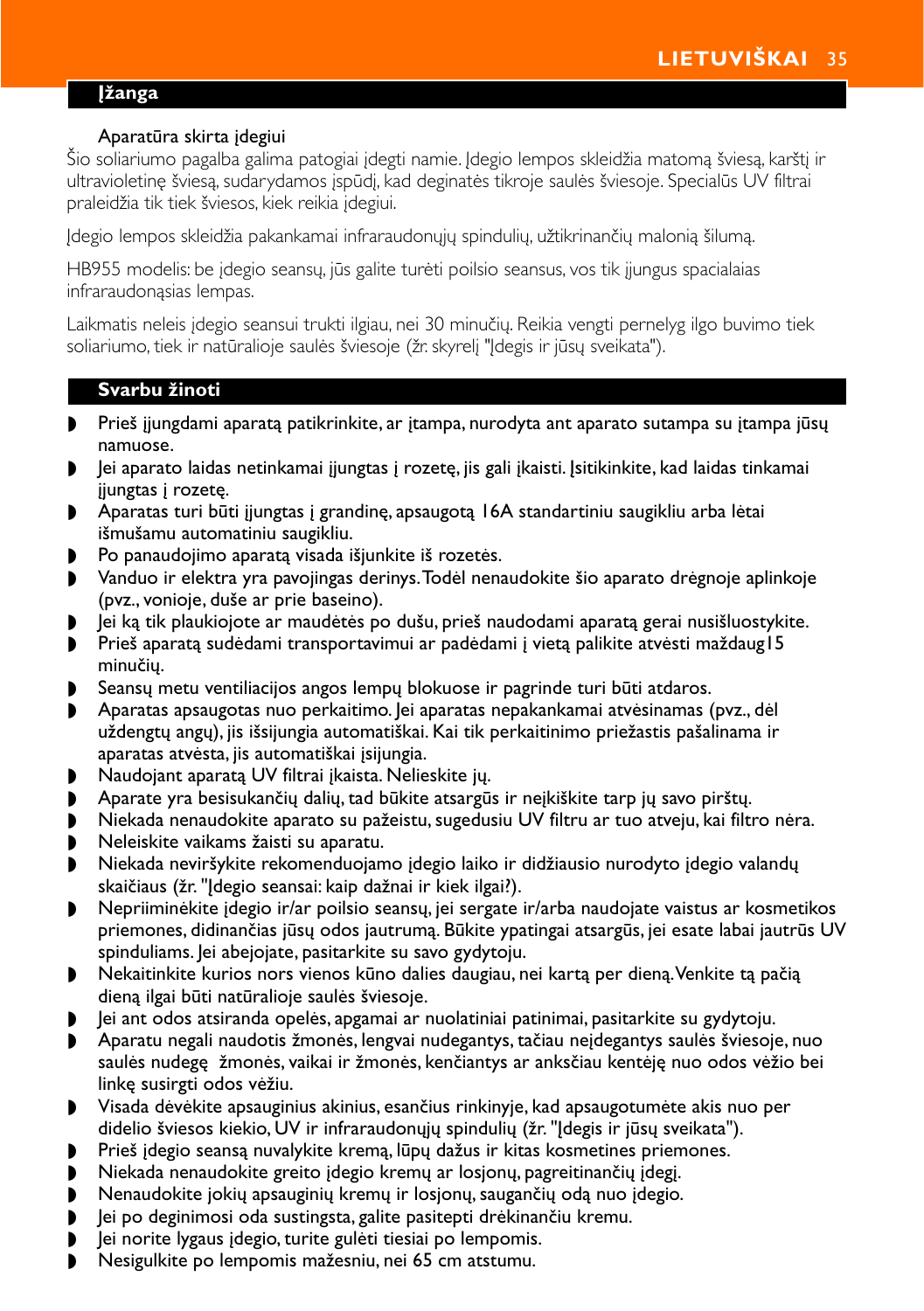- ◗ Aparatą judinkite tik sudėtą transportavimui. Prieš judindami įsitikinkite ar abi dalys tinkamai pritvirtintos. Nebandykite patys pakelti aparato.
- ◗ Nuo saulės spalvos gali išblukti.Taip pat gali nutikti, naudojantis aparatu.
- ◗ Nesitikėkite, kad aparatas duos geresnius rezultatus, nei natūrali saulės šviesa.

# **Įdegis ir jūsų sveikata**

### Saulė, UV spinduliai ir įdegis

### Saulė

◗ Saulė išskiria įvairią energiją. Matoma šviesa leidžia mums regėti, ultravioletinė (UV) leidžia įdegti, o infraraudona šildo.

### UV, deginimasis ir jūsų sveikata

Deginimasis soliariume, kaip ir natūralioje saulės šviesoje, šiek tiek užtrunka. Pirmas efektas bus matomas tik po kelių seansų (žr. "Įdegio seansai: kaip dažnai ir kiek ilgai?).

Pernelyg ilgas buvimas UV šviesoje (tiek natūralioje saulėje, tiek jūsų soliariumo) gali nudeginti.

Be kitų faktorių, tokių kaip pernelyg ilgas buvimas natūralioje saulės šviesoje, neteisingas ar per ilgas soliariumo naudojimas gali padidinti odos ir akių problemas. Jų stiprumas iš vienos pusės priklauso nuo radiacijos kilmės, intensyvumo ir trukmės, o iš kitos - nuo žmogaus jautrumo.

Kuo daugiau oda ir akys būna ultravioletinėje šviesoje, tuo didesnis keratito, konjuktyvito, tinklainės pažeidimo, kataraktos, priešlaikinio odos senėjimo ir odos auglių susidarymo pavojus. Kai kurie vaistai ir kosmetinės priemonės didina odos jautrumą.

Todėl labai svarbu:

- <sup>B</sup> *laikytis instrukcijų, esančių skyreliuose "Svarbu žinoti" ir "Įdegio seansai: kaip dažnai ir kiek ilgai?;*
- <sup>B</sup> *laikytis tinkamo atstumo (nuotolio tarp UV filtrų ir kūno), t.y. 65 cm;*
- <sup>B</sup> *kad neviršijate maksimalaus metinio deginimosi valandų skaičiaus (t.y. 20 valandų arba 1200 minučių).*
- <sup>B</sup> *deginantis visada užsidėti apsauginius akinius.*

## Infraraudonieji spinduliai, poilsis ir jūsų sveikata

Šiluma atpalaiduoja.Tai jaučiate mėgaujantis karšta vonia ar saulės spinduliais.Tokį patį atsipalaidavimo efektą pajusite, įsijungę infraraudonųjų spindulių lempas.

Poilsio seanso metu atminkite:

- Venkite per didelio karščio. Jei reikia, pasitraukite toliau nuo lempų.
- Jei įkaista jūsų galva, užsidenkite ją arba pasitraukite taip, kad karštis kuo mažiau sklistų galvos link.
- Poilsio seanso metu užmerkite akis.
- Netęskite per ilgai poilsio seanso (žr. skyrelį "Poilsio seansai: kaip dažnai ir kiek ilgai?").

# **Deginimosi seansai : kaip dažnai ir kiek ilgai ?**

- ◗ Deginkitės ne dažniau, nei vieną kartą per dieną, viso penkias dešimt dienų.
- ◗ Tarp pirmo ir antro įdegio seanso turi praeiti mažiausiai 48 valandos.
- ◗ Mes patariame po 5-10 dienų kurso leisti odai pailsėti.
- ◗ Praėjus maždaug mėnesiui nuo kurso pabaigos, jūsų oda praras didesnę įdegio dalį.Tada galite pradėti naują įdegio kursą.
- ◗ Tačiau, jei norite išlaikyti įdegį, kursui pasibaigus galite degintis vieną du kartus per savaitę.
- ◗ Jeigu nuspręsite kuriam laikui nutraukti įdegio seansus ar tęsti rečiau, nepamirškite, kad neturite viršyti didžiausio leistino įdegio valandų skaičiaus.
- ◗ Maksimalus deginimosi šiuo prietaisu valandų skaičius yra 20 valandų (1200 minučių) per metus.

Šis didžiausias valandų skaičius per metus paskaičiuotas, naudojant aparatą tam tikros kūno dalies  $ideg iui (funkcija \times ir \in \X)$ .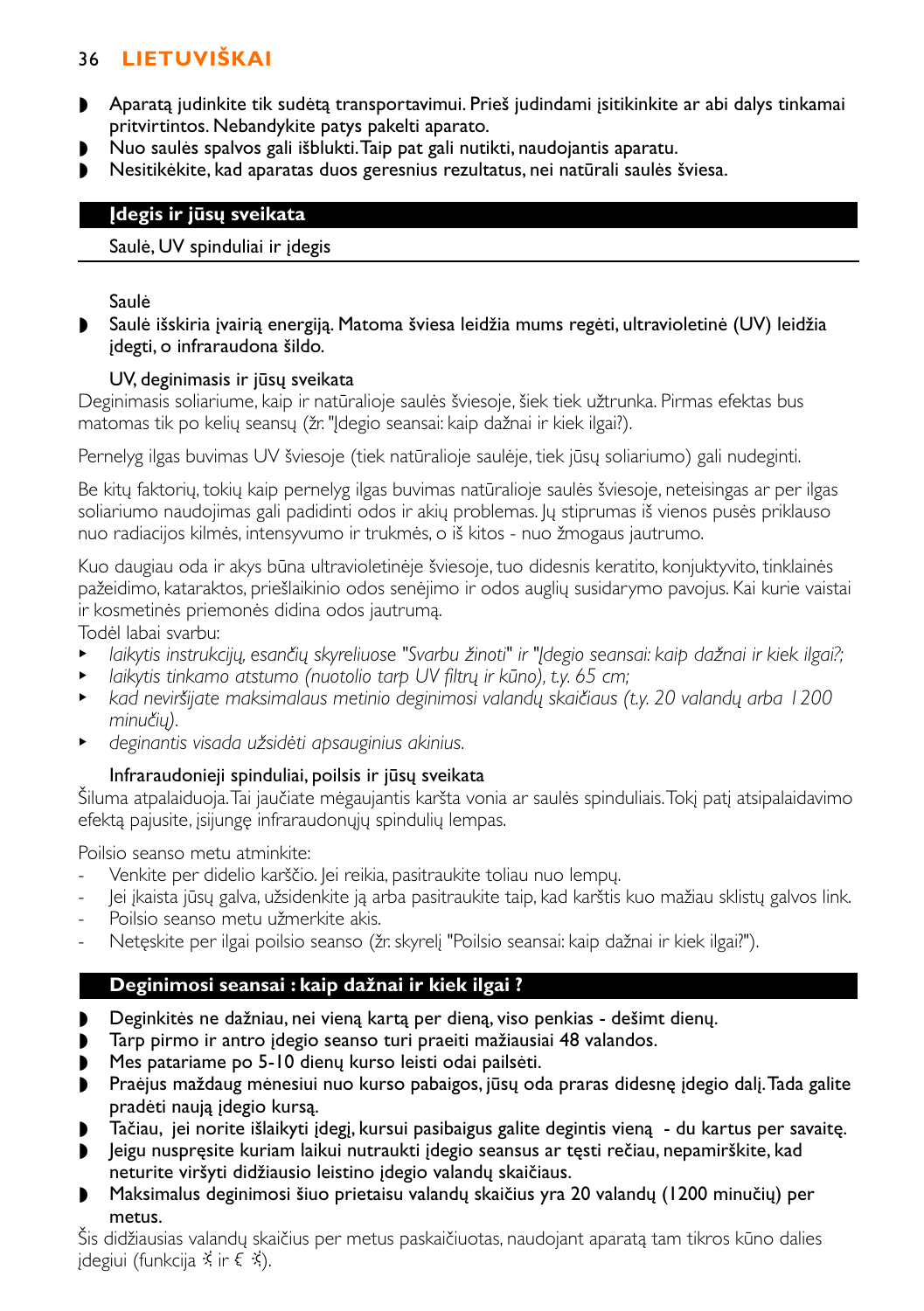# Pavyzdys

Sakykime, kad deginatės 10 dienų, 7 minutes pirmą dieną ir po 20 minučių kitas dienas. Visas kursas tokiu būdu truks (1 x8 min.) +  $(9 \times 20 \text{ min.}) = 188 \text{ minutes.}$ Tai reiškia, kad per metus galite turėti 6 tokius kursus, nes 6  $\times$  188 min. = 1128 min. Aišku, didžiausias įdegio valandų skaičius skirtas atskirai kiekvienos kūno pusės ar kūno dalies įdegiui ( priekinei kūno pusei ir kitai kūno pusei).

### Kaip parodyta lentelėje, pirmas įdegio seansas visada turi trukti 8 minutes, nepriklausomai nuo odos jautrumo.

- <sup>B</sup> *Jei manote, kad seansai jums yra per ilgi (pvz., jei po seanso oda sustingata, tampa jautri), patariame sutrumpinti seansus, pvz., 5 minučių.*
- <sup>B</sup> *Jei norite gražiai ir lygiai įdegti, seanso metu kiek pasisukite, kad visos kūno pusės vienodai įdegtų.*

| Idegio seansų trukmė Žmonėms su labai<br>atskiroms kūno dalims jautria oda |             | Žmonėms su<br>normalaus jautrumo<br>oda | Žmonėms su mažiau<br>jautria oda |
|----------------------------------------------------------------------------|-------------|-----------------------------------------|----------------------------------|
| Pirmas seansas                                                             | 8 minutės   | 8 minutés                               | 8 minutés                        |
| pailsėkite mažiausiai 48<br>valandas                                       |             |                                         |                                  |
| Antras seansas                                                             | 10 minučių  | 20-25 minutes                           | 30 minučiu*                      |
| Trečias seansas                                                            | 10 minučių  | 20-25 minutes                           | 30 minučių*                      |
| Ketvirtas seansas                                                          | 10 minučių  | 20-25 minutes                           | 30 minučiu*                      |
| Penktas seansas                                                            | 10 minučių  | 20-25 minutes                           | 30 minučių*                      |
| Šeštas seansas                                                             | 10 minučių  | 20-25 minutes                           | 30 minučiu*                      |
| Septintas seansas                                                          | 10 minučių  | 20-25 minutes                           | 30 minučių*                      |
| Aštuntas seansas                                                           | 10 minučių  | 20-25 minutes                           | 30 minučiu*                      |
| Devintas seansas                                                           | 10 minučių  | 20-25 minutes                           | 30 minučių*                      |
| Dešimtas seansas                                                           | l 0 minučių | 20-25 minutės                           | 30 minučių*                      |

\*) ar ilgiau, priklausomai nuo jūsų odos jautrumo.

Jei jūsų oda po įdegio seanso sustingsta, galite pasitepti drėkinančiu kremu.

<sup>B</sup> *Pastaba: jei norite, kad įdegtų tik kuri nors kūno dalis, laikykitės lentelėje pateikto deginimosi plano, bei skirsnio "Deginimosi ultravioletiniais spinduliais seansai: kaip dažnai ir kiek ilgai?" instrukcijų.*

# **Poilsio seansai: kaip dažnai ir kiek ilgai?**

Tik HB955 modelis

Jeigu nenorite keltis iš karto po įdegio seanso, galite įsijungti infraraudonųjų spindulių lempas poilsio seansui, kurio metu infraraudonųjų spindulių lempos skleis šilumą.

Ilsėtis galite ir nesideginant.Tai galite daryti kelis kartus per dieną (pvz., 30 minučių ryte ir vakare).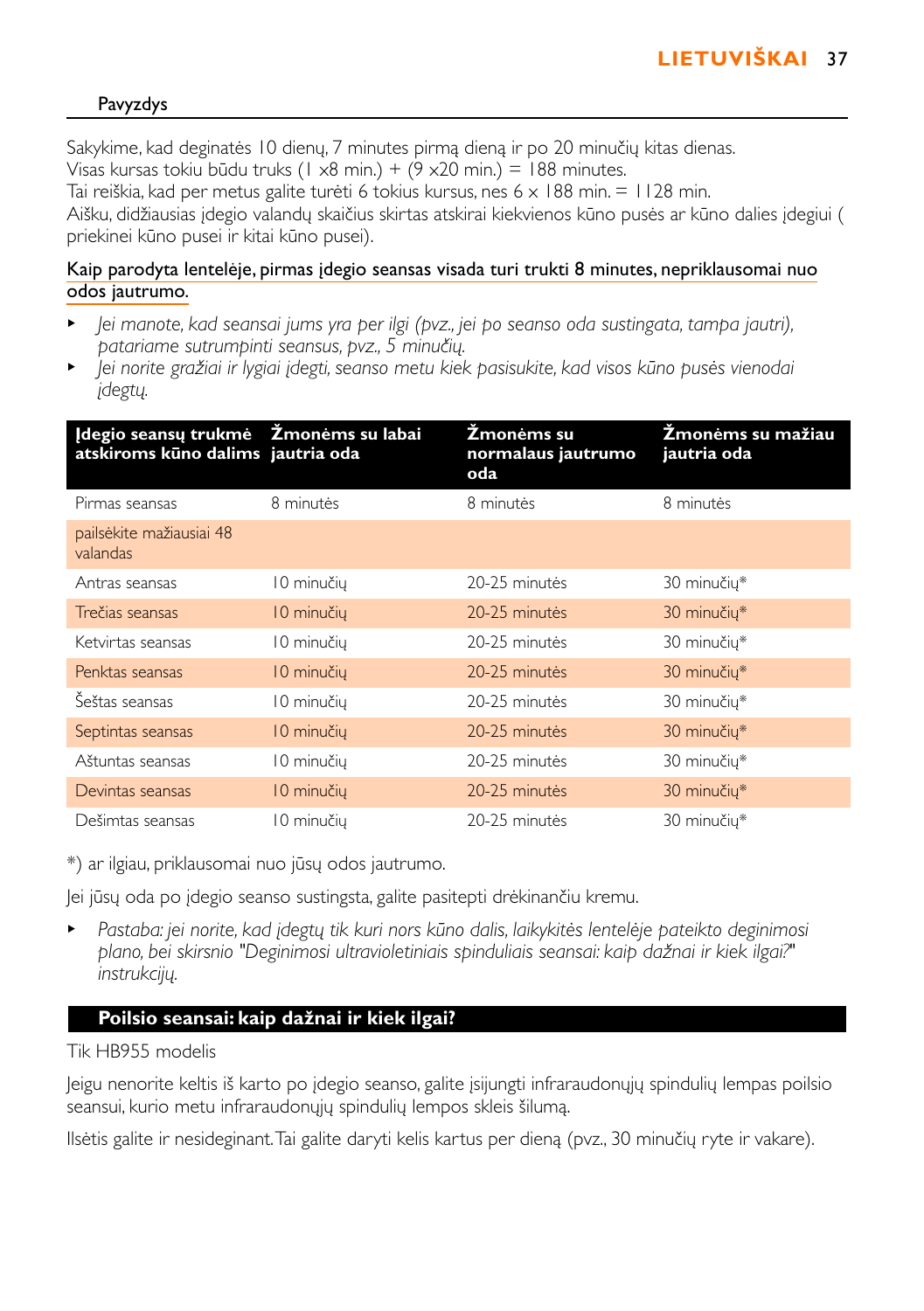## **Paruošimas naudojimui**

- ◗ Aparatą lengva stumdyti ir patogu saugoti (pav. 2).
- ◗ Jei norite, kad truputelį daugiau įdegtų veidas (tik HB951 ir HB952 modeliai), ar kad įdegtų tik kuri nors kūno dalis (t.y. tik kojos ar viršutinė kūno dalis; tik HB952 ir HB955 modeliams), pagalvokite, iš kurios pusės turite pasistatyti aparatą (pav. 3).
- **1** Prietaisą atidarykite stumdami slankiklius į abi puses nuo pagrindo rodyklės nurodyta kryptimi (pav. 4).

Viršutinė aparato dalis dabar atrakinta.

- **2** Viršutinė dalis šiek tiek pajuda į viršų (pati ar truputį pastūmus) (pav. 5).
- **3** Abejomis rankomis suimkite rankeną ir pastatykite vieną koją prieš aparatą, kad jis nenuslystų. Pakreipkite viršutinę dalį, pastumdami rankeną ir nubrėždami ja lanką (pav. 6).

## Nekreipkite viršutinės dalies per toli.

**4** Keldami sukite viršutinę dalį (pav. 7).

Tam reikės šiek tiek pastangų.

- **5** Abu lempų blokus atitraukite kiek galima toliau į šonus taip, kad jie atsidurtų vienoje linijoje (pav. 8).
- **6** Atstumas tarp UV filtrų ir jūsų kūno turi būti 65 cm.Atstumas tarp UV filtrų ir paviršiaus, ant kurio gulite (pvz., lovos), turi būti 85 cm (pav. 9).

**7** Reguliuodami aparato aukštį prilaikykite viršutinę stovo dalį (pav. 10). Atlaisvinkite "A" rankenėlę, sukdami ją prieš laikrodžio rodyklę (du ar tris kartus).

**8** Pakiškite ranką po horizontalia stovo dalimi ir ištempkite stovą iki norimo aukščio (pav. 11).

**9** Vėl stipriai užsukite "A" rankenėlę ir atlaisvinkite stovą (pav. 12).

- ◗ Jūs galite nustatyti reikiamą aparato aukštį, patraukdami mato juostą (pav. 13).
- ◗ Mato juosta automatiškai atsivynios, jei patrauksite į šoną raudoną kilpą (pav. 14).

Dabar aparatas paruoštas naudojimui

## **Aparato naudojimas**

**1** Pilnai išvyniokite laidą.

**2** ljunkite kyštuką į rozetę.

- ◗ Distancinio valdymo pultelyje rasite visas funkcijas, kurias turi nusistatyti pats vartotojas. Rodomas deginimosi laikas yra 00 (pav. 15).
- $\triangleright$  Tik modeliuose HB951 ir HB952 rodomas simbolis  $\xi$ : tai simbolis, skirtas veido įdegimui.
- ◗ Tik modeliuose HB952 ir HB955 rodomas simbolis º: tai simbolis, skirtas kūno dalies įdegimui.
- Tik modelyje HB955 rodomas simbolis <sub>»</sub> (poilsis).

## Funkcijų nustatymas

**1** Funkcijų perjungimui naudokite  $\triangleleft$  ir ► mygtukus (pav. 16).

Pabraukti simboliai rodo funkcijas, kurias jūs programuojate.

## **2** Rinkdamiesi deginimąsi, veido įdegį, kūno dalies įdegį ar poilsį.

Jei norite įdegti visą kūną, pasirinkite » simbolį.

Jei norite, kad įdegtų visas kūnas ir truputį daugiau įdegtų veidas, pasirinkite \* ir € simbolius (tik HB951 ir HB952 modeliai).

Jei norite, kad įdegtų kūno dalis, pasirinkite º simbolį (tik HB952 ir HB955 modeliai). Jei norite, kad įdegtų visas kūno dalis ir truputį daugiau įdegtų veidas, pasirinkite ªir ºsimbolius (tik HB952 modelis).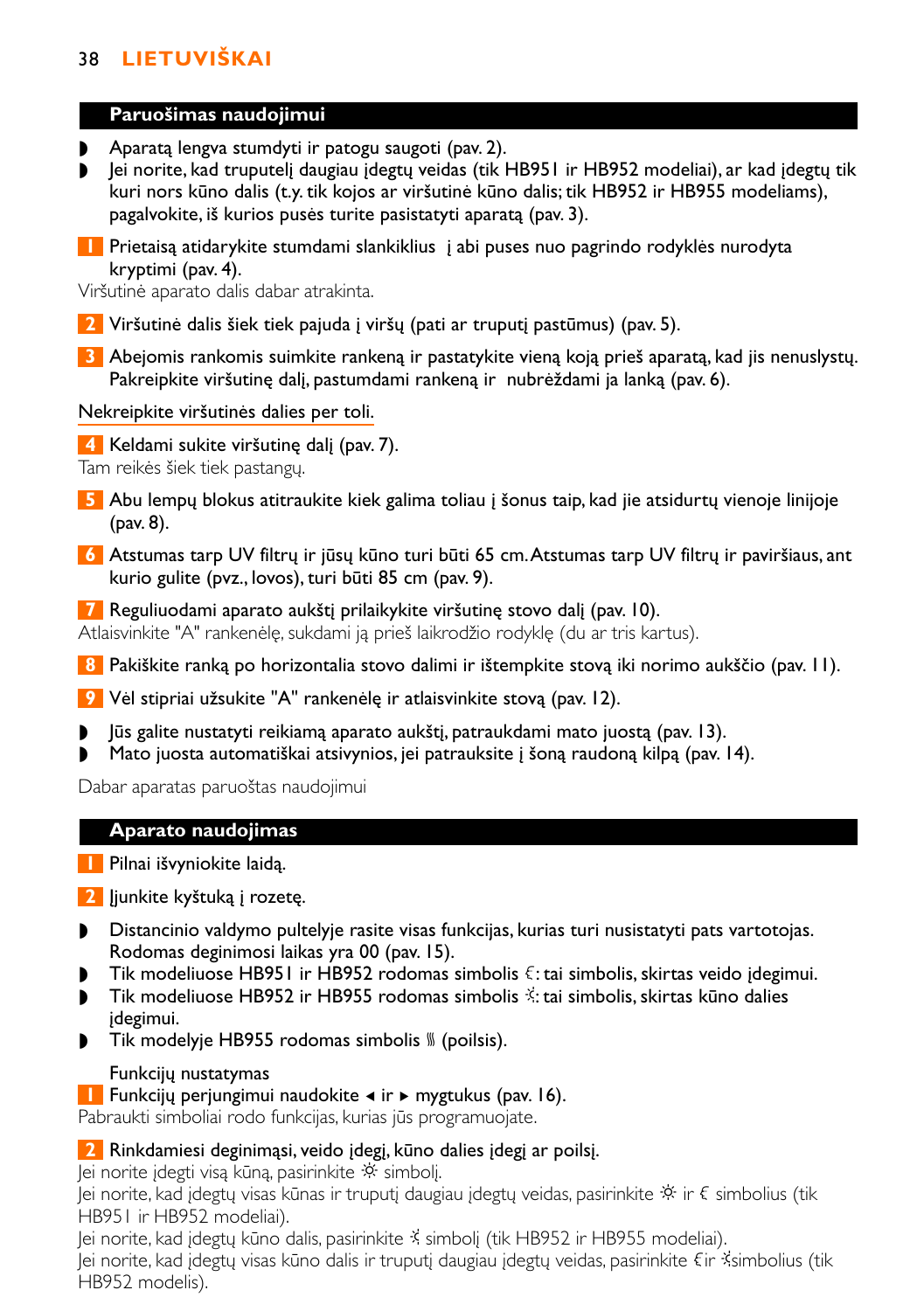lei norite poilsio seanso (šilto), skirto visam kūnui, pasirinkite <sup>W</sup> simboli (tik HB955 modelis).

Pastaba: šiuose nurodymuose kaip naudotis, funkcijos  $\ddot{\otimes}$  ir  $\epsilon$  yra naudojamos kaip pavyzdys ekrane. matomo vaizdo.

# Laiko nustatymas įdegio ar poilsio seansui

**1** Seanso laikas nustatomas spaudžiant mygtukus + arba - , priklausomai nuo to, ar reikia nustatyti vėlesnį ar ankstesnį laiką (pav. 17).

Norėdami laiką nustatyti greičiau, mygtuką laikykite nuspaudę.

- **2** Atsigulkite tiesiai po aparato lempomis taip, kad kūno šonai tinkamai įdegtų.
- **3** Užsidėkite apsauginius akinius.

# **4** Jiunkite lempas mygtuku **◎** (pav. 18).

- <sup>B</sup> *Pastaba: įsijungiant įdegio lempoms, turi pasigirsti zvimbiantis garsas. Šis garsas nutils, kai lempos tinkamai užsidegs.*
- <sup>B</sup> *Pastaba: įdegio lempos pradės skleisti stiprią regimą šviesą maždaug po 60 sekundžių, ir tai reikš, kad lempos šviečia pilnu pajėgumu. Nuo šios akimirkos jūs galite įjungti ar išjungti veido įdegio lempą.*
- <sup>B</sup> *Pastaba: jei lempos neįsidegs po 20 sekundžių, išjunkite aparatą (*∞*), leiskite lempoms atvėsti 3 minutes, nustatykite įdegio laiką ir vėl įjunkite aparatą (*∞*).*
- ◗ Įsijungs mirkčiojanti lemputė, ekrane pasirodys nustatytas laikas (šiuo atveju 25 minutės) (pav. 19).

Prasidės įdegio ar poilsio seanso laiko atbulinis skaičiavimas.

- **▶** Jūs galite jjungti ar išjungti veido jdegio lempą (※,  $\xi$ ) seanso metu, nejjungiant viso aparato (pav. 20).
- <sup>B</sup> *(Taikoma papildomai veido įdegio lempai kartu su* º*).*

Ekrane bus matomas tik pasirinktas simbolis, kiti simboliai bus nematomi.

- Paskutinę seanso minutę jūs girdėsite trūkinėjantį pypsėjimą (pav. 21).
- ◗ Norėdami dar kartą pakartoti nustatytą laiką, pypsėjimo metu paspauskite pauzė/pakartojimas mygtuką § (pav. 22).
- ◗ Ekranas rodo laiko nustatymą ir laikas pradedamas skaičiuoti. Pypsėjimas nutyla.
- ◗ Įmanoma nustatyti ir naują laiką.

Šiuo atveju jums nereikės laukti 3 minučių, kol atvės įdegio lempos, kad galėtų išsijungti. Laukimo laikas netaikomas infraraudonųjų spindulių lempoms (tik HB955 modelis).

# **5** Nustatykite naują laiką spausdami +ar – mygtukus. Tada paspauskite paleidimo mygtuką ⊙ (pav. 23).

Pypsėjimas nutils ir nustatytas laikas bus pradėtas skaičiuoti atbuline tvarka.

Kai jūs nepakartojate laiko nustatymo, paspausdami  $\hat{\mathbf{r}}$  mygtuką ar nustatote naują laiką paskutinėmis seanso minutėmis, skaičiavimas atbuline tvarka tebevyks ir aparatas automatiškai išsijungs, kai baigsis nustatytas laikas.

# Įdegio ar poilsio seanso nutraukimas

# **11** Idegio seansą galite nutraukti paspausdami pauzė/pakartojimas  $\hat{\mathbf{r}}$  mygtuką (pav. 24).

Lempos išsijungs, ekrane atsiras simbolis P, kartu su likusio laiko parodymais. Po trijų minučių parodymai su likusiu laiku pradės mirksėti. Per tą laiką lempos atvės. Kai baigsis mirgsėjimas, jūs galite vėl jiungti aparatą, paspausdami ⊙ mygtuką. Likęs laikas bus pradėtas skaičiuoti atbuline tvarka.

# **2** Poilsio seansą galite nutraukti, paspausdami pauzė/pakartojimas ii mygtuką.

Lempos išsijungs, ekrane atsiras simbolis P, kartu su likusio laiko parodymais (nemirkčios). Jūs galite nedelsiant vėl įjungti aparatą, paspausdami ∞ mygtuką. Laukimo laikas netaikomas infraraudonųjų spindulių lempoms. Likęs laikas bus pradėtas skaičiuoti atbuline tvarka.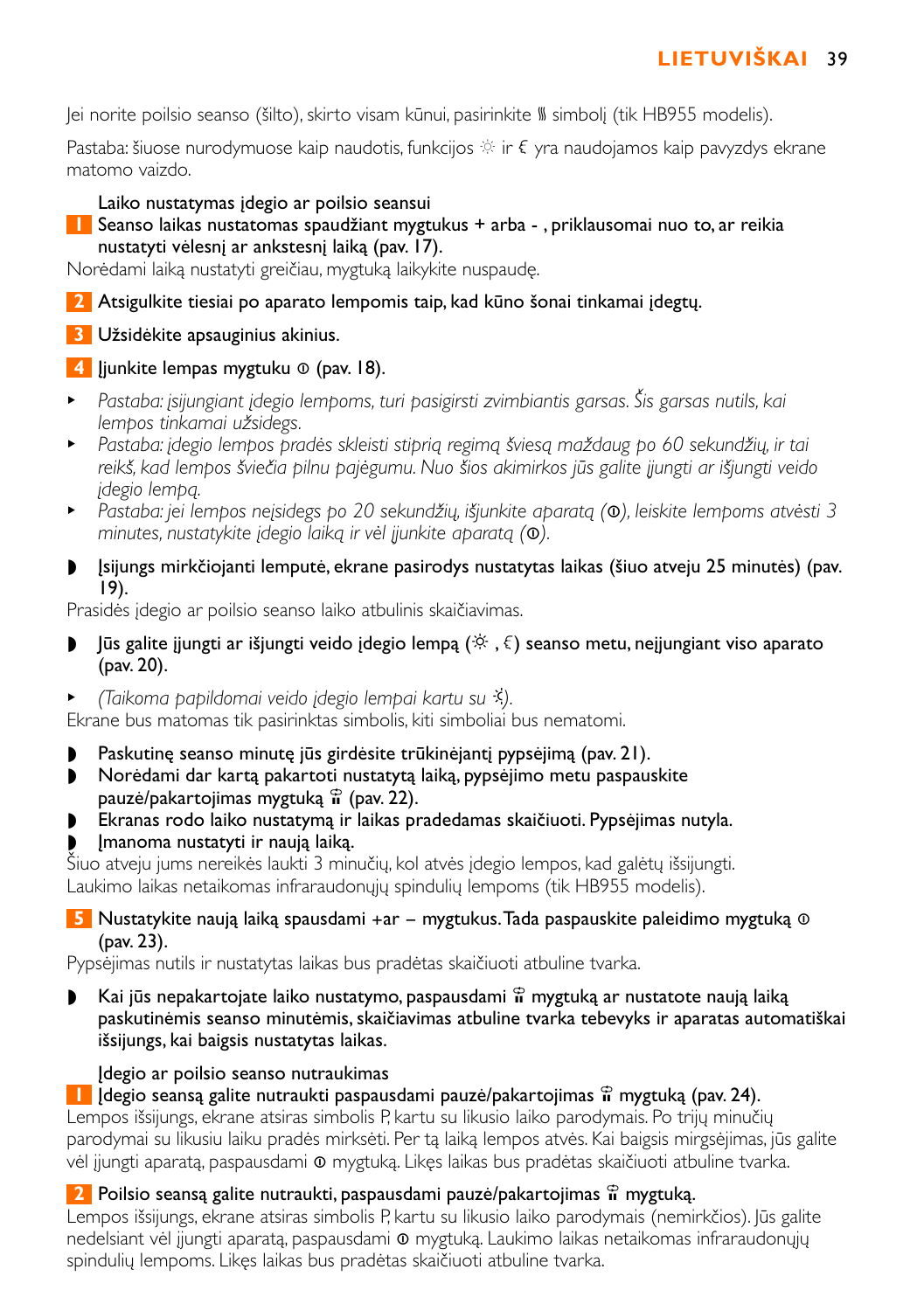Laiko pakeitimas įdegio ar poilsio seanso metu

- **1** Įdegio metu jūs galite pakeisti seanso laiko nustatymą, paspaudami mygtuką ∞. Lempos išsijungs. Dabar galite nustatyti naują laiką, paspausdami mygtukus+ ir -. Palaukite, kol nustatyto laiko parodymai nustos mirkčioti (tai truks 3 minutes, nes turi atvėsti lempos) ir dar kartą paspauskite ∞ mygtuką.
- **2** Poilsio metu (<sup>∭</sup>) jūs galite pakeisti seanso laiko nustatymą, paspaudami mygtuką **©**. Lempos išsijungs. Dabar galite nustatyti naują laiką ir vėl nedelsiant įjungti aparatą, paspausdami ⊙ mygtuką. Laukimo laikas netaikomas infraraudonųjų spindulių lempoms. Likęs laikas bus pradėtas skaičiuoti atbuline tvarka.
- Įsitikinkite, kad lempos dešinėje yra įjungtos (tik HB955 modelis).
- <sup>B</sup> *Įdegis: keturios lempos skleidžia melsvą šviesą.*
- <sup>B</sup> *Poilsis: keturios lempos skleidžia rausvą šviesą.*

### Įdegio seansui pasibaigus

**1** Seansų skaičių galite pasižymėti atminties rankenėlių pagalba (tik HB952 ir HB955 modeliai). Šiame aparate yra dvi atminties rankenėlės: skirtos dviems asmenims (pav. 25).

### Atvėsinimas

Kad neįkaistų medžiagos ir dalys, aparatas aušinamas ventiliatoriais. Lempos neužsidega, jei yra per daug įkaitusios (pavyzdys pateikiamas skirsnyje "Įdegio ar poilsio seansų nutraukimas").

## ◗ Išjungus lempas, ventiliatoriai veikia dar tris minutes.

Tai yra patogu, nes vos po trijų minučių galite vėl naudotis lempomis.

- <sup>B</sup> *Infraraudonųjų spindulių lempų prieš vėl įjungiant nereikia atvėsinti.*
- <sup>B</sup> *Jei įdegio aparatūrą išjungsite ištraukdami laidą iš rozetės, ventiliatoriai nevėsins ilgiau nei tris minutes.*
- <sup>B</sup> *Jei veido įdegio aparatūrą išjungsite ištraukdami laidą iš rozetės, o kitas asmuo norės naudotis aparatu iš karto, laiko nustatymo parodymai nemirkčios ekrane.Tai reiškia, kad reikia palaukti tris-keturias minutes, kol aparatas atvės.*
- <sup>B</sup> *Tik HB955 modeliui: jei norite naudoti aparatą įdegio seansui, nedelsiant iš karto po poilsio seanso (*–*), palikite aparatą atvėsti 3 minutes. Poilsio seanso metu įdegio lempos įkaista ir išsijungs tik atvėsusios.*

### **Valymas**

**1** Prieš valydami aparatą visada išjunkite iš rozetės ir palikite atvėsti.

**2** Aparato išorę nuvalykite drėgna skepetėle.

Neleiskite į aparatą patekti vandeniui.

**3** Nenaudokite šiurkščių kempinių.

Valydami aparatą niekada nenaudokite šveičiančių valiklių ir ėsdinančių skysčių, tokių kaip benzinas ar acetonas.

◗ UV filtrų išorę galite nuvalyti minkšta skepetėle, suvilgyta metilo spiritu.

### **Saugojimas**

- **1** Prieš sudėdami aparatą į transportuojamą padėtį ar padėdami saugoti, palikite jį atvėsti 15 minučių.
- ◗ Tuo tarpu susuktą laidą galite padėti aparato apačioje.
- **2** Įsitikinkite, kad laidas ir distancinis pultelis padeti tinkamai, nes, nešant aparatą, jie gali įstrigti tarp aparato dalių (pav. 26).
- **3** Stipriai laikydami viena ranka viršutinę stovo dalį, atsukite aukščio reguliavimo rankenėlę (A), sukdami ją prieš laikrodžio rodyklę (pav. 27).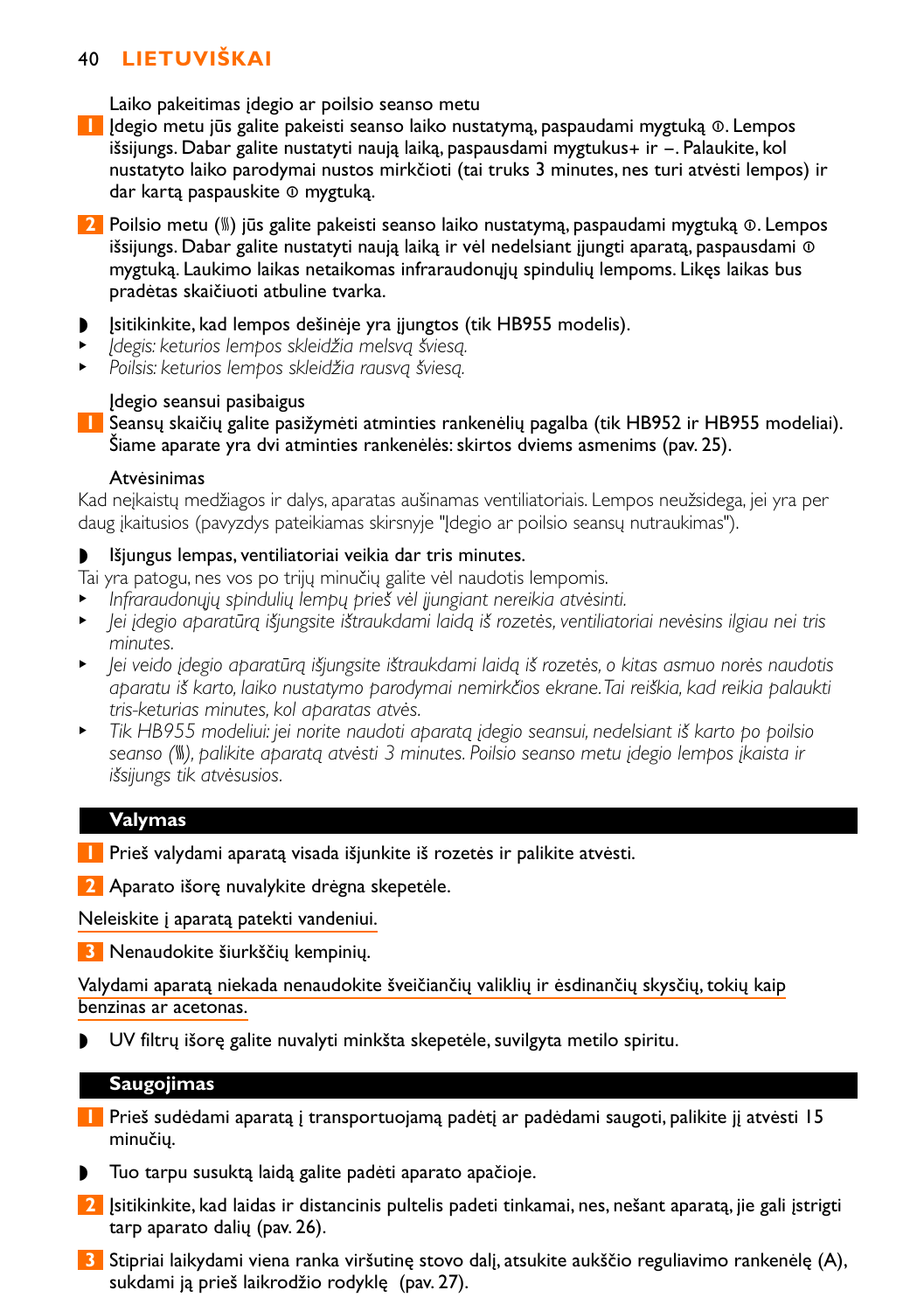- **4** Iki galo sustumkite stovą (pav. 28).
- **5** Stpriai užsukite aukščio reguliavimo rankenėlę (A), sukdami laikrodžio rodyklės kryptimi (pav. 29).
- **6** Pasukite abi lempas viena į kitą (pav. 30).
- **7** Abejomis rankomis paimkite rankeną, pastatykite vieną koją prieš aparatą, kad šis nenuslystų ir viršutinę dalį su stovu lenkite atgal (pav. 31).

Automatinė atblokavimo sistema ims veikti, jei pakreipsite viršutinę dalį su stovu atgal. Būkite atsargūs, nes kreipiant galite prarasti lygsvarą.

**8** Viršutinę dalį pastumkite žemyn (pav. 32).

- **9** Lėtai nuleiskite ją ant pagrindo (pav. 33).
- **10** Pritaisykite lampų įtaisus, pastumdami abu slankiklius strėlytės kryptimi (pav. 34).

### **Pakeitimas**

Po kiek laiko (po kelių metų, naudojant įprastai) įdegio lempų šviesa silpnėja. Kai taip nutinka, pastebėsite silpnėjantį aparato poveikį. Šią problemą galite išspręsti, nustatę kiek ilgesnę seanso trukmę arba pakeitę lempas.

- ◗ Tik HB952 ir HB955 modeliai: distancinis prietaiso valdymo pultas turi skaičiavimo įrenginį, registruojantį darbo valandų skaičių.
- **11** Pasirinkite  $\hat{\mathcal{F}}$  funkciją. Norėdami pamatyti ekrane veikimo valandų skaičių, nustatykite laiko parodymus ant 00padalos ir laikykite nuspaudę pauzė/pakartojimas § mygtuką (pav. 35). Didžiausias veikimo valandų skaičius rodomas ekrane yra 999. Kai pasiekiamas šis skaičius, toliau pradedama skaičiuoti nuo 000.

**2** Veikimo valandų skaičius išnyks iš ekrano, išjungus pauzė/pakartojimas mygtuką.

◗ Po 750 veikimo valandų, kairiajame ekrano kampe atsiras L simbolis.Tai reiškia, kad aparato įdegio poveikis taip nusilpo, kad patartina pakeisti veido įdegio lempas (pav. 36).

Žinoma, jūs galite tam tikram laiko tarpui atidėti įdegio lempų keitimą, nustatant ilgesnį įdegio laiką.

**3** Simbolio L pašalinimui iš ekrano, paspauskite mygtuką pauzė/ pakartoti  $\hat{\mathbf{r}}$ , kai ekrane rodomo laiko indikacija yra 00, o rodomas funkcijos simbolis -  $\tilde{\mathcal{R}}$ . Laikydami paspaustą mygtuką pauzė/pakartoti, pirma paspauskite mygtuką +, o po jo - mygtuką – - L išnyks iš ekrano (pav. 37).

UV filtrai apsaugo nuo nepageidautinų sveikatai reiškinių.Todel svarbu tuoj pat pakeisti pažeistą ar sugadintą filtrą.

Tik HB955 modeliui: kai tik infraraudonų spindulių lempos nebeveikia, jas reikia pakeisti.

Lempas (Philips HPA flex power 400-600), infraraudoųjų spindulių lempas (nr.4222 062 95590), UV filtrus ir elektros maitinimo laidą galima keisti tik Philips įgaliotame aptarnavimo centre.Tik centro darbuotojai turi pakankamai žinių ir patirties, o taip pat ir atsarginių dalių, reikalingų šiems darbams atlikti.

## **Aplinka**

Aparato lempose yra medžiagų, galinčių pakenkti aplinkai.Atsikratydami lempomis išmeskite jas ne įpraston šiukšlių dėžėn, bet pristatykite į oficialų surinkimo punktą.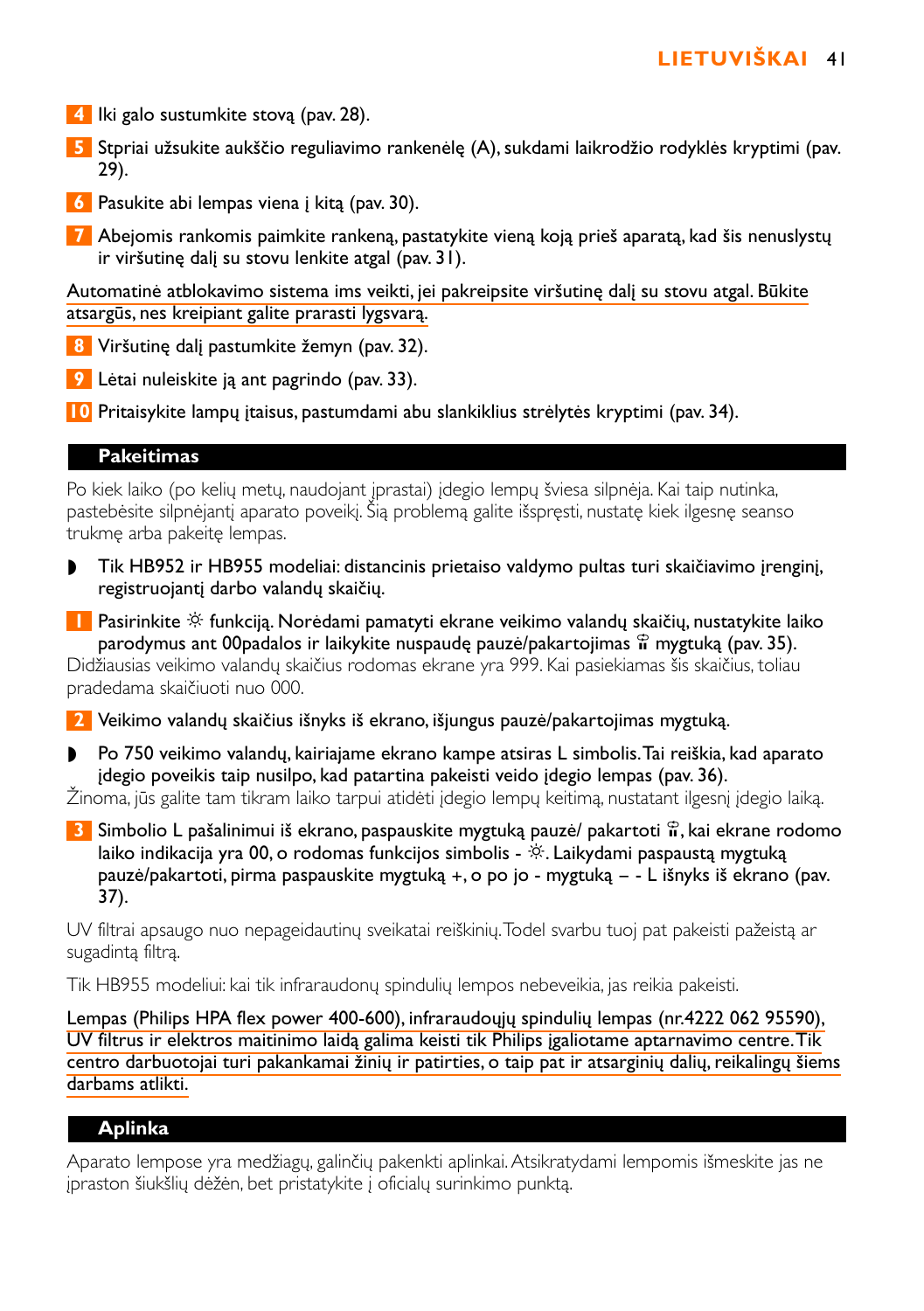### **Garantija ir aptarnavimas**

Jei jums reikalinga informacija, jei turite problemų, prašome aplankyti Philips tinklalapį (www.philips.com) arba kreiptis į vietinį Philips platintoją.

## Garantijos apribojimai

Įdegio lempoms negalioja tarptautinės garantijos terminai.

# **Problemų sprendimas**

Jei aparatas tinkamai neveikia, jis gali būti sugedęs. Šiuo atveju, mes patariame kreiptis į pardavėją ar Philips aptarnavimo centrą.

Aparatas gali veikti netinkamai, jei buvo negerai ar ne pagal instrukcijas įrengtas.Tokiu atveju problemą galite išspręsti patys, remdamiesi žemiau esančiais patarimais.

| Problema                                                          | Galima priežastis                                                                                                                                                                                                                                                             |
|-------------------------------------------------------------------|-------------------------------------------------------------------------------------------------------------------------------------------------------------------------------------------------------------------------------------------------------------------------------|
| Aparatas neįsijungia                                              | Kištukas neikištas (tinkamai) į rozete.                                                                                                                                                                                                                                       |
|                                                                   | Nėra srovės. Patikrinkite, ar yra srovė, jiungę kitą aparatą.                                                                                                                                                                                                                 |
|                                                                   | Lempos neatvėsta ir neįsijungia. Pirmiausiai palikite jas atvėsti 3<br>minutėms.                                                                                                                                                                                              |
|                                                                   | Aparatas nepakankamai atvėsta ir perkaitimo apsauga išjungia aparatą<br>automatiškai. Pašalinkite perkaitimo priežastį (t.y. nuimkite rankšluostį,<br>kuris uždengia vieną ar daugiau angų). Palaukite 10 minučių ir vėl jjunkite<br>aparatą.                                 |
| Saugiklis atjungia srovę, kai jjungiate ar<br>naudojatės aparatu. | Patikrinkite elektros grandinės, prie kurios prijungtas aparatas, saugiklį.<br>Tinkamas yra 16A standartinis saugiklis ar lėtai išmušamas automatinis<br>saugiklis. Saugiklis gali iššokti, nes prie tos pačios elektros grandinės yra<br>prijungta per daug prietaisy.       |
| Nepakankamas įdegio rezultatas.                                   | Naudojate prailgintuvą, kuris yra per ilgas, pažeistas ir/ arba jo srovės<br>stiprumas yra ne 16A. Pasitarkite su parduotuve. Mes jums patariame<br>nenaudoti prailgintuvo.                                                                                                   |
|                                                                   | lūs nepasirinkote teisingo įdegio grafiko, tinkančio jūsų odai.                                                                                                                                                                                                               |
|                                                                   | Atstumas tarp lempų ir paviršiaus, ant kurio jūs gulite, yra didesnis nei<br>nurodytas.                                                                                                                                                                                       |
|                                                                   | Jei lempos naudojamos ilgą laiką, mažėja įdegis. Toks efektas bus<br>pastebimas tik po kelių naudojimo metų. Šią problemą galite išspręsti,<br>ilgiau degindamiesi arba pekeitę lempas. Po 750 darbo valandų, ekrane<br>atsiras L simbolis, rekomenduojantis pakeisti lempas. |
| Aparatas nesusilanksto.                                           | Nepakankamai atstumėte viršutinę aparato dalį. Pirmiausiai viršutinę dalį<br>stumkite atgal ir tik tada žemyn. (žr.skyrelj "Saugojimas").                                                                                                                                     |
|                                                                   | Aparatas neatsiblokuoja automatiškai. Pirmiausia paspauskite<br>atblokavimo mygtuką (B), dabar galite aparatą sulankstyti, kaip nurodyta<br>skyrelyje "Saugojimas". Jei aparatas neatsiblokuoja keletą kartų, susisiekite<br>su pardavėju ar Philips aptarnavimo centru.      |